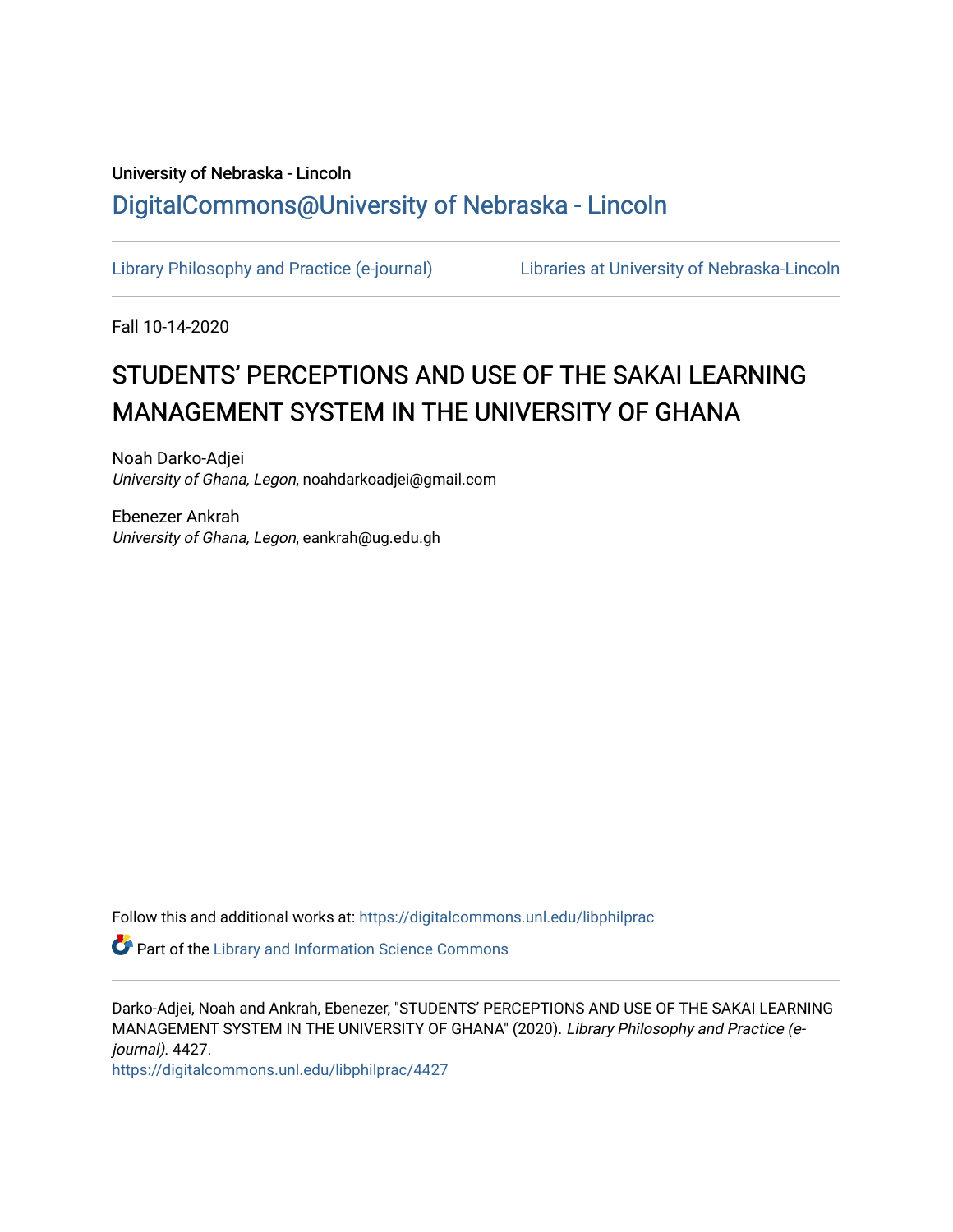# **STUDENTS' PERCEPTIONS AND USE OF THE SAKAI LEARNING MANAGEMENT SYSTEM IN THE UNIVERSITY OF GHANA**

#### **Noah Darko-Adjei**

Department of Information Studies, School of Information and Communication Studies, College of Education, University of Ghana, Legon

[noahdarkoadjei@gmail.com](mailto:noahdarkoadjei@gmail.com)

#### **Ebenezer Ankrah**

Department of Information Studies, School of Information and Communication Studies, College of

Education, University of Ghana, Legon

[eankrah@ug.edu.gh](mailto:eankrah@ug.edu.gh)

#### *Abstract*

*The study investigated students' awareness of the Sakai LMS tools, the extent of use, and the major challenges faced by students. Also, hypotheses were tested in the bid to find out relationships among variables. The study is useful to education practitioners, management of Distance Education, policymakers, and learning management system developers and also pertinent in the COVID-19 era. The study was based on the Technology Acceptance Model and survey methodology with a sample size of 230 level 300 Distance Learning students of the University of Ghana. Convenience sampling was adopted, data were gathered using a questionnaire and analyzed using SPSS. From the findings, the extent of awareness of the Sakai LMS tools was moderate and users became aware through their tutors and the orientation program. However, some of the Sakai tools were not utilized as the result of a*  lack of awareness; the extent of use of the Sakai LMS was relatively low due to some *challenges such as inadequate training on how to use the platform, system errors, and inability to access the Sakai platform at the point of need, difficulty in getting access to the internet, slow internet connectivity, etc. It was recommended the Distance Education unit should provide adequate orientation and training to students, instructors, and tutors on how to use the Sakai LMS tools, provision of an effective support system, high bandwidth for internet connectivity, linking Sakai LMS to social media, and redesigning of the Sakai LMS interface to make it more attractive and interactive.* 

**Keywords:** Students' Perceptions, Sakai, Distance, Learning Management System, University, Ghana

1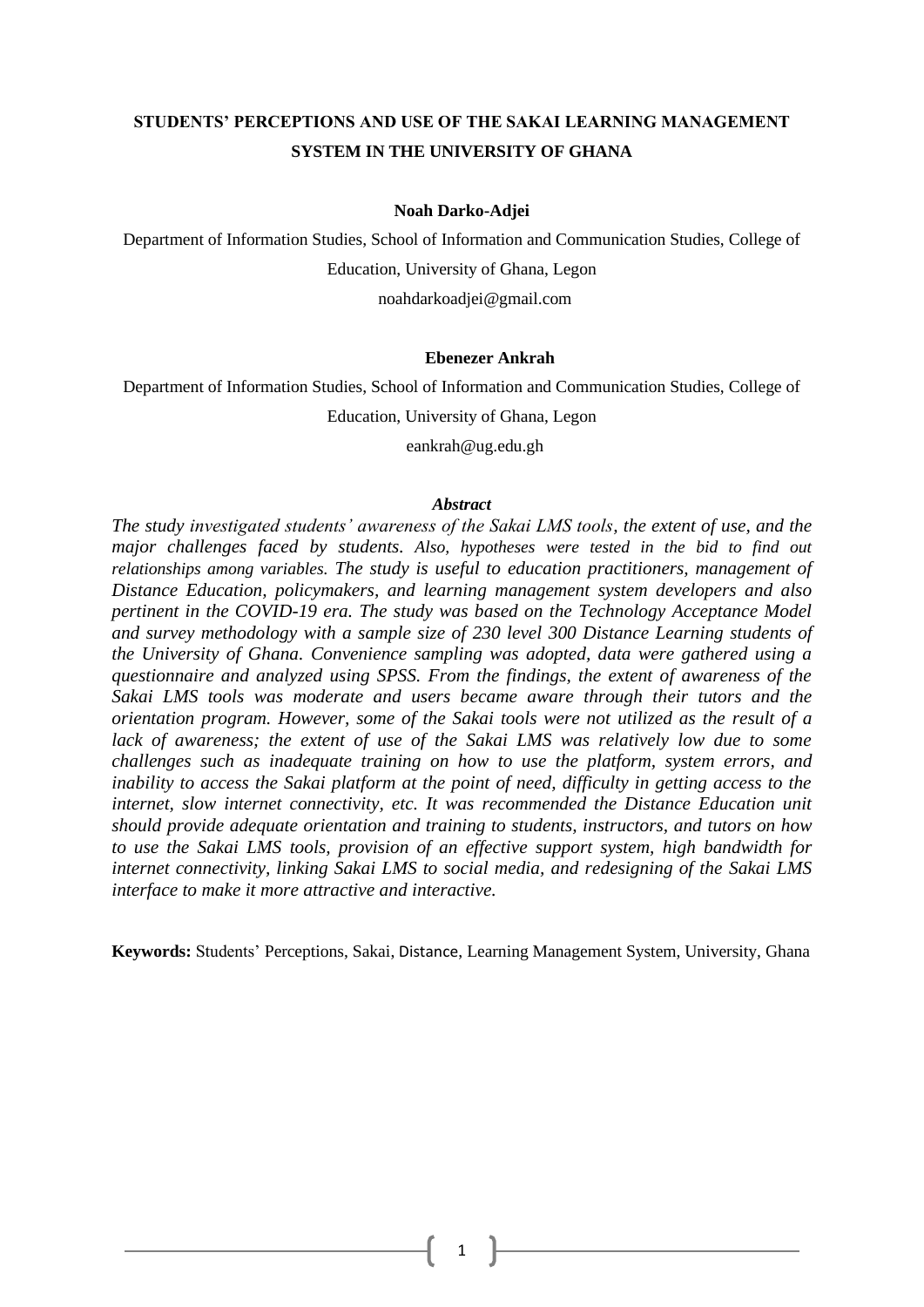#### **1.0 Introduction**

The proliferation of Information and Communication Technology (ICT) is an epitome of the rapidly changing world, and this has changed the dynamics of teaching and learning in almost every corner of the globe (Brady & Pradhan, 2020). This brought about the origin of the socalled "digital revolution". The inception and the evolution of the web and internet eventually led to the introduction of electronic learning which is popularly known as e-learning (Ansong, 2015). This has brought about many Learning Management Systems (LMS) opportunities that perform phenomenal roles in the quest for most academic institutions especially tertiary institutions to achieve their academic goals. In view of this, myriads of academic institutions have adopted what Lang and Pirani (2014) have captioned as synchronous and asynchronous learning management systems. Synchronous, on one hand, means learning can take place at the same time, thus learners can be at a different place and access the same materials online and also take part in a discussion forum simultaneously. For instance, a lecturer or instructor can arrange a lesson session on a learning management system platform which will require students to bring out their submissions and interact with each other digitally. On the other hand, asynchronous means that, participants can access learning materials, undertake class activities at their own pace irrespective of the geographical location. Synchronous and asynchronous learning options enables one can sit in his or her comfort zone and still have access to information resources to meet the information needs; learning can take place anywhere provided there is an availability of internet connection with the required bandwidth, communication gadgets, and the requisite skills (Dube & Scott, 2014; [Brady &](https://www.atsjournals.org/author/Brady%2C+Anna+K) [Pradhan,](https://www.atsjournals.org/author/Pradhan%2C+Deepak) 2020).

In the view of Lippert (as cited in Govender, 2010), the inclusion of a learning management system in teaching and learning provides an instructional perspective, which allows students to proceed and learn at their own pace. According to Patil (2012), a learning management system is a type of software that is designed to deliver, track, and manage online training and education. In the view Ellis (as cited in Ansong, 2015, p.21), learning management systems are software programs used for the administration, documentation, tracking, reporting, and delivery of electronic educational technology (also called e-learning) courses or training programs. [Pappas](https://elearningindustry.com/elearning-authors/christopher-pappas) (2016) posits that a [learning](http://elearningindustry.com/directory/software-categories/learning-management-systems)  [management system](http://elearningindustry.com/directory/software-categories/learning-management-systems) can be referred to as an integral part of the learning design and development process, especially if you have a large audience and a great deal of subject matter to deliver. According to Lang and Pirani (2014, p.1), a learning management system is the integral, behind-thescenes player in a student's learning experience, serving as the course hub for management of subject mastery. Some widely used learning management systems include Sakai, [Edmodo,](http://www.capterra.com/learning-management-system-software/spotlight/129886/Edmodo/Edmodo) [Moodle,](http://www.capterra.com/learning-management-system-software/spotlight/80691/Moodle/Moodle) [Blackboard,](http://www.capterra.com/learning-management-system-software/spotlight/14500/Blackboard%20LMS%20for%20Business/Blackboard) [SuccessFactors,](http://www.capterra.com/talent-management-software/spotlight/145985/SuccessFactors%20Perform%20and%20Reward/SuccessFactors) and [SkillSoft.](http://www.capterra.com/learning-management-system-software/spotlight/291/SkillPort/Skillsoft) These discoveries have provided a common platform where lecturers/instructors, tutors, students, Teaching Assistants (TAs), and Graduate Assistants (GAs) can interact digitally (Oheneba-Sakyi & Amponsah, 2018).

2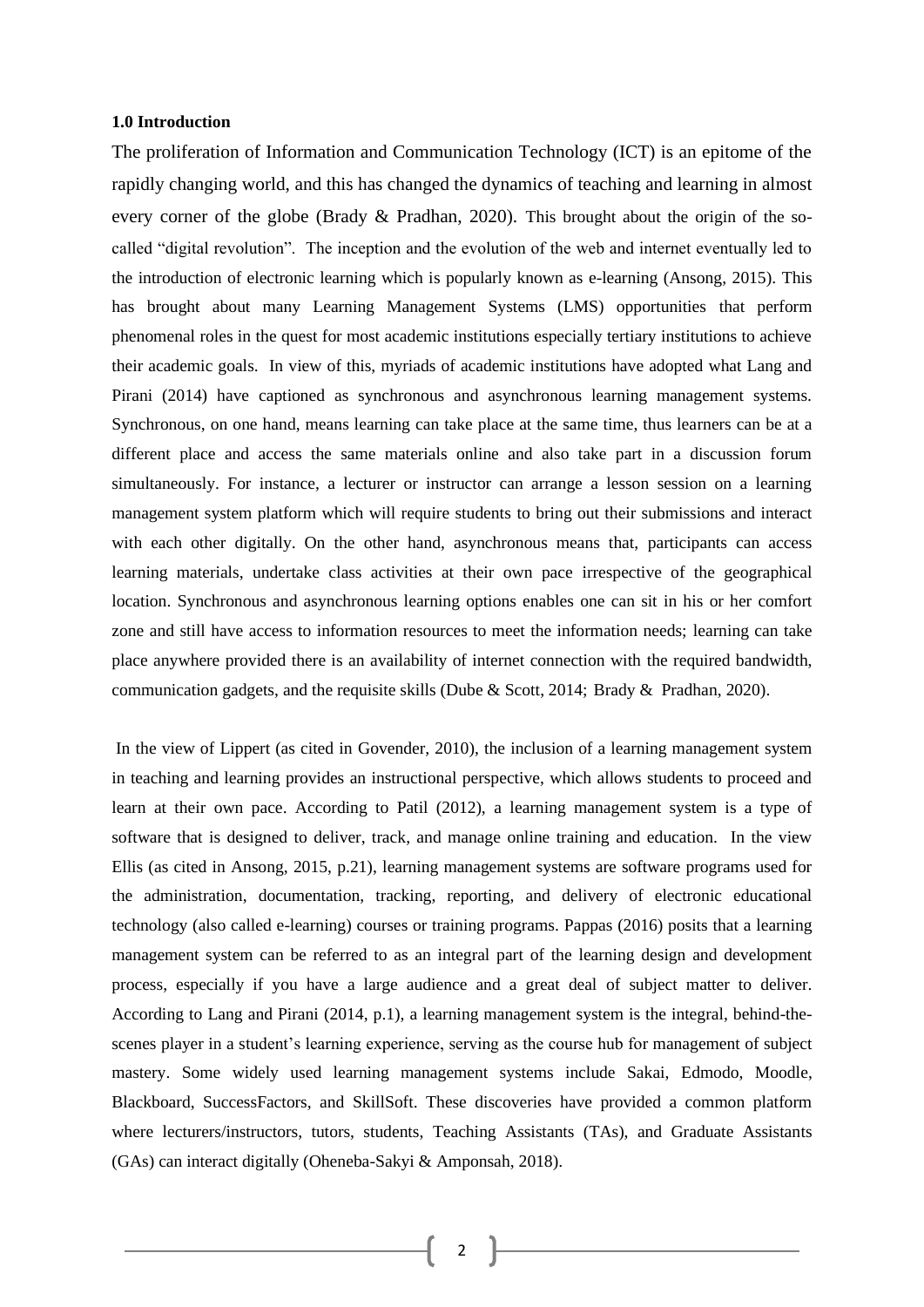According to Lippert (as cited in Govender, 2017, p.6), "learning management system was initially established in Canada when the Department of Education sought to achieve a significant improvement in the pass rates of all students". It was revealed that most students acquired computer literacy and explorative skills through the use of the learning management system. Currently, learning management systems are now pervasive in almost every higher educational institution, thereby bridging the gap between lecturer-student interactions. Learning management systems started to gain a strong foothold in most tertiary institutions when electronic learning also is known as E-learning penetrated almost every corner of the globe. Dube and Scott (2014) stated that E-learning is a technology-based method with time and space independence and facilitated by learning management systems, computer programs used to create, manage, deliver and retrieve learning content such as Sakai. Numerous institutions, according to Graves (2001), are adopting e-learning technologies for two purposes:

1) To enhance the flexibility of traditional classroom-based face to face courses with web access to syllabi, materials, and discussions or

2) As a sole channel of distance education modality that eliminates or reduces on-ground classroom time.

In addition, "business training departments use LMSs to deliver online training, as well as to automate recordkeeping and employee registration" (Ansong, 2015, p.21).

In Ghana and other developing countries, there has been an exponential growth in student enrollment which has led to a mismatch of students and the available educational infrastructure and resources. This has sparked many tertiary institutions to adopt and implement educational models such as the learning management system in order to admit applicants who qualify for admission (Tagoe & Abakah, 2014). Retrospectively, its name has been changed through the development and been used interchangeably with Electronic Learning Systems (ELS), Virtual Learning Environments (VLE), Curriculum Development Systems (CDS), Content Management Systems (CMS), Instructional Improvement Systems (IIS), Knowledge Management Systems (KMS), Instructional Management Systems (IMS), Integrated Learning Systems (ILS), Course Management Systems (CMS), and Collaborative Learning Environments (CLE). Many educators agreed that instruction is not what we should manage through a technology solution, rather, educators must focus more systemically on the main goal: Learning and the management thereof (Suorsa & Eskilsson 2014).

# **1.1 The Distance Education System at the University of Ghana.**

Distance Education was formerly known as "correspondence education" in Ghana which provides the avenue for workers and professionals to upgrade themselves (Edumadz, Ogoe, Essilfie, Edumadze, Graham, & Osei-Gyasi, 2017). According to Sherry (as cited in Mnyanyi & Mbwette, 2009, p.2),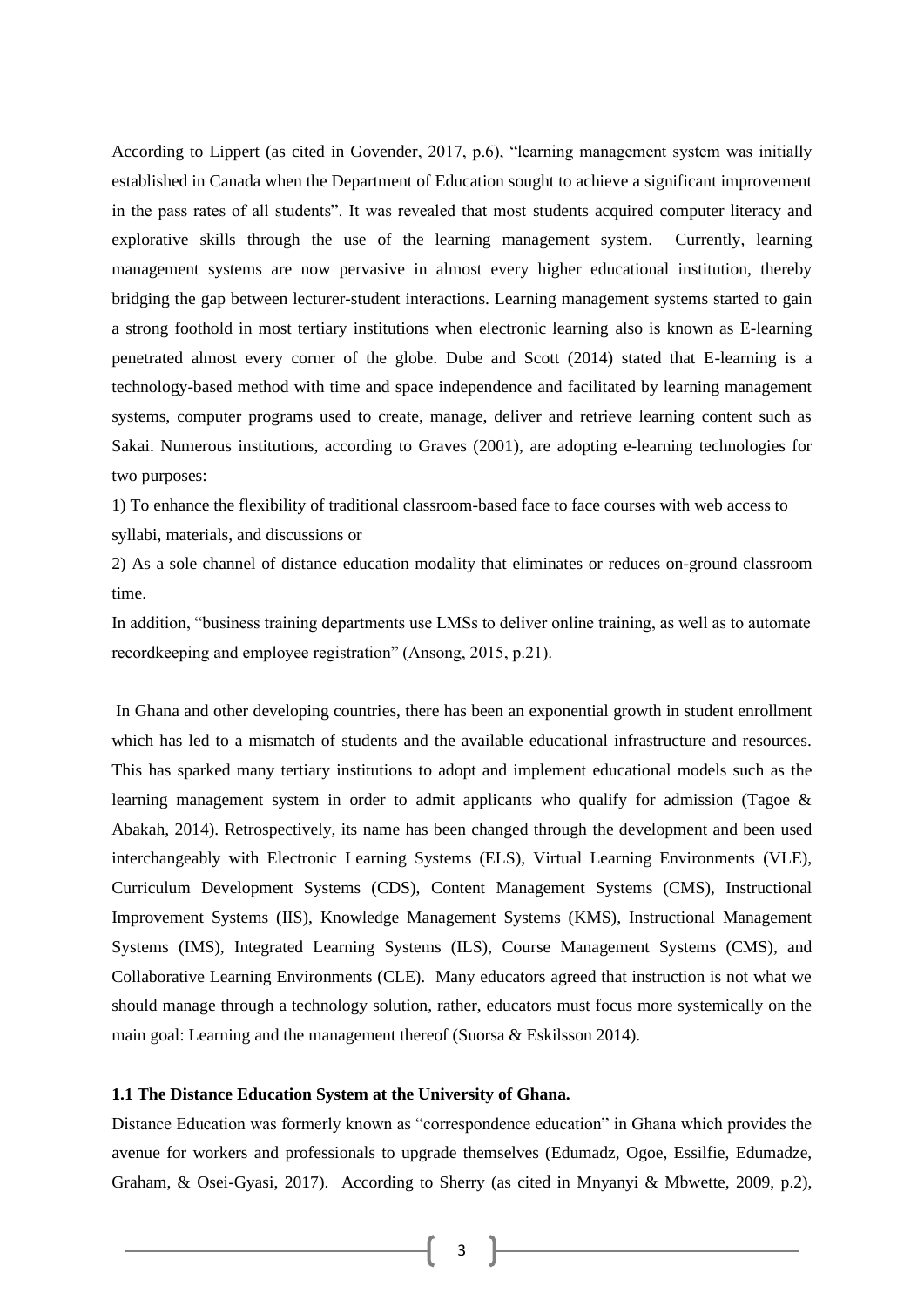Distance Education (DE) is a learning process in which the teacher and the learner are separated in terms of space and time; communication between the two is mediated by print media and or ICT; learning is under the control of the learner rather than the teacher. In affirmation, Sherry (as cited in Larkai, Ankomah-Asare and Nsowah-Nuamah (2016, p.3) maintained that distance-learning occurs when there is a separation of teacher and learner in space and/or time, volitional control of learning is by the student instead of the instructor and the communication between the two is noncontagious and mediated by print or some form of technology. Many of the institutions studied see distance education as being beneficial, as it provides an opportunity for a large number of qualified applicants who do not get admission into the face-to-face regular programmes due to limited facilities, to have access to tertiary education (Agbofa, 2012). It also provides an opportunity for students who double as workers to be able to actively get involved in-class activities (Edumadz, Ogoe, Essilfie, Edumadze, Graham, & Osei-Gyasi, 2017).

The increasing demand for education over the years has led tertiary education providers and regulators to introduce interventions to increase access to meet the growing demand for tertiary education. For instance, there is a lot of qualified applicants that the University of Ghana is unable to admit to the regular programmes, because of this, some are given the choice to enroll as distance students and at worst, some are not even admitted at all (Tagoe & Abakah, 2014). This issue has been attributed to the limited facilities in most tertiary institutions (Mensah & Owusu-Mensah 2012).

# **1.1.1 The Sakai Learning Management System (LMS)**

In general, the Sakai LMS is an open-source of endless possibilities, course management, and collaborative learning tool that serves faculty, students, and staff digitally (Mtebe, 2015). The Sakai LMS has continued to gain acceptance among many tertiary institutions and some second cycle institutions for a vast array of reasons which include; making it possible for students to learn as if they are in their traditional classroom with an instructor. This helps support blended delivery. "Helping curriculum, instructional resources, assessment strategies, student data, and staff proficiencies". Being considerably cheaper since it saves learners from traveling, buying expensive course materials, online training site rentals, and is very convenient (Ansong, 2015). Providing a common platform where students can have discussions and post comments on subjects. It makes the assessment of students easier and faster especially when dealing with large class sizes (Oheneba-Sakyi and Amponsah, 2018). According to Alhassah (2014), the Sakai LMS will greatly enhance teaching and learning processes in universities, since it will eliminate many barriers to the traditional way of learning such as having to be physically present and spending on printouts. The system will encourage more engagement, between lecturers and students, and amongst students. It will greatly ease the work of lecturers, students, and researchers alike since certain learning processes that are time-consuming for them are automated and instant on the system.

4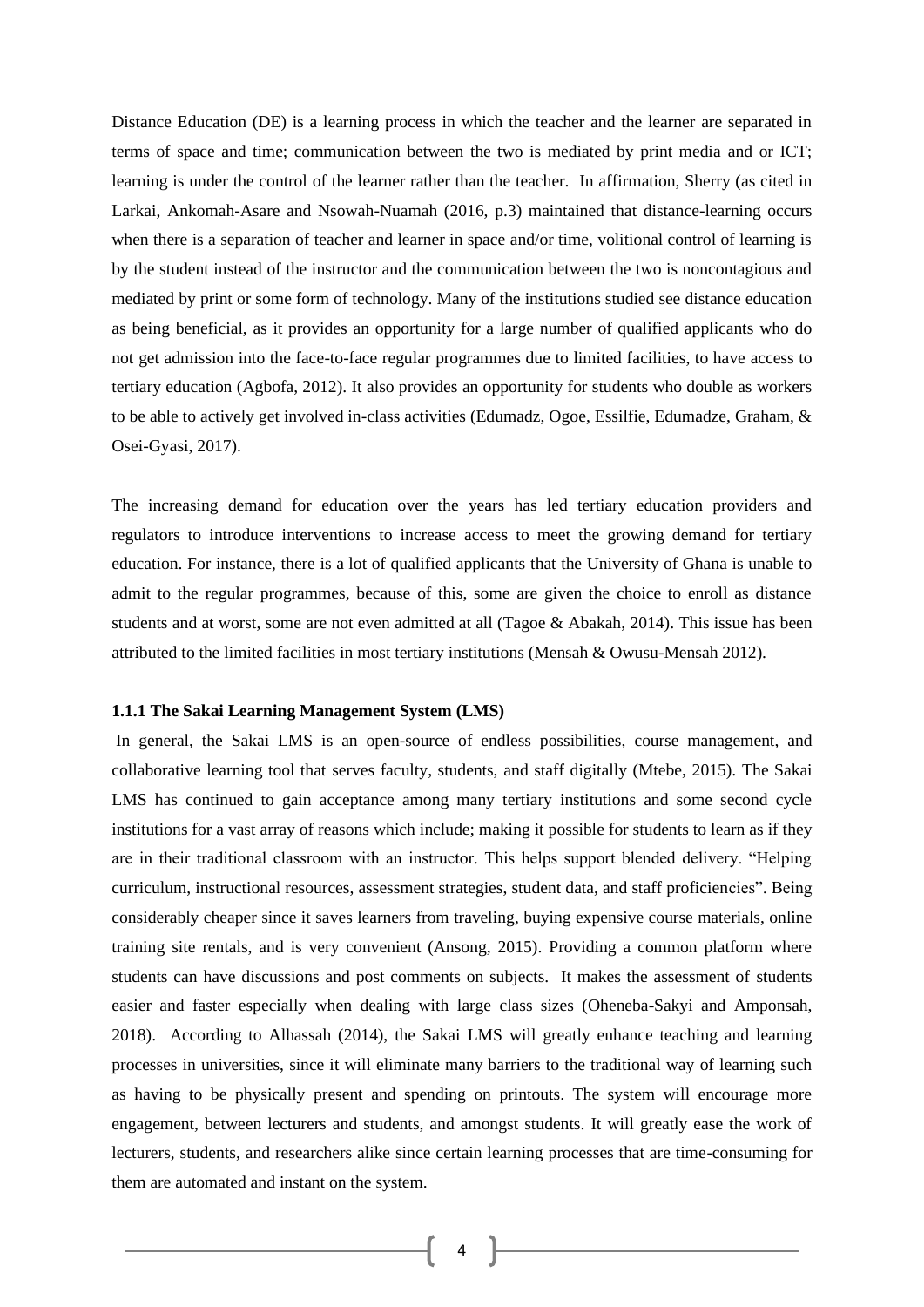#### **1.1.2 Overview of the Sakai Learning Management System at the University of Ghana, Legon**

The use of the E-learning system is not a new idea at the University of Ghana, Legon. In responding to changing trends in internet adoption to enhance teaching, learning, and research, the University of Ghana, secured a Chinese Government loan in 2012 that provided the basic infrastructure to support ICT-base teaching and learning (Oheneba-Sakyi & Amponsah, 2018). Part of the project was aimed to extend e-learning to all regional centers of the Institute of Continuing and Distance Education now School of Continuing and Distance Education as well as to fully equip all computer laboratories and video conferencing centers (Ansong, 2015). The University of Ghana initially introduced the Knowledge Environment for Web-based Learning (KEWL) which is a web-based learning system but unfortunately, a low adoption rate was recorded. Out of the numerous lecturers at the University of Ghana, only 27 of them used the KEWL three years after its introduction (Dadzie, 2009). In an attempt to remedy this situation, the Sakai LMS was introduced to serve as a mobile learning model and to reinforce the university's vision of becoming a world-class research university within the next decade. Again, the Sakai LMS was acquired because the entire university could use it (University of Ghana, 2017).

The Sakai LMS better handles a large number of users; with about three hundred adoptions worldwide (Caminero, 2013). Oheneba-Sakyi and Amponsah (2018) outlined ten (10) reasons why the University of Ghana adopted Sakai LMS: it is hosted by long sight with 24/7 support; characterized by flexibility and easiness; a true power of the community model; a pool of knowledge from worldclass universities, examples being Oxford, Harvard, MIT, Michigan, UCT, Cambridge, UNISA, Stanford, Indiana, NYU, Duke, Rutgers; empowers IT, professionals; denotes stability and scalability, cost control, build for educators by educators; a complete system for learning, teaching, research & collaboration; add online elements to traditional face-to-face courses; and to develop completely online courses with no face-to-face or few meetings (Blended Learning; Flipped Classroom; Distance Education) which was highlighted as the ultimate purpose of the adoption of the Sakai LMS.

Another reason is that the Sakai LMS provides an opportunity for the virtual classroom which makes it possible for students to study outside their traditional learning environment. This initiative is also most evident in many tertiary institutions that offer distance learning opportunities to their applicants. The Sakai LMS has been wholly accepted at the Department of Distance Education at the university Ghana as a mode of teaching and learning to supplement the weekend face-to-face tutorials programme (Oheneba-Sakyi & Amponsah, 2018).

The Sakai LMS was implemented at the University of Ghana, Legon in the 2013/2014 academic year after it had been tested for one year. It was then at the Department of Distance Education, the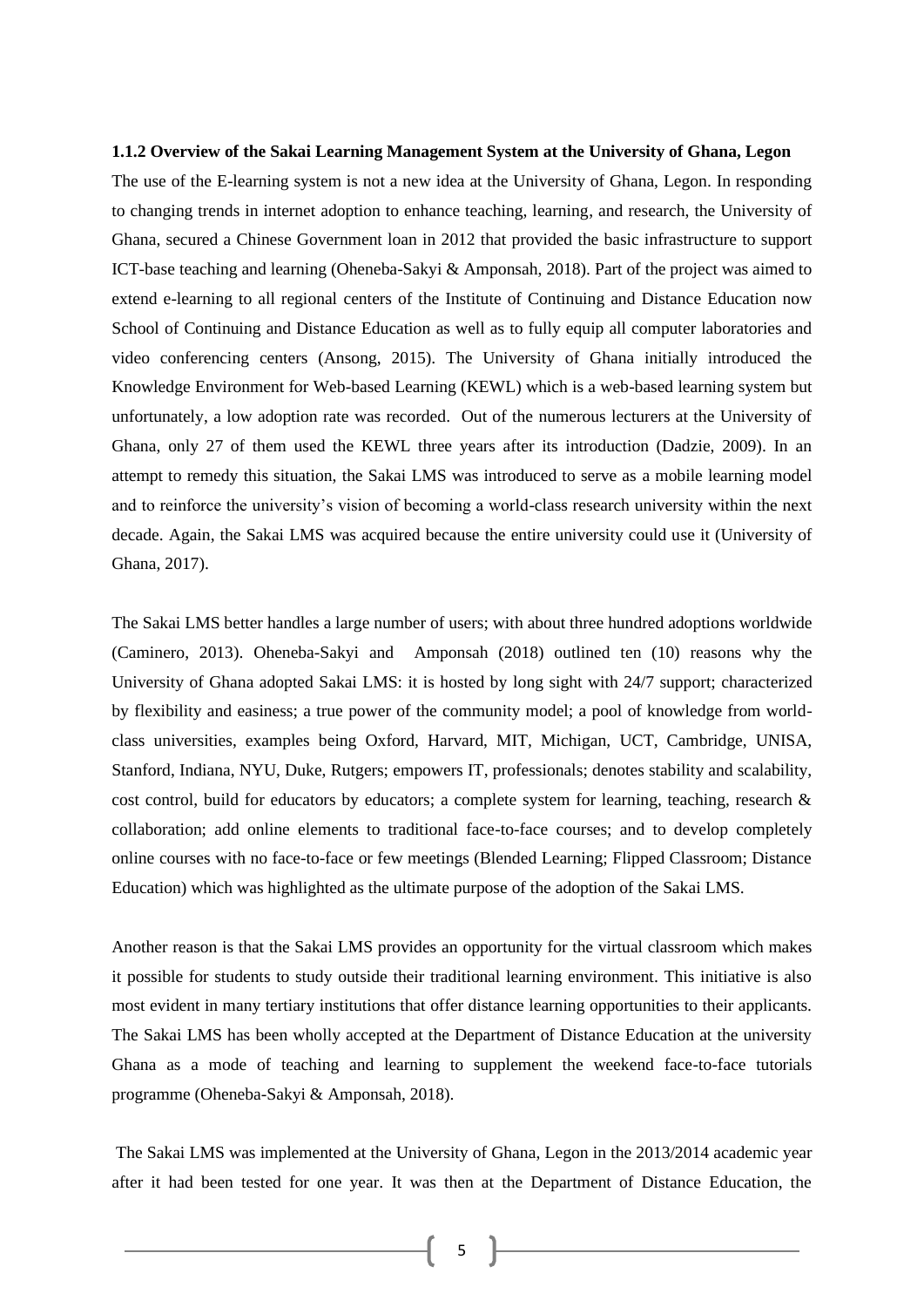"Department of Adult Education, and the Business School". It was rolled out completely in the 2015/2016 academic year, and many departments and courses have been enrolled in the system. The Sakai LMS is increasingly being used by some faculty members in departments and schools across all the four colleges of the University for the delivery of instructional materials, course content, and assessment (Oheneba-Sakyi & Amponsah, 2018).

The critical importance of the Sakai LMS can be evident at the University of Ghana, where some lecturers and tutors are now utilizing it to teach and share course materials which include lecture notes, video tutorials, links, and also use for online discussion. Sakai LMS has myriads of phenomenal features as follows: it is used for class announcements, quizzes, online video tutorials, plagiarism checking, conducting interim assessments, and student group discussions. Another interesting feature of Sakai LMS is the fact that students can access their results instantly with the aid of the grade book which generates scores of students. Besides, it has a calendar for viewing deadlines, distributes and collects data from course members, etc (Dube & Scott, 2014).

Currently, the Department of Distance Education uses the Sakai platform to supplement its traditional face-to-face learning which takes place at the various learning centers during weekends. Instructors use the platform to interact with students and to share relevant course materials and other related information. In addition, the department conducts an Interim Assessment (IA) using the platform. According to Oheneba-Sakyi and Amponsah (2018), the Sakai LMS has made it possible for the University's Distance Education programme to transition from paper-based modules to a multi-mode format where web-based (online) courses have been integrated with the face-to-face meeting, facilitated by assistant lecturers and tutors.

#### **1.2 Statement of the problem**

The value and relevance of every electronic learning platform will be evidenced by the extent of its use. According to Chen (2011), most learning management systems used in learning are not utilized to their full potentials. Again, Suorsa and Eskilsson (2014) revealed in their study that the learning management systems which are often adopted for students' use are underutilized and in many cases ignored by the intended end-users. In the same vein, Liyanagunawardena (2008, p.1) found out in a study that, every time an assignment or a new resource material was made available on the learning management system platform, only a few students were often aware. The Sakai e-learning platform at NUST was underutilized by undergraduate students in the Faculty of Communication and Information Science (Choga, 2015). Underutilization of the Sakai LMS was evident when a random and preliminary investigation by the researcher indicated that at various intervals of checking students who are online on the Sakai platform, an average of not more than 5% of the total students in the faculty were found at all intervals. In the same study, to measure the students' attitudes and perceived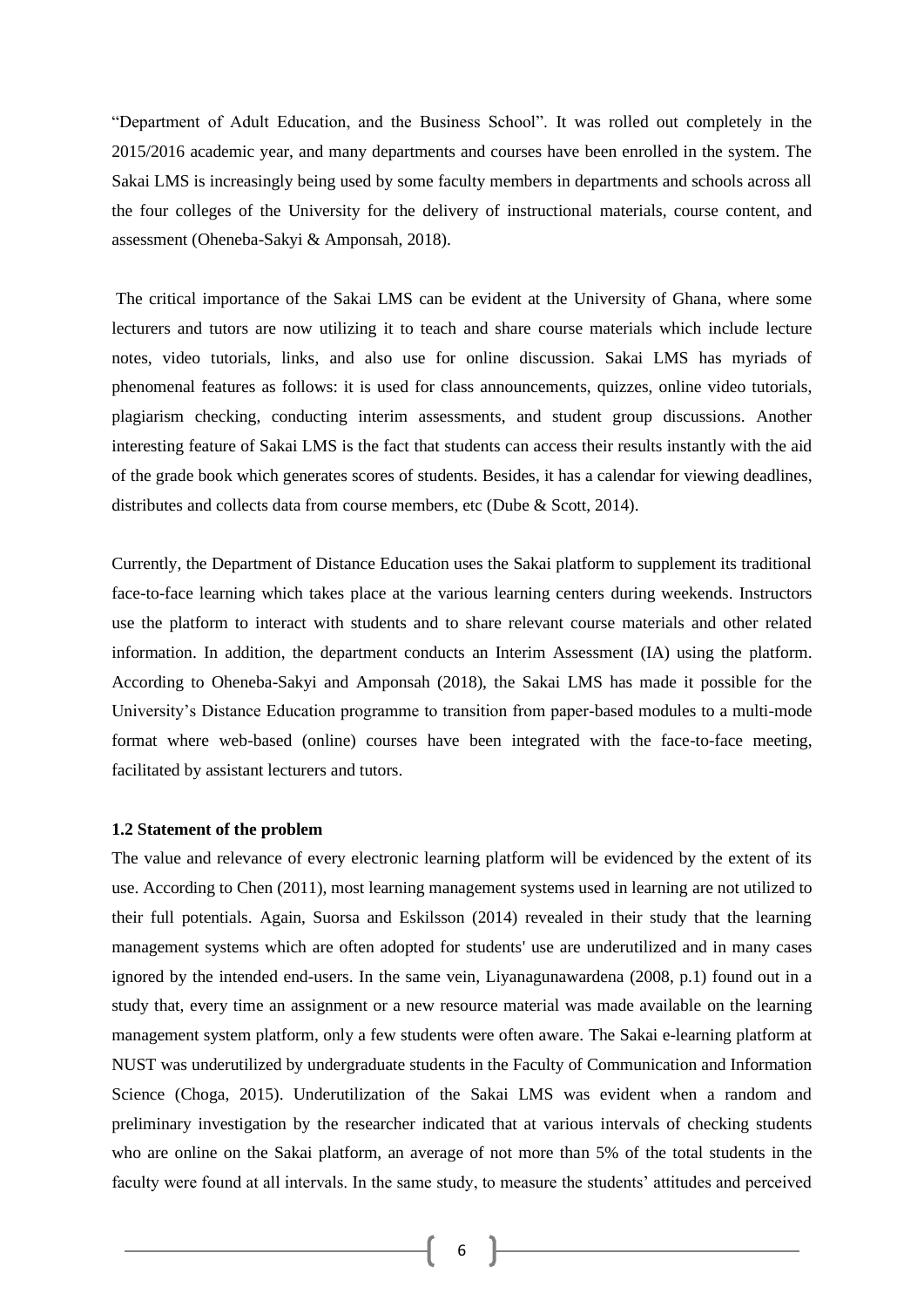usefulness of the Sakai LMS, the researcher sought to understand what motivates students to use the Sakai LMS. Most respondents indicated that they only use the system when they are instructed by their lecturers or instructors to do so.

The researcher solicited the views of some undergraduate Distance Learning students from the University of Ghana about the use of the Sakai LMS and it was revealed that despite the numerous functionalities and perceived phenomenal benefits of the Sakai LMS, most students shun away from using the system and rather rely on colleagues who visit the platform for information. The only time that most students access the system is when they are compelled to submit an assignment, write their Interim Assessments (IAs), or quizzes using the system. Hence, the system has been underutilized.

Numerous studies have been conducted on the impact of the various learning management systems on teaching and learning in higher educational institutions. Also, numerous studies on learning management systems focus on adoption and acceptance by intended end-users but very limited studies have been conducted on the end-users' perceptions and use of the Sakai LMS.

Moreover, since the time of implementing the Sakai LMS in the University of Ghana, little research has been conducted on the students' perception and its use. Based on this background, the researcher found it imperative to conduct this study to find out the perceptions of students and to unravel why they do not elect to use the Sakai LMS. This piece of research would therefore contribute to filling this knowledge gap.

The purpose of the study was to determine the perceptions and use of the Sakai LMS among Distance Learning students of the University of Ghana and to come out with some recommended strategies to improve its use.

#### **1.3 The objectives of the study were:**

- i. To determine students' awareness of the Sakai LMS tools.
- ii. To investigate the extent of use of the Sakai LMS by Distance Learning students.
- iii. To ascertain the major challenges Distance Learning students faced when using the Sakai LMS.

# **1.4 Hypothesis**

To measure the above objectives, the following hypotheses were formulated to be tested.

- i. Students' computer literacy skills will correlate their perceived ease of use of the Sakai LMS.
- ii. Students' perceived usefulness of the Sakai LMS will correlate the extent of use of the Sakai LMS.

7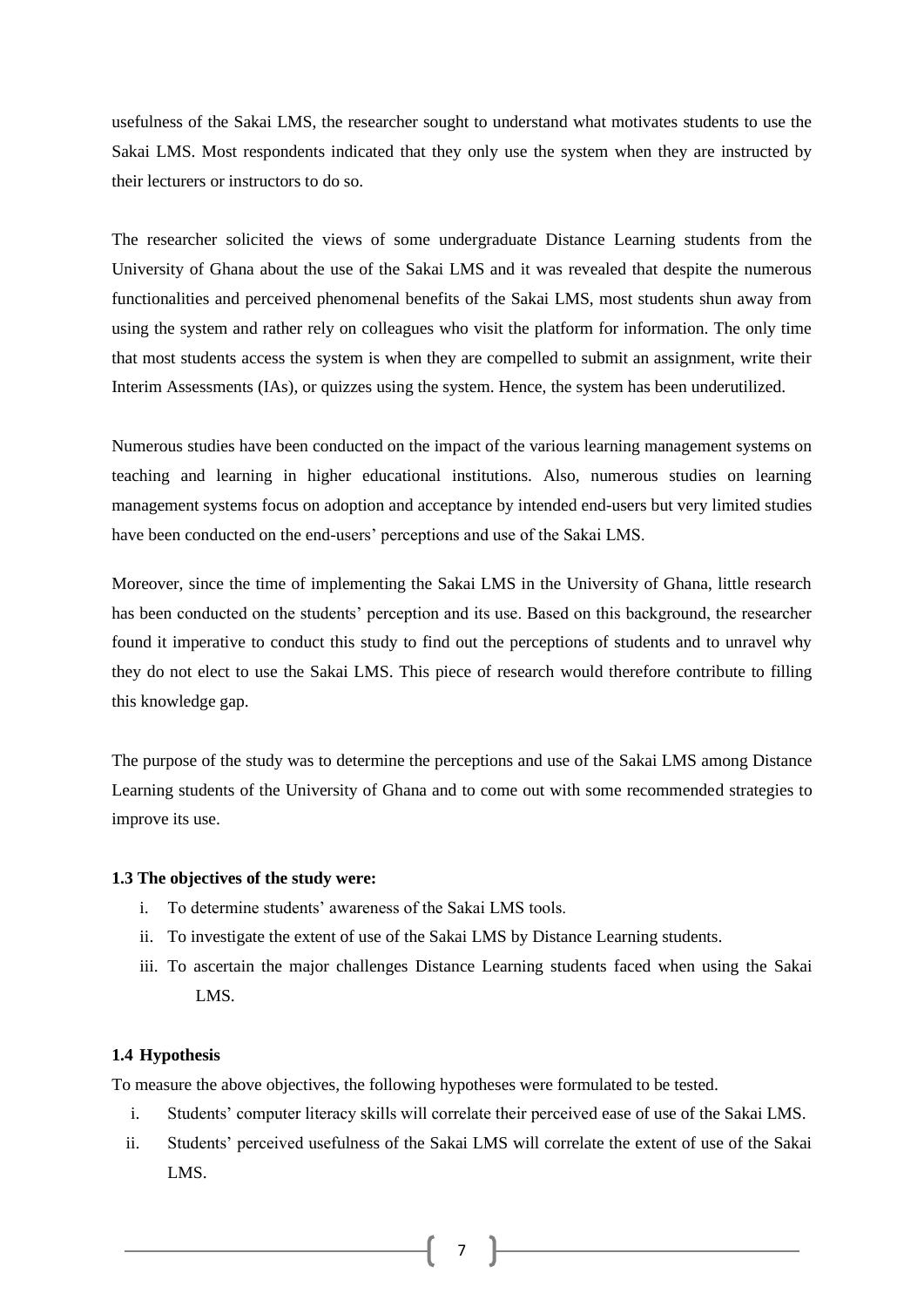#### **1.5 Theoretical Perspective**

Theory guides the entire research, and serve as an organizing model for the research questions and as well as data collection procedure (Creswell, 2013). Again, "a theoretical framework is analogous to the frame of the house just as the foundation supports a house, a theoretical framework provides a rationale for predictions about the relationship among variables of a research study" ( [Mehta,](http://www.slideshare.net/rsmehta?utm_campaign=profiletracking&utm_medium=sssite&utm_source=ssslideview) 2013, p.3)

#### **1.4.1 Technology Acceptance Model (TAM)**

The Technology Acceptance Model (TAM) was adopted for this study. [Davis, Bagozzi, and Warshaw](https://en.wikipedia.org/wiki/Technology_acceptance_model#CITEREFDavisBagozziWarshaw1989)  [\(1989\)](https://en.wikipedia.org/wiki/Technology_acceptance_model#CITEREFDavisBagozziWarshaw1989) are the brains behind the Technology Acceptance Model (TAM). The model posits that when users come into contact with new technology, several factors influence their decision about how and when they will use it. "The goal of the TAM is to explain the determinants of computer acceptance that is general; capable of explaining user behaviour across a broad range of end-user computing technologies and user populations, whilst at the same time being both parsimonious and theoretically justified" [\(Davis, Bagozzi & Warshaw, 1989,](https://en.wikipedia.org/wiki/Technology_acceptance_model#CITEREFDavisBagozziWarshaw1989) p. 6). "The system features and characteristics serve as variables to determine whether a system will be accepted or rejected", Davis noted (as cited in Suorsa & Eskilsson, 2014, P. 6). According to Davis (1993), Perceived Usefulness (PU) and Perceived Ease of Use (PEU) have been theorized as the two main factors which determine how an individual perceives a system and how it will be put to use with less effort. To be able to understand why students perceive a system in a certain way, there is a need to be able to understand the origins of their views.

#### **Figure 1 Technology Acceptance Model (TAM)**



Davis, Bagozzi & Warshaw (1989)

# **2.0 Literature Review**

The mode of course delivery is gradually changing as many academic institutions are now adopting at least one of the numerous learning management systems as a supplement to the traditional mode of teaching and learning. It is therefore pertinent to research in the area of e-learning to bring to light the ongoing dialogue. According to Neuman (2011), a literature review is based on the assumption that knowledge accumulates and that people learn from and build on what others have done. A literature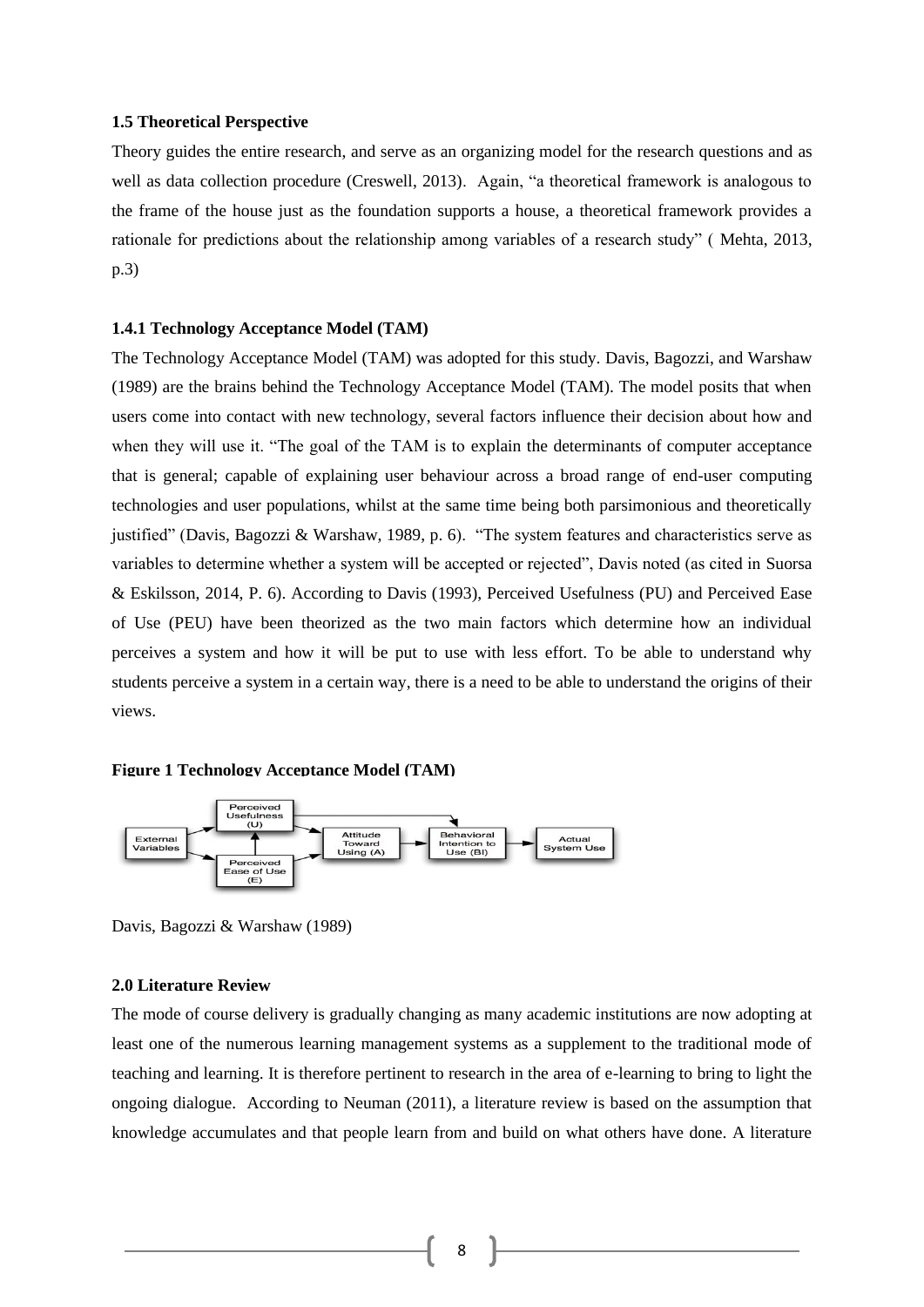review is an act of reviewing other authors' researches which are very pertinent to the area of your area of studies (Boote & Beile, 2005).

#### **2.1 Concept of Electronic Learning**

The term electronic learning also known as e-learning was originated in the early '90s when the internet was emerging and penetrating to different areas across the world. The big idea" was that it would provide the platform for students to access learning materials and take part in-class activities in the comfort of their home or anywhere convenient. That is the well-known motto of "learning everywhere and at every place, which originated a trend that was given the name of e-Learning (Ansong, 2015). According to Noh, Isa, Saman & Isa (2012; Brady & Pradhan, 2020), many higher learning institutions across the globe are gradually supplementing the mode of teaching and learning with e-learning platforms.

There have been myriads of controversies regarding how best e-learning can be defined as the results a lot of researchers have viewed e-learning with varied lenses. Ansong, (2015, p.16) defined elearning as "a complexity of elements which makes researchers and practitioners suggest different definitions concerning the technologies involved, their extent of integration into learning processes and how learning occurs among participants in terms of time". An e-Learning system is a mode of teaching and learning which is flexible and convenient based on internet connectivity with the paramount reasons for alleviating the issue of increasing student enrollments and inadequate teachers and learning facilities (Pituch & Lee, 2006; Selim, 2007). In the view of Ferrer & Alfonso (as cited in Suorsa & Eskilsson, 2014, p.1 ), **"**E-learning is defined as the use of the internet to access learning content and resources, interacting with instructors and other students, to gain knowledge". "E-learning is usually defined as a type of learning supported by information and communication technology (ICT) via the internet, intranets, extranets, or many others to improve the quality of teaching and learning" (Tagoe, 2012, p.1). However, after several debates over the best definition that is suitable for e-learning, a consensus was reached in Europe upon the use of a unified definition for e-learning, which was understood as the application of new multimedia technologies and the internet in education, to improve its quality by enhancing access to resources, services, exchange of information and cooperation (Simonova, 2010 as cited in Ansong, 2015).

# **2.2 Learning Management Systems.**

In the view of Lucian (2016), a learning management system is a software tool designed to manage interventions between students and instructors. Learning management systems are classified into three main categories: proprietary systems which are considered as commercial, examples; Blackboard and Desire2Learn, also, free/open-source systems, these are available online for free but may be

9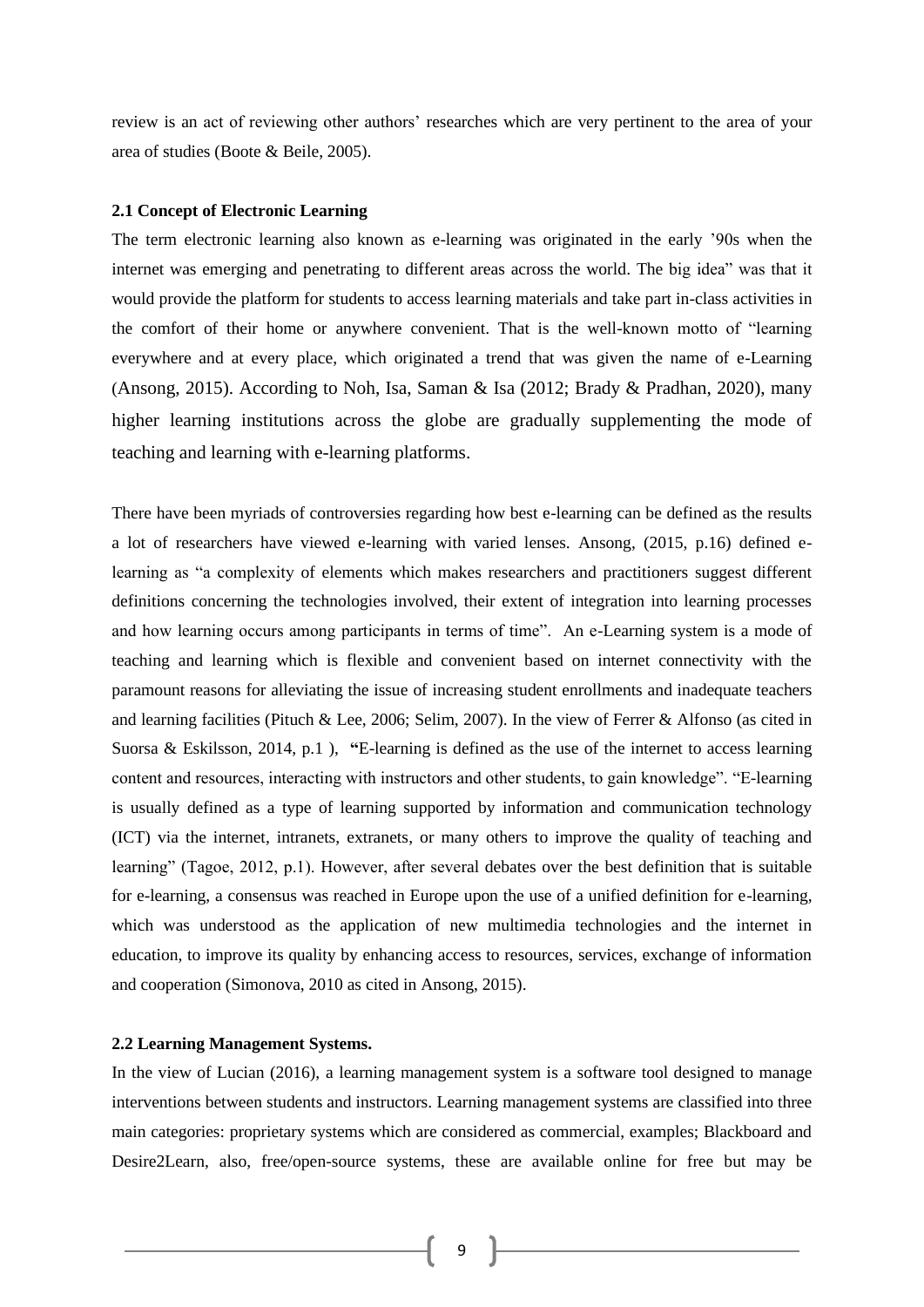customized to suit the interest of the adopter example; Sakai and Moodle. (Lucian, 2016). Due to the proliferation of e-learning, learning management systems have been in vogue for the past decades and its phenomenal benefits as far as teaching and learning is concerned cannot be overemphasized. Learning management systems have been widely used in tertiary institutions because of its phenomenal benefits in terms of flexibility in learning time and enable instructors and students to interact digitally especially for distance learners (Hamuy, 2009). According to Burrell-Ihlow, Angeli, Salisbury, and Ellis (as cited in Govender, 2010), it is gradually gaining root in most academic institutions as the most effective way of teaching and learning, fast dissemination of information. According to Hawkins and Rudy ( as cited in Lonn, Teasley & Krumm, 2009), it was reported that over 90% of higher education have implemented one or more learning management system to allow instructors to disseminate instructional materials, make a class announcement, upload, and download assignments and course materials more easily. For instance, the number of students who are enrolled in various institutions every year continues to double up as confirmed in a study which was conducted by Tagoe (2012) in which it was revealed that, in Ghana and other developing countries, due to the continuous increase in students enrollment and with the limited available educational infrastructure and resources, many have at least adopted a learning management system to reduce the situation of turning away of qualified applicants from being admitted to pursue their chosen programmes of interest.

# **2.2.1 Sakai (LMS)**

Sakai includes course management tools, project tools, and other components, and can be connected to the library resources (Wei, Wu & Zheng, 2014). Furthermore, Srichanyachon (2014), added that the Sakai LMS can be used to manage curriculum, training materials, and evaluation tools. It can also be extended with modules for tracking learning activities and results such as assignments, quizzes, grading. Besides, the Sakai LMS users to learn outside the classroom. It can either support face-toface teaching or create online courses and learning engagingly. The phenomenal benefits of a learning management system in teaching and learning especially in distance education cannot be overemphasized. According to Mtebe (2015, p.1), learning management systems are now increasingly been installed in many higher education institutions not only in the westernized world but also evident in sub-Saharan Africa and one that is widely adopted is the Sakai LMS. The Sakai LMS is one of the open-source systems which enables users such as instructors and students to be enrolled into various course site and also project site for researchers (Ansong, 2015). Sakai LMS was built using a grant provided by the Mellon Foundation in 2004 when Stanford University, Michigan University, Indiana University, Massachusetts Institute of Technology University, and University of Berkeley began building a common Courseware Management System (Dube & Scott, 2014). The original intent of the collaboration was to improve teaching, learning, and research by providing a compelling alternative to propriety learning systems. The University of Michigan was the topmost university that contributed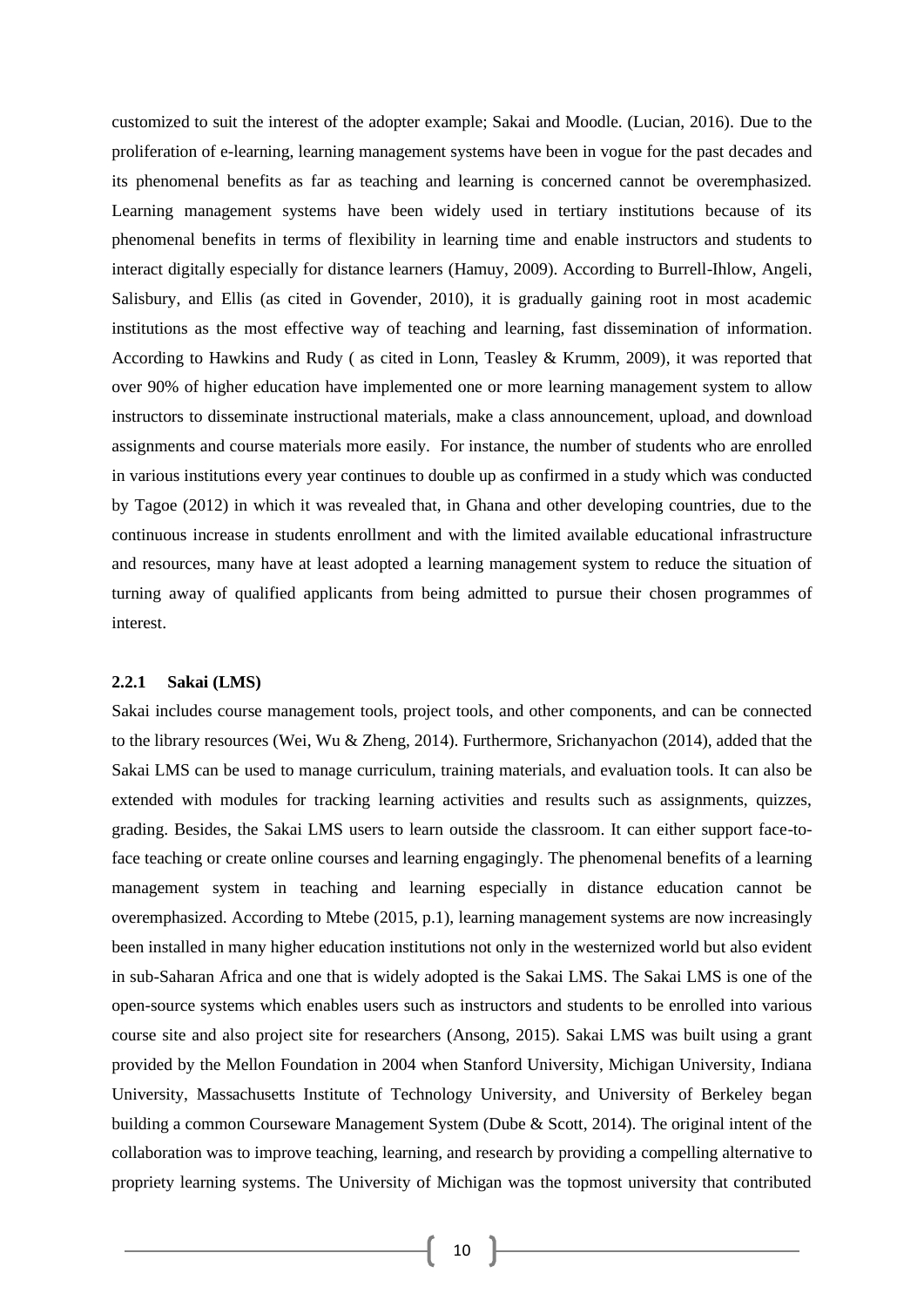greatly to the development of the project. The project was named after famed Iron Chef Hiroyuki Sakai. This is because " the early versions of the tool were based, in part, on the University of Michigan's course management system" (Biggers, 2009).

According to Derakhshan (2012), as of 2009, it was recorded that, over 100 institutions were using the Sakai LMS, with about 200, 0000 users. Today, the total number of institutions has increased to over 350 educational organizations worldwide, including Columbia University, Duke University, Stanford University, Universite de Poitiers, Bradley University, University of Notre Dame, The University of North Carolina in the USA and in Africa it includes the University of Ghana, National University of Science and Technology, Bulawayo, Zimbabwe, University of Cape Town, and the University of South Africa, etc (Oheneba-Sakyi & Amponsah, 2018). Sakai LMS and others such as Blackboard, Moodle, Desire2Learn are counted among the most popularly and widely use learning management systems in education (Riddell, 2013). Similarly, according to Caminero, Hernandez & Ros (2013), the Sakai LMS is one of the most preferred open-source learning management systems due to its flexibility, ease of use, popularity, and compatibility. In the same study, it was further added that the Sakai LMS better handles a large number of users with about three hundred adoptions worldwide.

# **2.2.2 Sakai LMS tools**

The Sakai LMS have myriads of functional tools that students, lecturers, tutors, and course assistants, etc utilize as far as teaching and learning are concerned. The following are some of the tools:

#### *Assignment tool*

An assignment allows users to be taking and submission of assignments online. It allows students to upload and submit assignments and projects and for instructors to grade and comment on students' submissions (Oheneba-Sakyi & Amponsah, 2018).

# *Grade book*

A Gradebook allows the instructor to grade assignments or examinations and share that information with students, who view only their scores. The system does an instant calculation and it does not only distribute the grades but also store the grades for future references (Oheneba-Sakyi & Amponsah, 2018).

# *Forum tool*

A forum tool allows for discussions of topics, the creation of private or public groups, etc. (Mtebe, 2015).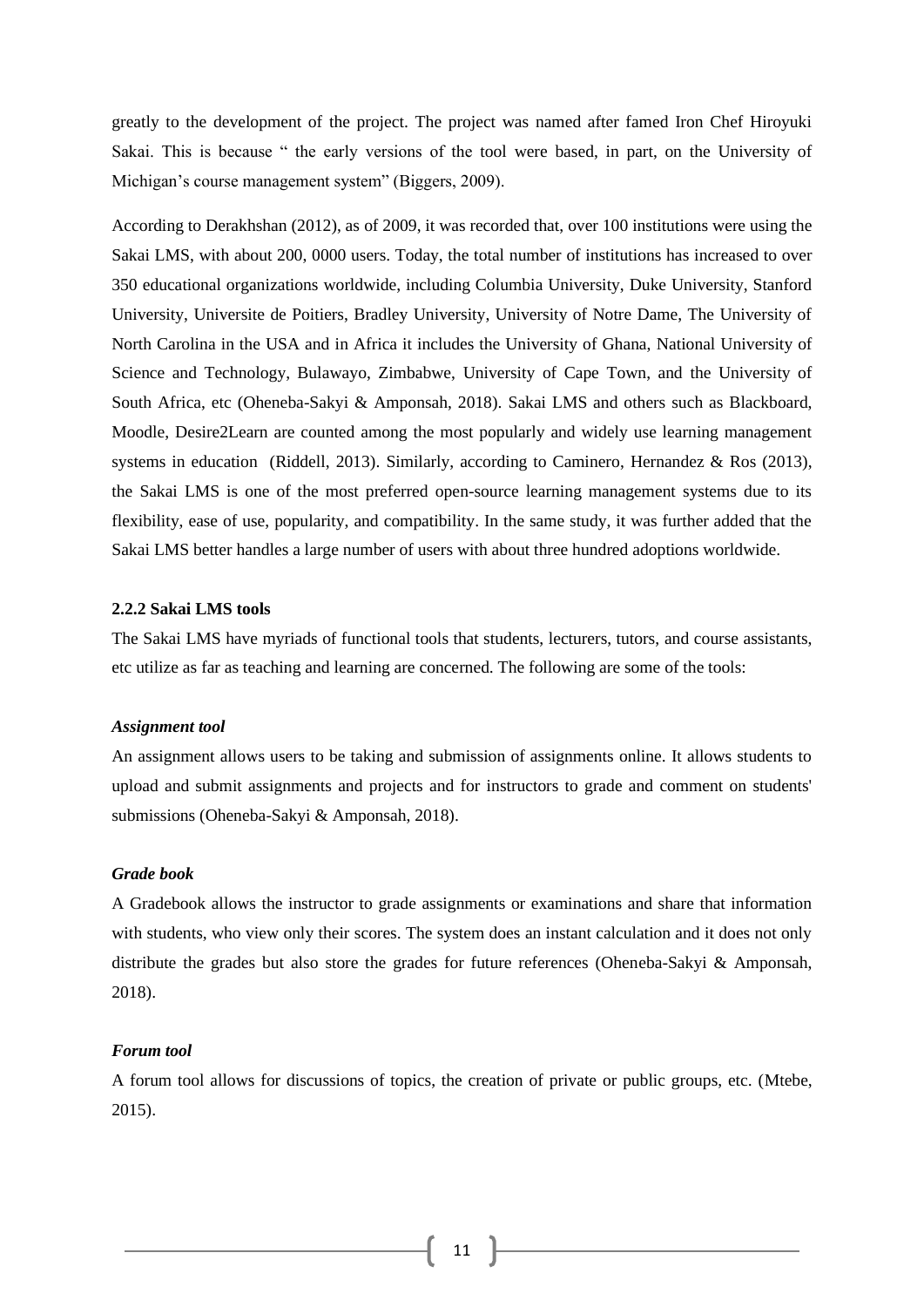#### *Syllabus Tool*

A syllabus tool for a summary of courses (course outlines). Instructors may use this tool to post their syllabus as HTML or an attachment (Mtebe, 2015).

#### *Test and quizzes Tool*

A test and quizzes tool for taking all kinds of tests and quizzes online. It allows lecturers and instructors to conduct quizzes, interim assessments (IA), and end of semester examinations. It is normally in the form of "fill in" and multiple-choice questions. One interesting aspect about this tool is the fact that it allows for questions to be randomized to prevent students from cheating (Oheneba-Sakyi & Amponsah, 2018).

#### *Chat Tool*

A chat tool allows for chatting between lecturers and students, among course mates and between individuals participants on the Sakai platform. All exchanged messages are saved automatically and viewable for all site participants and it could be an asynchronous or synchronous mode of conversation (Mtebe, 2015).

# *Resource Tool*

A resource tool for sharing course materials like slides, handouts and books, past questions, links for documents, audio, and video tutorials (Choga, 2015).

#### *Announcement Tool*

"An announcement tool keeps students informed about upcoming tests/events, change of lecture times/venues", and any other information that instructors or Teaching Assistants (TA) may want to give to students (Choga, 2015).

# *Calendar Tool*

A calendar tool marks important dates of events, deadlines, and any other activities about each course. It is linked to announcements, assignments, materials, etc (Choga, 2015).

# *Email Tool*

An email tool is used for sending emails to lecturers, course mates, or individuals (Mtebe, 2015).

# *Plagiarism checker Tool (Turnitin)*

It has a 'Turn it in' tool which automatically measures the plagiarism index of research work. It helps to detect and fish out plagiarized research work ( Ansong, 2015). For example, the management of the University of Ghana integrated the "Turn it in" with the Sakai LMS in 2014 to check for the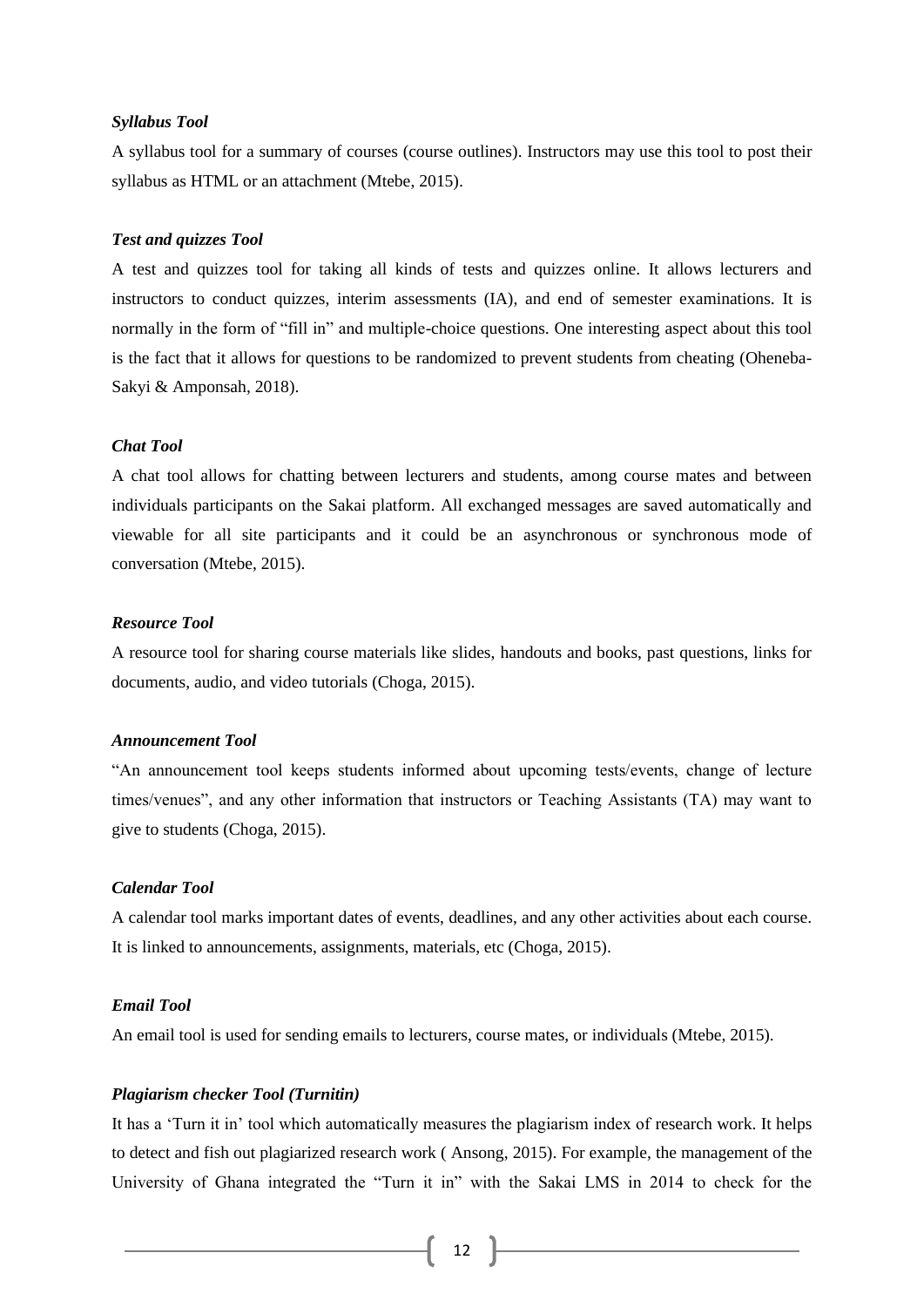plagiarism index of assignments and project works of all undergraduate and postgraduates students (Oheneba-Sakyi & Amponsah, 2018).

#### *Teaching and learning features.*

These courses management and learning tools allow instructors to build and plan lessons, create and grade assignments, develop and offer tests and other assessments, and share files via a dropbox (Choga, 2015).

#### **2.3 Awareness of the Sakai LMS Tools.**

Awareness is an indispensable factor in the implementation of every learning management system and influences the extent of its use. End-users of a system will not benefit from its value if they are not aware of it. Mtebe (2015, p.1) asserts that "lack of awareness amongst users on the existence or value of LMS has an impact on LMS usage". In the light of this background, it is therefore imperative for students to be aware of the Sakai LMS tools for its intended purpose to be achieved. An end-user may be aware of a system but if its various functional tools are not known, the system will not be fully utilized (Juhary, 2014). This is analogous to the Sakai LMS. Users may be fortunate to get informed about the existence of the Sakai LMS however, users will not fully benefit from the Sakai tools if they are not made known.

Stephanie (n.d), investigated the specific use of the Sakai LMS tools, among the tools such as announcements tool, assignments tool, grade book tool, test and quizzes tool, **c**alendar tool, syllabus other tools/uses, etc., the resources tool appeared as the most frequently used tool. The study further revealed that students frequently use the resource tool to download their electronic reading materials. However, the calendar appeared to be the least frequently used tool. This phenomenon was attributed to the fact that most of the instructors usually inform the students in class about deadlines for assignments submissions or quizzes hence they didn't pay attention to the function of the calendar tool. Also in the works of Choga (2015), most students became aware of the Sakai tools since it is been mandatory for them to take tests and submit assignments using the test and quizzes tools and the assignment tools respectively. Also, it is through the quizzes and tests tool that students obtained their grade, therefore, they became aware of the Sakai grade tool. In the same vein, Soon & Fraser (2011) investigated the extent of use of the various tools of the Sakai LMS among various groups. The study showed that most of the members had similar opinions about the system. It was observed that the calendar was not a popular tool that the postgraduate student groups could effectively use to mark events and set reminder dates in their project and a considerable number of the respondents were not aware of the email tool.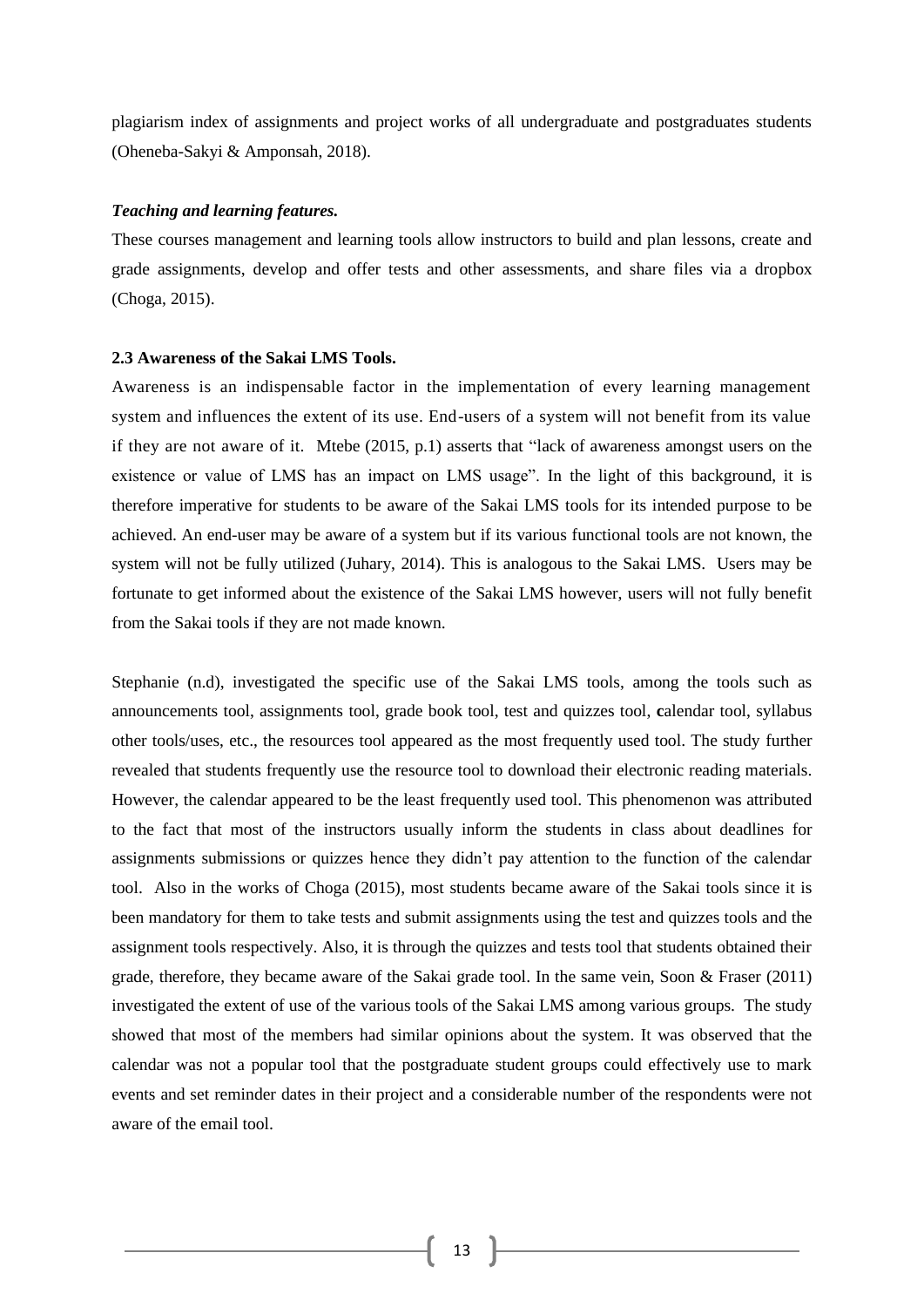Again, Derakhshan (2012) made extensive research on the various features of the learning management system and it was revealed that user's awareness of the functional tools of the learning management system was fueled by the lecturer or instructor involvement of the users. For instance, in the same study, it was revealed that the assignment tool had the highest level of users' awareness and it was elucidated that, the lecturers and course instructors involved the users in using it for their daily academic activities. This finding was in accord with what Soon and Fraser (2011). The study revealed that regardless of the numerous tools of the Sakai LMS, the assignment tool was recorded as the most highly used tool. It was further explained that the majority of the respondents were aware of it because they were constantly informed to submit their assignments using it.

Another, Juhary (2014) investigated the perceived usefulness and ease of use of the Sakai LMS as a learning tool using a 4-point Likert scale, the researcher sought to seek the most used tools of the learning management system. From the data collected, most respondents used the Sakai LMS for downloading their lecture slides with a mean score of 1.95 as well as completing their homework with a mean score of 2.14. Also, to collect extra notes for reading with a mean score of 2.17. The least used tool appeared to be the forum with a mean score of 2.62. It was further explained that instructors and lecturers were not engaging students by not putting any striking topics for students to bring out their submissions.

In summation, the overall assessment of the Sakai LMS tools shows that students become aware of the tools when they are been engage by instructors or tutors in using them for academic activities.

#### **2.4 Extent of Use of the Sakai LMS**

Numerous institutions especially tertiary institutions and colleges have at least adopted one or two learning management systems to supplement the conventional mode of teaching and learning. It has gained a strong root in most western countries and this is not surprising because that's where the idea of learning management system originated (Suorsa and Eskilsson, 2014). Most African universities and colleges are no exception, they are also gradually adopting learning management systems. This can be evident in the study which was conducted by (Namisiko, Munialo & Nyongesa, 2014) where it was observed that governments and management of academic institutions in African countries have demonstrated much interest in the incorporation of learning management systems with the conventional way of teaching and learning. For instance, in Ghana, the University of Ghana, Legon has adopted Sakai LMS while Kwame Nkrumah University of Science and Technology and University of Professional Studies, Accra has adopted the Moodle learning management system and many others. The paramount rationale behind this initiative is to reduce the undesired issue of turning away many qualified applicants who attempt to enter tertiary institutions especially the public institutions (Ansong, 2015). Also, in the works of Juhary (2014), it was found that respondents were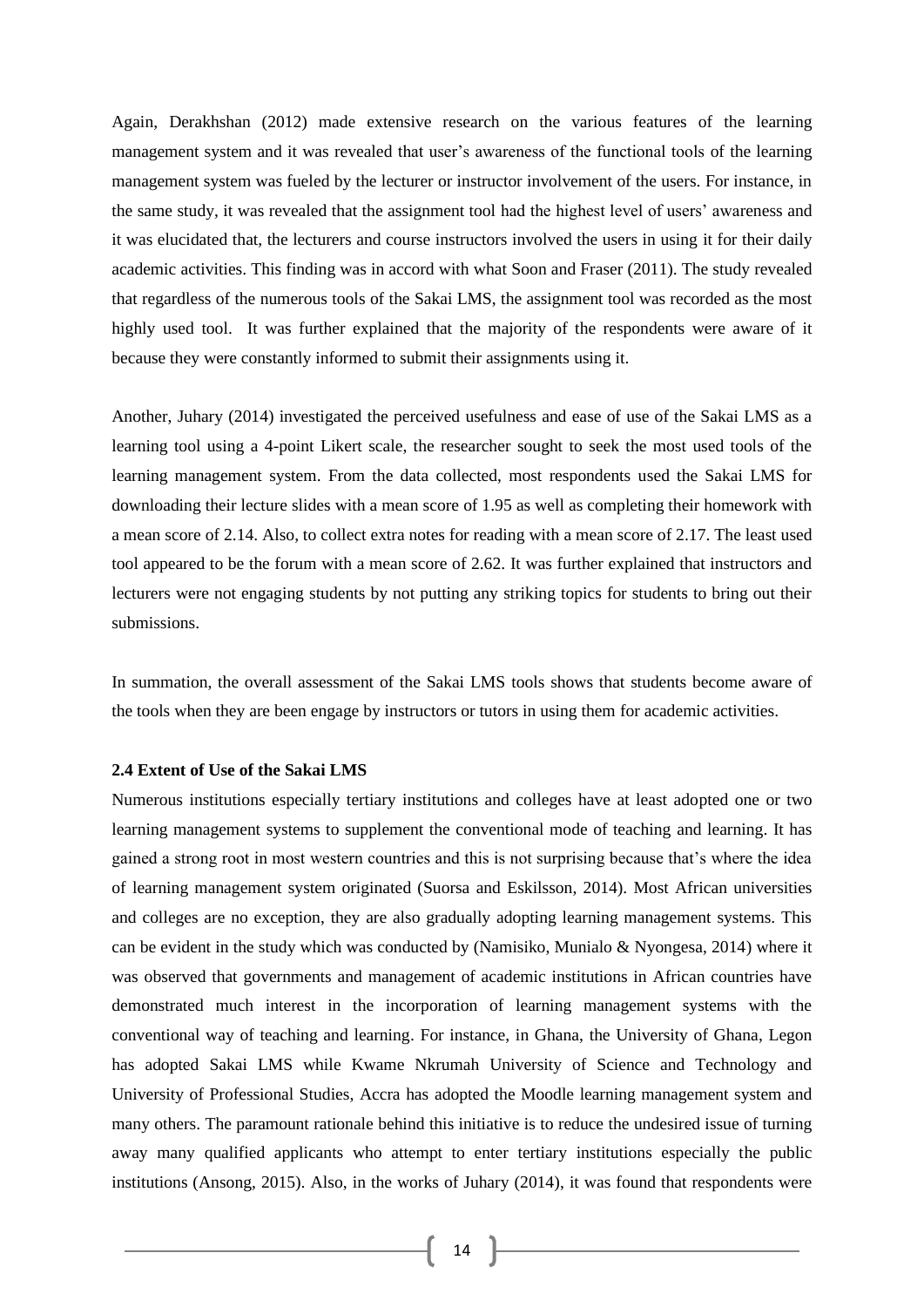interested in using the Sakai LMS hence, the high level of usage was recorded among the students. The finding was supported by the mean score of 2.89 hence they were greatly utilizing the Sakai platform. Similarly, Lonn, Teasley, and Krumm (2009) investigated undergraduates' perceptions and use of learning management systems using two campuses such as residential campus and commuter campus. Students from both campuses were actively engaged in the use of the various functional tools of the learning management system.

Further, Stephanie (n.d) conducted a survey on the evaluation of the Sakai LMS among three Universities such as the University of Michigan, Texas State University, and the University of Limerick. In general, it appeared that most of the students' visited the Sakai platform and utilized the tools. It was further explained that the level of computer proficiency was considerably high, students obtained training on the use of the system and instructors constantly engaged the class in activities using the system. This finding was congruent with what Pituch and Lee (2006) prostituted; external variables such as prior computer experience, level of computer skills may influence the intention and extent of use of technology platforms. Additionally, Arhinful (2016), explored the experience of Canadian and international students on Sakai LMS adoption. The findings showed that the majority of the students used the Sakai platform for submitting their assignments, downloading course articles, reading announcements, and checking PowerPoint presentations hence, and was concluded that the system was highly used. Also, in the works of Rafi, Samsudin, and Hanafi (2015), the study compared the perceived benefits and user satisfaction between an open-source learning management system (Sakai) and a proprietary learning management system in the universities. It was reported that "an independent-samples t-test indicated that the learning management system uses mean scores (4.02 were significantly higher for the group that used the Sakai platform than for the group that used the proprietary systems (3.86). From these statistics, it is evident that there was an exponential use of the Sakai LMS.

On the flip side, Dube & Scott (2014) investigated the extent of use of the Sakai platform where the findings show that the platform was underutilized. The low utilization of the platform was attributed to the fact that instructors were not engaging the students on the platform. Consequently, the platform was underutilized, robbing the students of an enjoyable, flexible, convenient, and interesting learning atmosphere. Above all, the institution is deprived of realizing the anticipated return on their technological investment.

Further, according to Choga (2015), some tools available on the Sakai platform have never been used by the students in as much as they have been made available for use by their respective lecturers and tutors. Such examples include the email tool, announcement tool, and many other tools of the system that have been neglected. Consequently, the extent of use of these tools on the Sakai by students was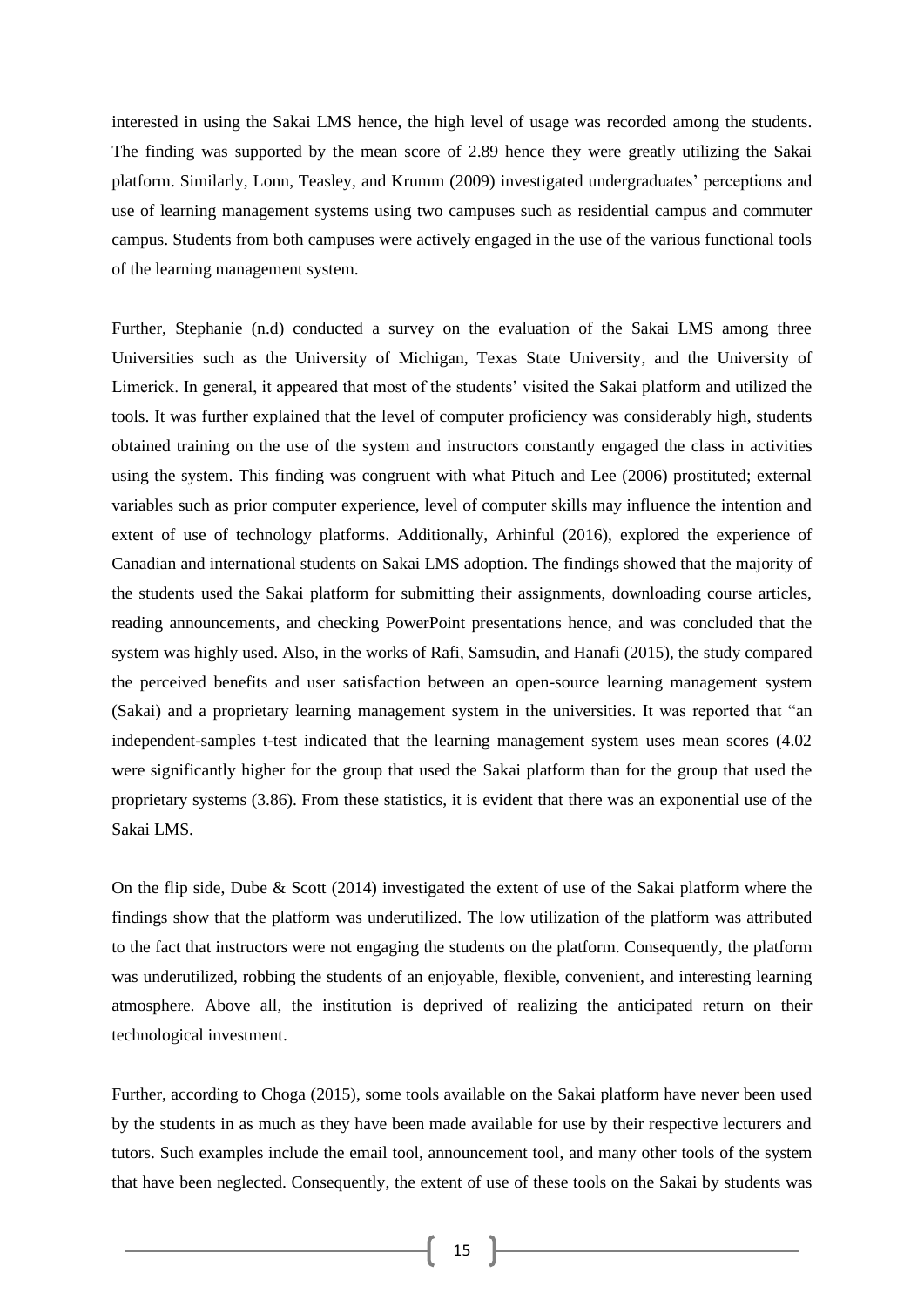very low. However, in the same study, the respondents were tasked to indicate the reasons for using the Sakai platform and the frequency of its use. The findings brought to bear that a high percentage of the respondents used the platform for downloading lecture materials, for submitting assignments and others, and further, the findings revealed that there were using these tools on the platform because it was mandatory for them to use for taking quizzes and interim assessments. In contrast to what Choga (2015) brought to bear, Soon & Fraser (2011) investigated "knowledge sharing and knowledge exchange in distance education online group work". It was indicated that the majority of the students frequently used the Sakai platform for chatting and sending an email, these tools on the Sakai platform are optional tools to the students but were highly utilized.

From the foregoing related literature, it can be deduced that the authors arrived at diverging results as far as the extent of use of the Sakai LMS is concerned. However, arguably, some determinants led to the extent of use of the Sakai LMS such as a student's involvement by instructors or tutors, users perceived usefulness of the system, as well as training on the system, etc.

#### **2.5 Challenges in the Use of the Sakai LMS.**

Despite the numerous uses of the Sakai LMS, it is saddled with some challenges as discussed below;

#### **2.5.1 Inadequate Training**

Several studies such as Nuta & Pusca (2017); Choga (2015); Ansong (2015) etc have confirmed that low utilization of a learning management system is due to the lack of support services such as orientation and proper training on the use of the system. In the same token, Unwin (2010) embarked on a survey on digital learning management systems in Africa with 358 respondents from 25 countries. It was brought to light that, 74% of the respondents indicated a lack of training and technical support impeded them from making full use of the learning management system. These findings are consistent with the work of Chitanana, Makaza & Madzima (2008) which focused on the digital learning management systems in Africa in four universities in Zimbabwe. It was realized in the study that the adopted learning management system was underutilized. The finding was attributed to a lack of training and proper orientation for users. In the same vein, similar research was embarked on at the University of Botswana where it was reported that lack of training and support services hindered 503 students which were more than half of the entire respondents from utilizing the learning management system (Tella, 2012). Nuta & Pusca (2017) also confirm from a study that assessed distance education learning platform options and opportunities. The findings showed that lack of training coupled with poor knowledge in the features of the learning management system made many groups who are potential users of the system to shun away from using it. Again, Dube & Scott (2014) investigated the use of the Sakai LMS and brought to bear that the majority of respondents (77.3%) indicated the lack of training hindered them from using the Sakai platform as expected. Further,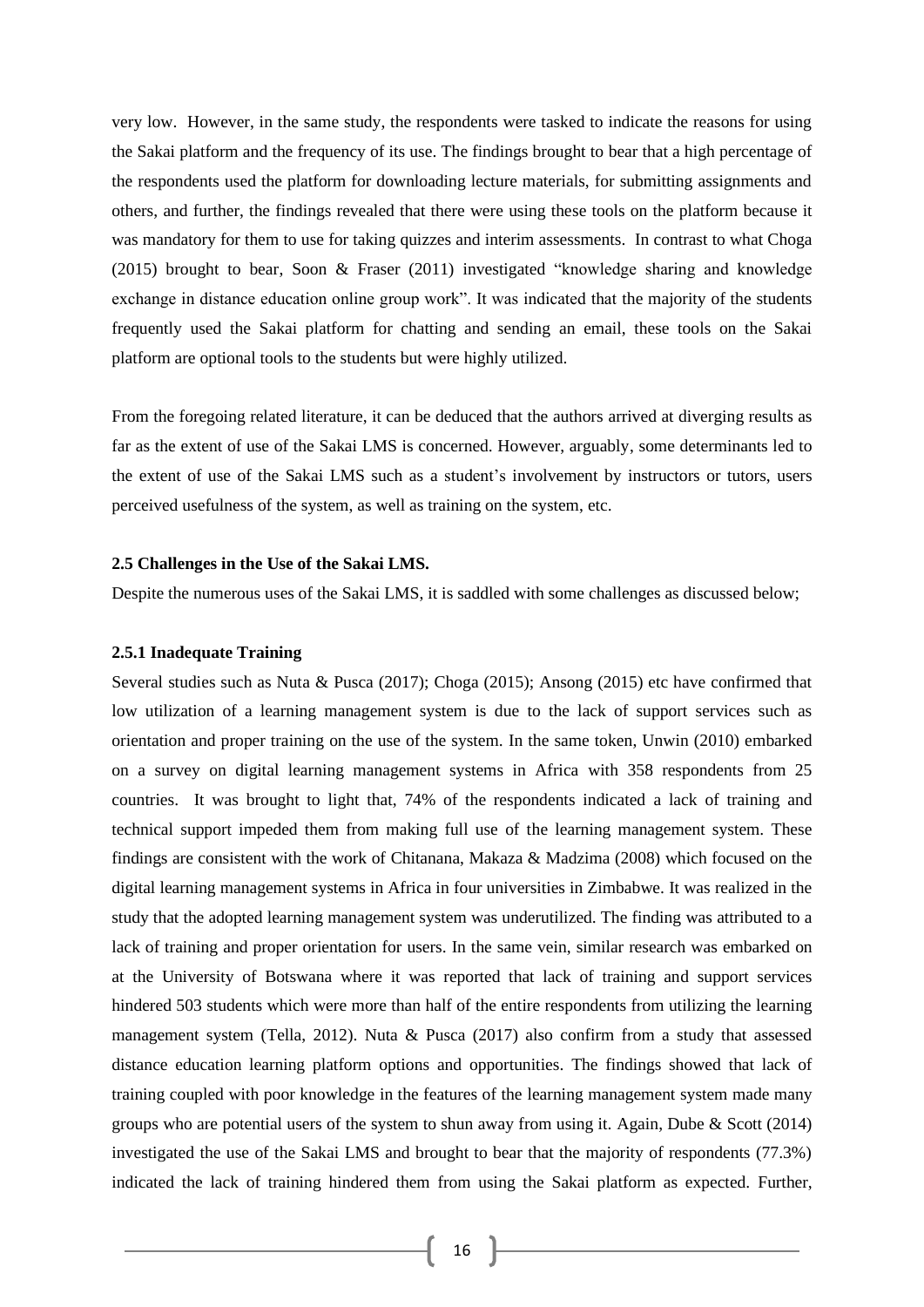Cavus & Zabadi (2014) postulated based on the findings of a study that focused on a comparison of open-source learning management systems. The findings showed that the learning management platform looked so complex and it was attributed to the fact that the users lacked the requisite skills to use the platform due to lack of training on the platform.

#### **2.5.2 Lack of ICT Infrastructure**

Furthermore, Choga (2015) revealed that students developed a negative attitude towards the use of the Sakai LMS and the cause was attributed to the fact that there was a lack of ICT infrastructure. Again Salawudeen (2010) noted that users an adopted learning management platforms found it expensive to purchase personal computers or laptops in Nigeria taking into consideration the income level of an average worker in the country as the results and even those who were privileged to have laptops were still offline because it attracted extra cost to go online.

#### **2.5.3 Lack of Computer Skills**

Choga (2015) reported that a handful of students confirmed their knowledge and experience in using the Sakai platform and this resulted in the underutilization of the platform. Precisely, surprisingly, undergraduates students from the Faculty of Communication and Information Science (CIS) who were the target population made a good number of those who confirmed lacking knowledge about the use of the Sakai platform. The finding confirms the works of Dube & Scott (2014) in which it was revealed that Lecturers/Instructors and tutors did not use the Sakai platform for teaching as expected mainly due to lack of the needed basic skills to use the platform, hence they failed also to engage students to utilize the phenomenal features of the Sakai LMS. Smet (2012) recommended that users need to acquire basic knowledge in computer technology before they can fully utilize the adopted learning management system. Besides, it was also confirmed by Salawudeen (2010) where a lack of computer skills was one of the major challenges end-users face when using the learning management system. It was observed that most of the students had low computer educational background, consequently, they were afraid of operating one. Some even went to the extent of hiring experts to complete basic online forms in the quest to complete their registration to gain admission.

# **2.5.4 Lack of Internet Access**

Another setback that extant literature has revealed is the fact that the lack of internet accessibility is one of the major hindrances to the use of the Sakai LMS. For instance, (Ngeze, 2016; Ssekakubo, 2011; Unwin, 2010; and Lwoga, 2012), found that low internet facility is the paramount reason why users do not use the Sakai platform as anticipated by management. Again the findings of Mtebe and Raisamo (2014) are not different from what has already being found. It was learned in the study that 9 out of 11 institutions in Tanzania had low bandwidth thus it was less than 20mbps and consequently hinders users from using the Sakai platform. The findings from Mtebe and Raisamo (2014) were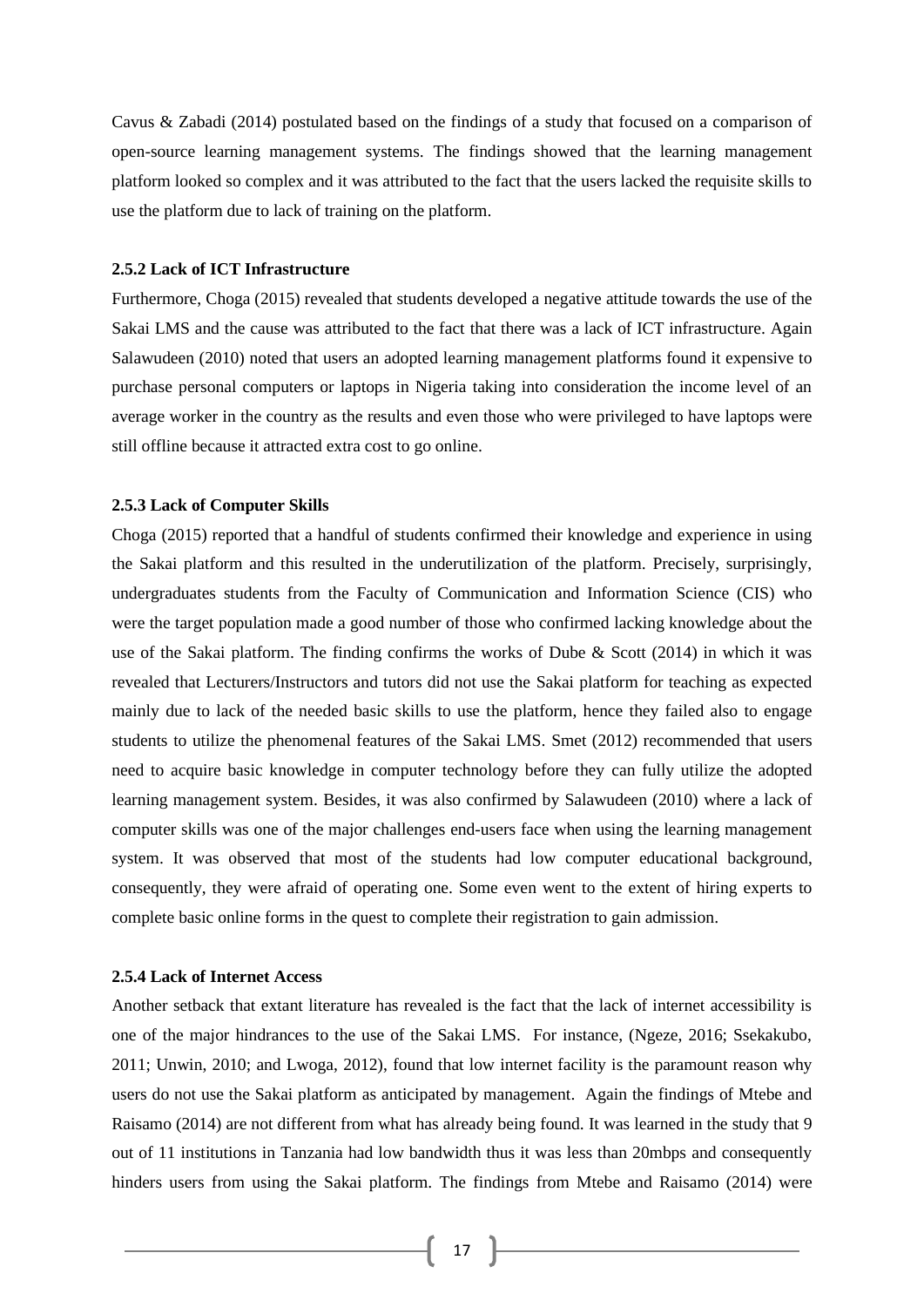incongruent with what Berg (2013) found out in a study that focused on "the teaching assistants' and undergraduate students' first online teaching and learning experiences in an open distance learning context". It was revealed that the major challenge that users were saddled with was the inability to access the internet facility, coupled with low bandwidth and this served as a great impediment for users to fully utilize the Sakai LMS. Furthermore, the World Bank (2012) revealed that one critical challenge that weighs down the use of learning management systems is the lack of computer infrastructure and the internet. The phenomenon predominantly occurs in institutions in developing countries especially those in sub-Saharan Africa. Also, in the works of Juhary (2014), the majority of the respondents attributed unwillingness to use the learning management system to the internet problem including slow access and failure to get access.

#### **2.5.5 System Error (Failure)**

Juhary (2014) reported that most students developed negative attitudes to the use of a learning management system because of a constant system crash which deprived them of accessing the platform either in the middle of retrieving or downloading course materials. "The learning management system sometimes crashes and occasionally cannot be accessed. Also, frequent system error was indicated in the study by Wei, Wu & Zheng (2014) on the application of the Sakai LMS at the University of Science and Engineering. Respondents reported that they continuously experienced system error when using the Sakai platform and consequently, they were unable to complete their academic tasks.

Further, Nasser, Cherif, and Romanowski (2011) revealed similar findings on a research study that focused on the factors influencing student usage of the learning management system in Qatari schools. The study found that technical challenges such as system crash and freeze of the system took away the delight to use the system by the respondents. Similarly, Berg (2013) revealed that the majority of students arrived at a consensus in terms of challenges associated with the learning management system. It was brought to light that learning management was difficult to access especially at the crucial time when it was needed most. Again, Juhary (2014) brought to bear that the Sakai LMS was weighed down in terms of usage due to some technical challenges such as loading problems, and system errors when logging in.

# **2.5.6 Lack of Awareness.**

Furthermore, another critical setback that contributes to the low utilization of the Sakai LMS is the lack of awareness about the functional features, or sometimes users are not even aware of its existence at all. This was evidenced in research that was carried out by Leeder and Lonn (2014). From the findings, it was noted that both users and non-users were not aware of some features of the Sakai platform. Further, on updates on the learning management platform was revealed, for instance, in the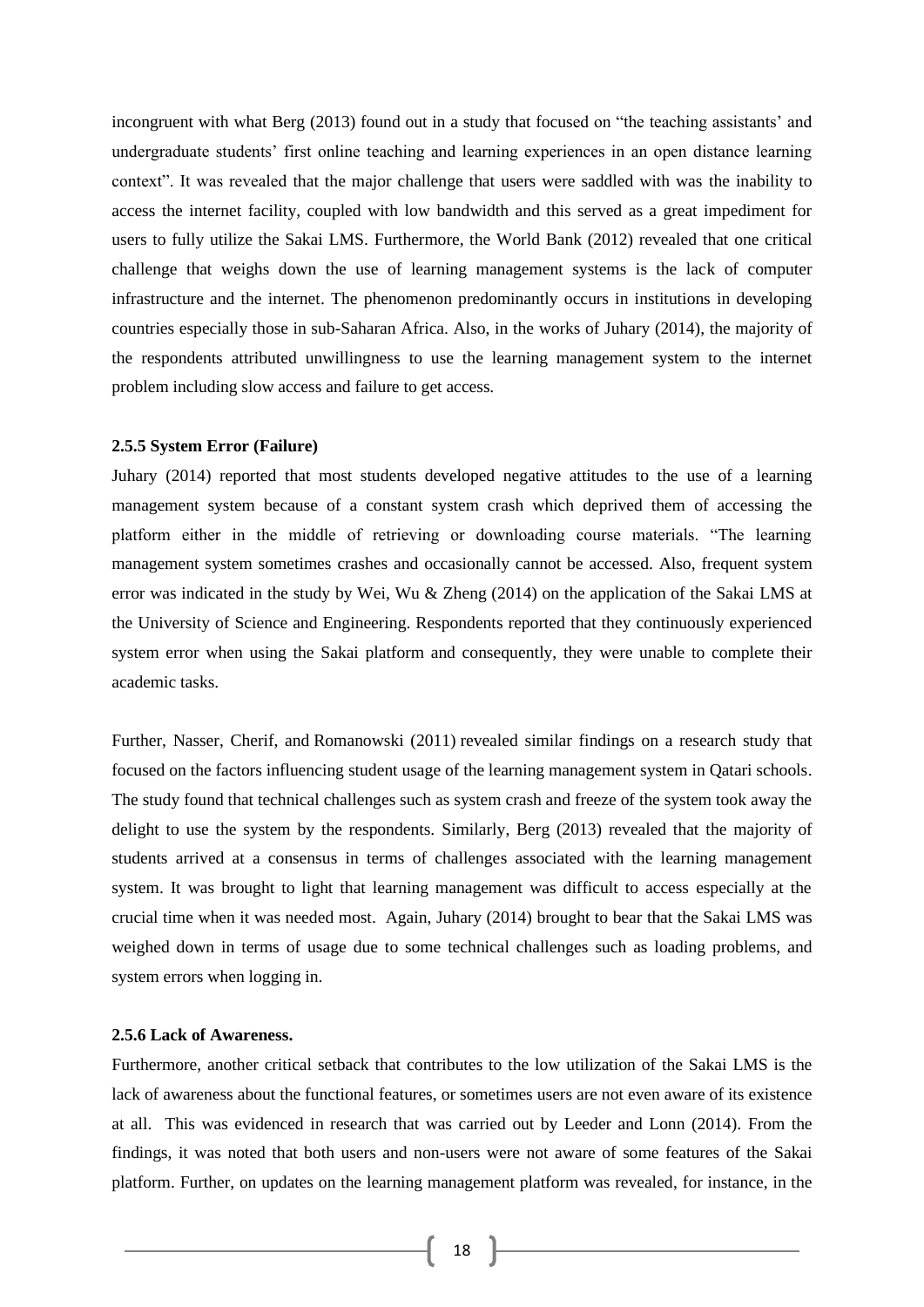works of Berg (2013), some students were not aware when assignments were published online. From the respondents, since information can be disseminated via cell phones and the learning platforms should be embedded with their phones so that they can receive automatic alerts updates from their instructors.

#### **2.5.7 System Log in Failure**

Also, Juhary (2014) observed that students were lumbered with login failure, especially when accessing the Sakai platform for the first time, and also response time in terms of system loading was very low to the expectation of the users.

#### **2.5.8 Unstable Power Supply**

In the works of Dube (2017); Choga (2015) unstable power supply was reported as a disturbing phenomenon to hampers users from utilizing the Sakai LMS. Similar findings were observed by Kulshrestha and Ramswaroop (2013) who undertook a study on the benefits of the Learning Management System (LMS) in Indian Education where the findings showed that there were constant power cuts.

#### **2.5.9 Complex System Interface.**

In the works of Dube and Scott (2014), the study found that the complexity of the Sakai learning management system is a major factor influencing the adoption and its usability. Davis (2005) undertook a study that focused on the impression of Sakai LMS. It was revealed that the Sakai interface was not user-friendly as expected.

#### **3.0 Methodology**

According to Leedy (as cited in Ankrah, 2014, p.115) "the word method is coined from two Greek elements: meth and odors. The meaning of meth being "after" and odos, "way". The term research methodology refers to the method adopted in carrying out a research study. The survey research methodology was adopted for this study. A survey provides a quantitative or numeric description of trends, attitudes, or opinions of a population by studying a sample of the population. Hence, from the results of the sample, the researcher can then either make a claim or generalize about the population (Creswell, 2013). Students from the Department of Distance Education at the University of Ghana were used as the target population for this study. The researcher decided to use students from the Department of Distance Education because it is one of the departments where the Sakai LMS was piloted in the 2013/2014 academic year before it was finally rolled over to other departments in the 2015/2016 academic year (Ansong, 2015). The population for this study comprised all level 300 studies students and they are enrolled in the following programmes; Bachelor of Arts, Bachelor of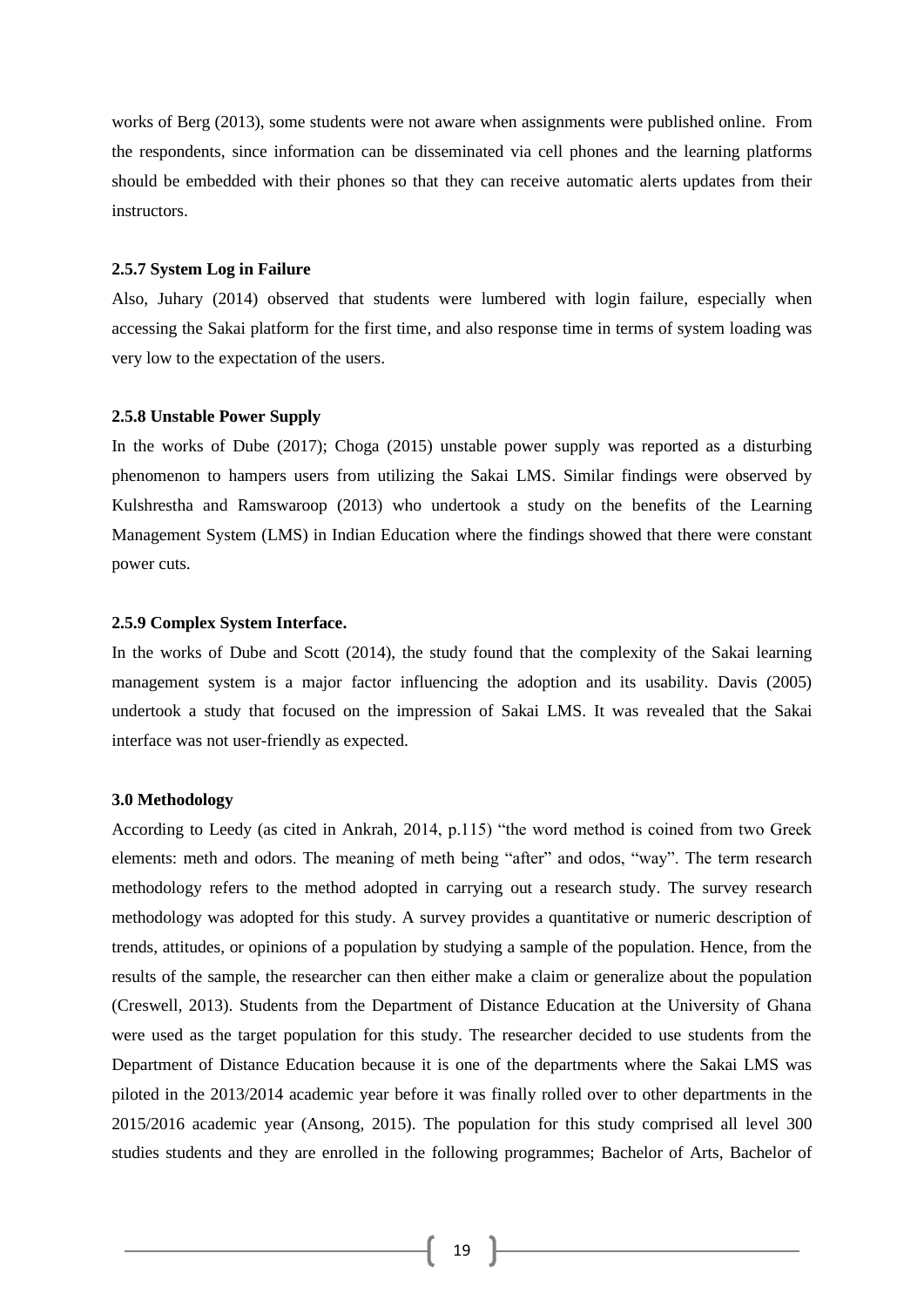Science in Administration, Bachelor of Science in Nursing, and Bachelor of Science in Information Technology. The total number of students was 790, which constituted the population of the study. Regarding the sampling ratios proposed by Alreck and Settle (1985), the proportionate sample size was selected from each level for the study. The proportionate sample size for each programme was calculated using the following formula:

P.S = Total number of Distance Learning students reading a programme Total number of all Distance Learning students Where  $P.S =$  Proportionate Sample size. X 237

A total sample size of 237 was chosen from a population of 790 students for the study. The following statistics show the population and proportionate sample size for each level**.** Bachelor of Arts,  $P.S =$ Bachelor of Science in Administration P.S = Bachelor of Science in Nursing P.S =  $-224$  X 237 = 67.200000001 = 67 199 790  $X$  237 = 59.699999982 = 60 316 790  $X$  237 = 94.8 = 95 790

Bachelor of Science in Information Technology P.S = 18 790  $X$  237= 15.299999994 = 15

Therefore, the total sample size  $(60+67+95+15) = 237$ 

The convenience sampling technique was used for this study because of the busy nature and unavailability of the subjects. Thusly, the subjects were distance students and were not always present for their weekend tutorials, therefore, it will be difficult to gather them at a go to gather data from them.

#### **4.0 Major Findings and Discussion.**

# **4.1 Awareness of the Sakai LMS Tools.**

Learning management system tools refer to the functional features that users can utilize to achieve a specific purpose (Pappas, 2017). If an effort is exerted for intended users to become aware of an available information system, however, and if they are not made aware of its various tools, the system will still be underutilized. In light of this background, the respondents were asked to select the tools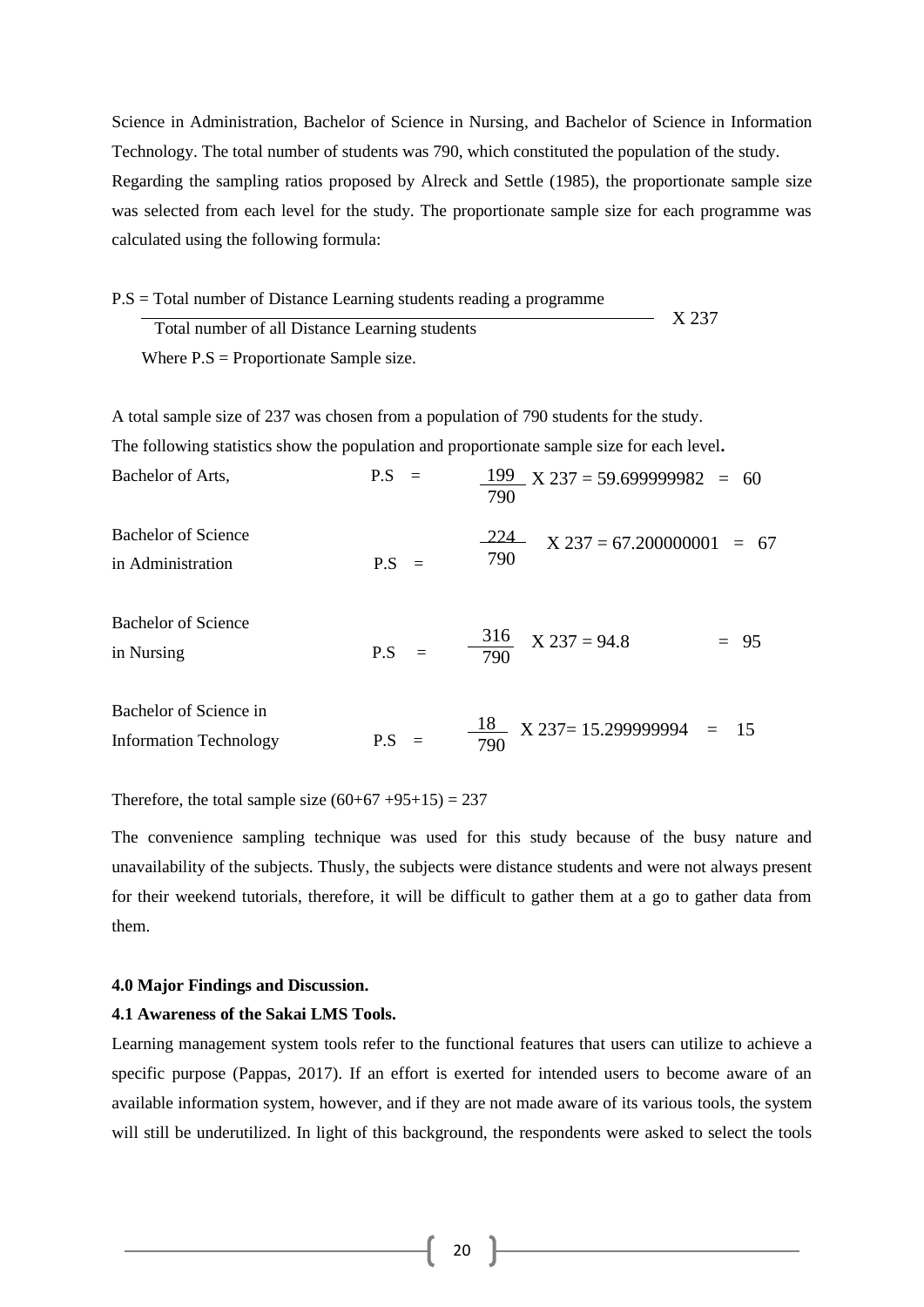on the Sakai platform that they were aware of. Table 2 shows the awareness of the Sakai LMS tools available to the Distance Learning students.

| <b>Sakai Tools</b>      | <b>Yes</b> |               | N <sub>0</sub> |               |
|-------------------------|------------|---------------|----------------|---------------|
|                         | Freq.      | $\frac{0}{0}$ | Freq.          | $\frac{0}{0}$ |
| Assignment tool         | 212        | 92.2          | 18             | 7.8           |
| Chat tool               | 190        | 82.6          | 40             | 17.4          |
| Grade book tool         | 205        | 89.1          | 25             | 10.9          |
| Test and quizzes tool   | 230        | 100           |                |               |
| Forum tool              | 170        | 73.9          | 60             | 26.1          |
| Calendar tool           | 159        | 69.1          | 71             | 30.9          |
| Syllabus tool           | 158        | 68.7          | 72             | 31.3          |
| Resource tool           | 192        | 83.5          | 38             | 16.5          |
| Announcement tool       | 199        | 86.5          | 31             | 13.5          |
| Email tool              | 117        | 50.9          | 113            | 49.1          |
| Plagiarism checker tool | 48         | 20.9          | 182            | 79.1          |

**Table 2: Awareness of the Sakai LMS Tools.**

*Source: Field data, 2019*

Table 2, shows that all the respondents 230 (100%) indicated that they are aware of the tests and quizzes tool. Also, 212 (92.2%), 190 (82.6%), and 205 (89.1%) of the respondents are aware of the assignment tool, chat tool, and grade book tool of the Sakai LMS respectively. It can also be shown from the table that; 170 (73.9%) of the respondents were aware of the forum tool, 159 (69.1%), 158 (68.7%) of the respondents were aware of the calendar tool and syllabus tool respectively. The rest of the responses on the awareness of the Sakai LMS tools were as follows; resource tool 158 (68.7%), announcement tool 199 (86.5), email tool 117 (50.9), and plagiarism checker tool 48 (20.9%). However, 182 (79.1%) of the respondents were not aware of the Plagiarism checker tool. It can, therefore, be observed that the majority of the respondents were aware of the tests and quizzes tool which suggests that almost every Distance Learning student is aware of the test and quizzes tool. Also, on average, the respondents indicated that they are aware of the email tool which also suggests that students do not utilize it. Further, as shown from the table, the level of awareness on the plagiarism checker tool was minimal and this also brings to the realization that most lecturers and tutor do not instruct students to submit their assignments and projects to the Sakai platform to check for the plagiarism index since it is not a strict requirement.

The study unraveled that respondents were aware of most of the Sakai LMS tools at their disposal which they are recommended to use as far as course delivery is concerned. The study found out that most of the students are aware of the tests and quizzes tool, assignment tool, and grade tool and it can be attributed to the fact that, it was required for students to take their IA and quizzes, check their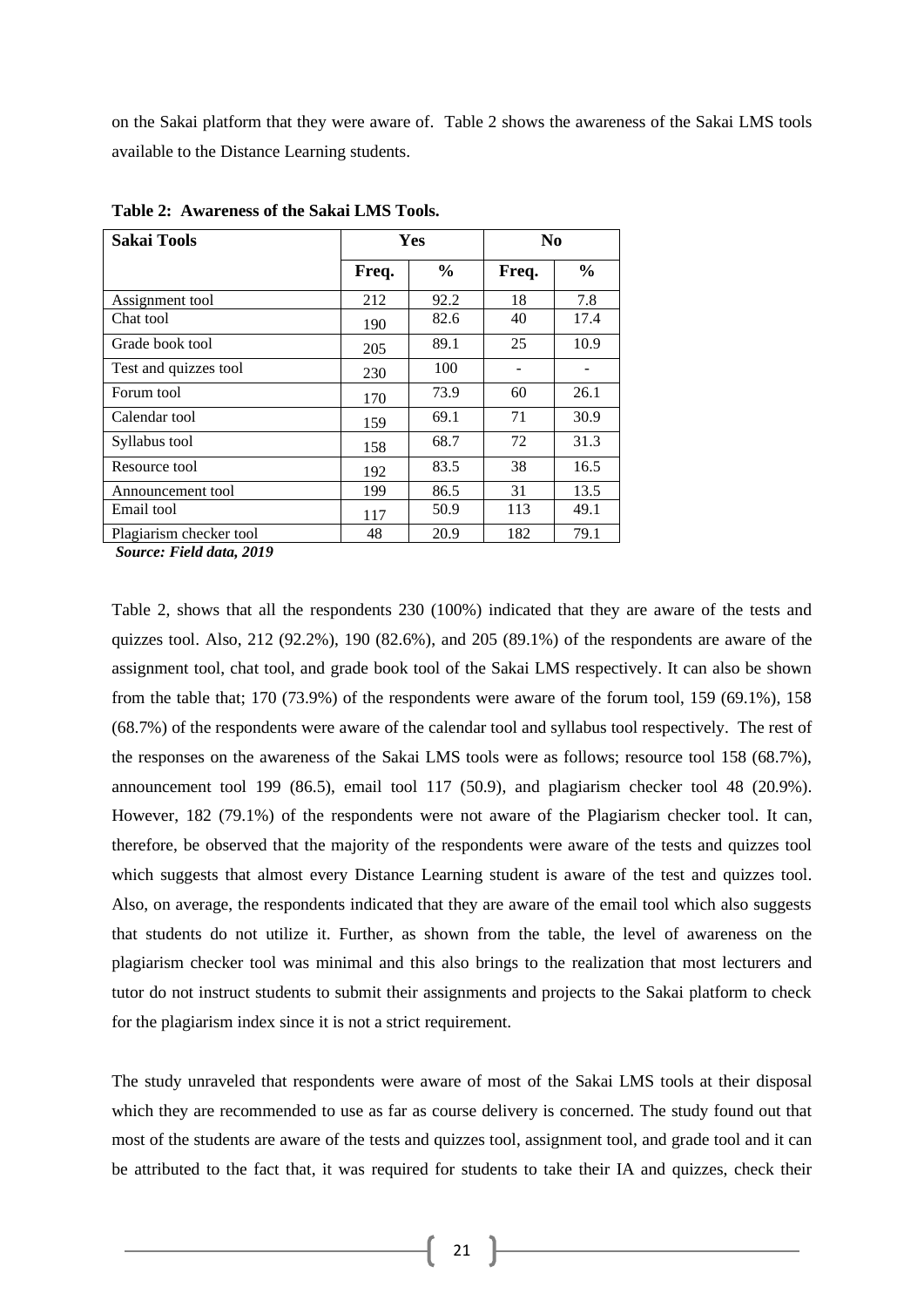grades and submit their assignments using these tools on the Sakai platform. These findings are consistent with the works of Choga (2015) who found that most students became aware of the tests and quizzes tool because it was mandatory for them to use it. Also, can therefore be explained that ultimately students became aware of the grade tools because it enabled them to access their tests and quizzes results.

Again, the findings corroborate with the study by Soon and Fraser (2009) where the assignment tool was reported as the most highly used tool on the learning management platform. It was further elucidated that the high level of awareness of the assignment was the result of the end-users being constantly informed to submit their assignments using the assignment tool. Also, most of the students are aware of the resource tool. This is not surprising because, it is one of the tools that instructors and tutors engage students in using, thus students get most of their lecture notes and other relevant course materials via the Sakai platform. Similar findings were found in the study of Juhary (2014) where most end-users used the Sakai LMS for downloading their lecture slides. As indicated, the resources tool is used for sharing course materials like slides, handouts, and books, past questions, links for documents to mention but a few. However, from these findings the few numbers of the Distance Learning students who do not visit the Sakai platform for the course materials on their own means they rather rely on their course mates for the course materials.

On the flip side, the study revealed that a considerable number of students are were aware of the calendar tool and more than half of the respondents were not aware of the email tools. This finding is consistent with the works of Soon & Fraser (2011) where it was found that the calendar tool was not popular with the students because they were not aware of it likewise the email tool. With regard to the awareness of the calendar tool, it can be explained that students depended on their colleagues for information concerning updates and deadlines. This also attests to the fact that when students are not directly engaged by instructors or tutors in using any particular learning management system tools the patronage of the said tools will be low. Also, the low level of awareness of the email tool brings to mind that students are often not instructed to utilize it by their instructors or tutors.

Although the ultimate goal of the Technology Acceptance Model is to measure the actual use of technology (Tegoe, 2012), several authors have revealed that "Technology Awareness" as it is popularly known in existing literature has a significant influence on the intention to use information technology which intends to influence the extent of use (Abubakar & Ahmad, 2013; Yaqub, Yaqub, Bello, Adenuga & Ogundeji, 2013). These authors were of the view that technology awareness is an external variable of the TAM which needs to be considered before researchers can holistically assess the actual usage of any information systems. Similarly, it was observed from this study that awareness of the Sakai tools has a significant influence on its use and this is evident in the use of the test and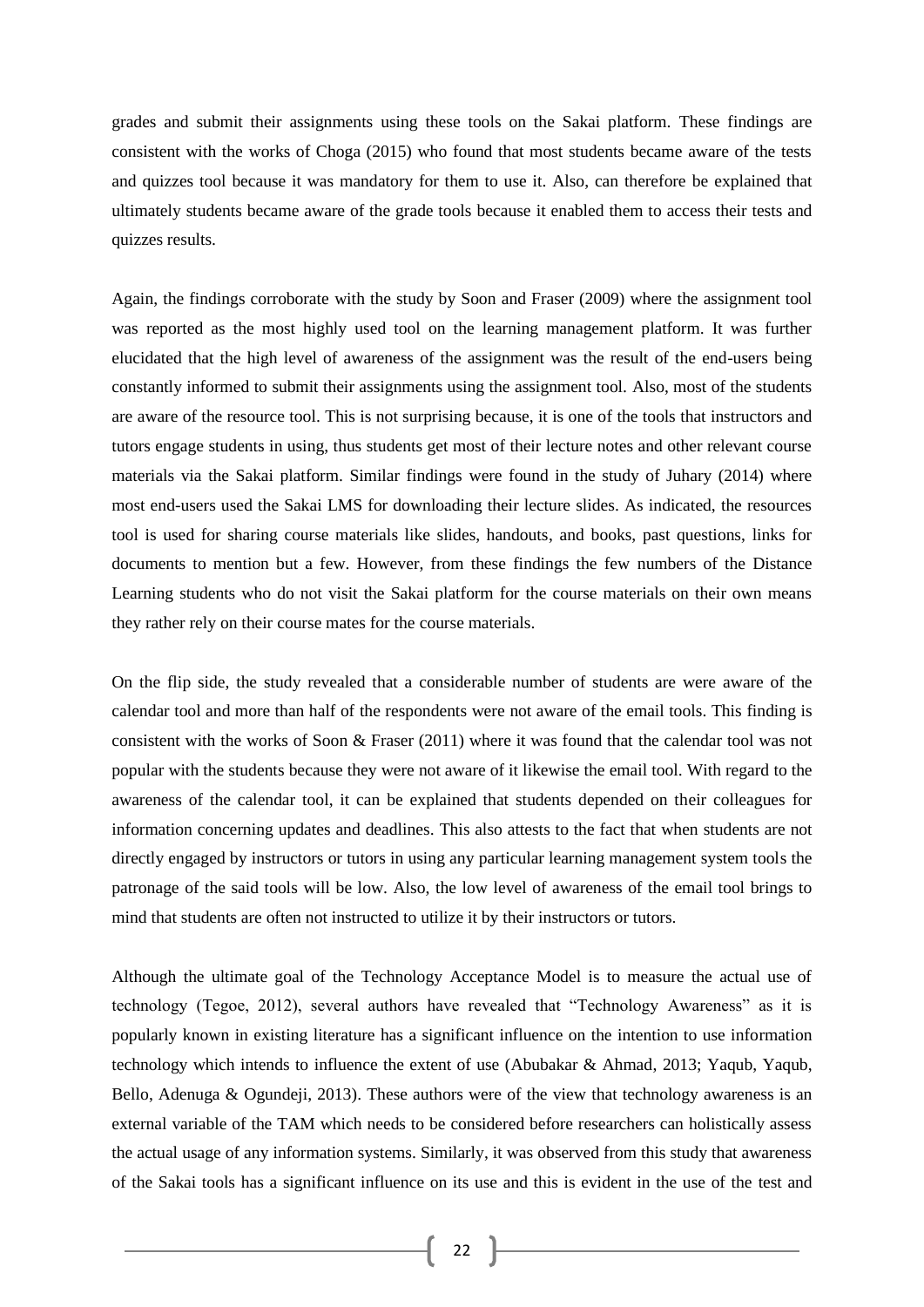quizzes, assignment tools, grade tool, and resource. It can be explained from these findings that before students can highly be motivated to use the Sakai platforms and its tools, great attention needs to be given to awareness creation. The findings signify that instructors and tutors play a crucial role in making the tools on the Sakai platform known to the Distance Learning students.

#### **4.2 Extent of Use of the Sakai LMS**

Macmillan dictionary defined extent as "the [degree](https://www.macmillandictionary.com/dictionary/british/degree) to which something [happens](https://www.macmillandictionary.com/dictionary/british/happen) or is [likely](https://www.macmillandictionary.com/dictionary/british/likely_1) to [happen"](https://www.macmillandictionary.com/dictionary/british/happen). Many authors (Choga, 2015; Tegoe, 2012, etc) have related the TAM to confirm that the extent of using an information system is dependent on the two main constructs: perceived usefulness and perceived ease of use. Determining the extent of use of the Sakai LMS will, therefore, enable the researcher to know how often the Distance Learning students visit the Sakai platform. This section brings to light how often do the student use the Sakai platform, the instructors/tutors influence on the extent of use of the Sakai Platform as well as reasons and frequency of use of the Sakai platform.

#### **4.2.1 Frequency of Use of the Sakai platform**

To be able to fathom the extent of use of the Sakai platform by the Distance Learning students it is imperative to ascertain how often the respondents use the system. Given this background, the respondents were asked to indicate how often they use the Sakai platform. The results are represented in Table 3

| <b>Usage Frequency</b> | <b>Frequency</b> | <b>Percent</b> |
|------------------------|------------------|----------------|
| Daily                  | 38               | 16.5           |
| Weekly                 | 73               | 31.7           |
| Monthly                | 45               | 19.6           |
| Once a while           | 74               | 32.2           |
| Total                  | 230              | 100            |

**Table 3: Respondents Frequency of Use of the Sakai platform period** 

#### *Source Field data 2019*

As shown in Table 4.14, 74 (32.2%) of the respondents indicated that once a while they visit the Sakai platform, 73 (31.7%) of the respondents visit the platform weekly. Also, 45 (19.6%) do visit the platform monthly and 38 (16.5%) indicated daily. It can, therefore, be surmised from this output that most students do visit the platform when instructed by their instructor or tutor. Based on the responses, it can be observed that most students visit the Sakai platform occasionally as compared to those who visit the platform daily as expected. This finding is consistent with the works of (Choga, 2015), hence, this is an indication that the Sakai platform has been underutilized.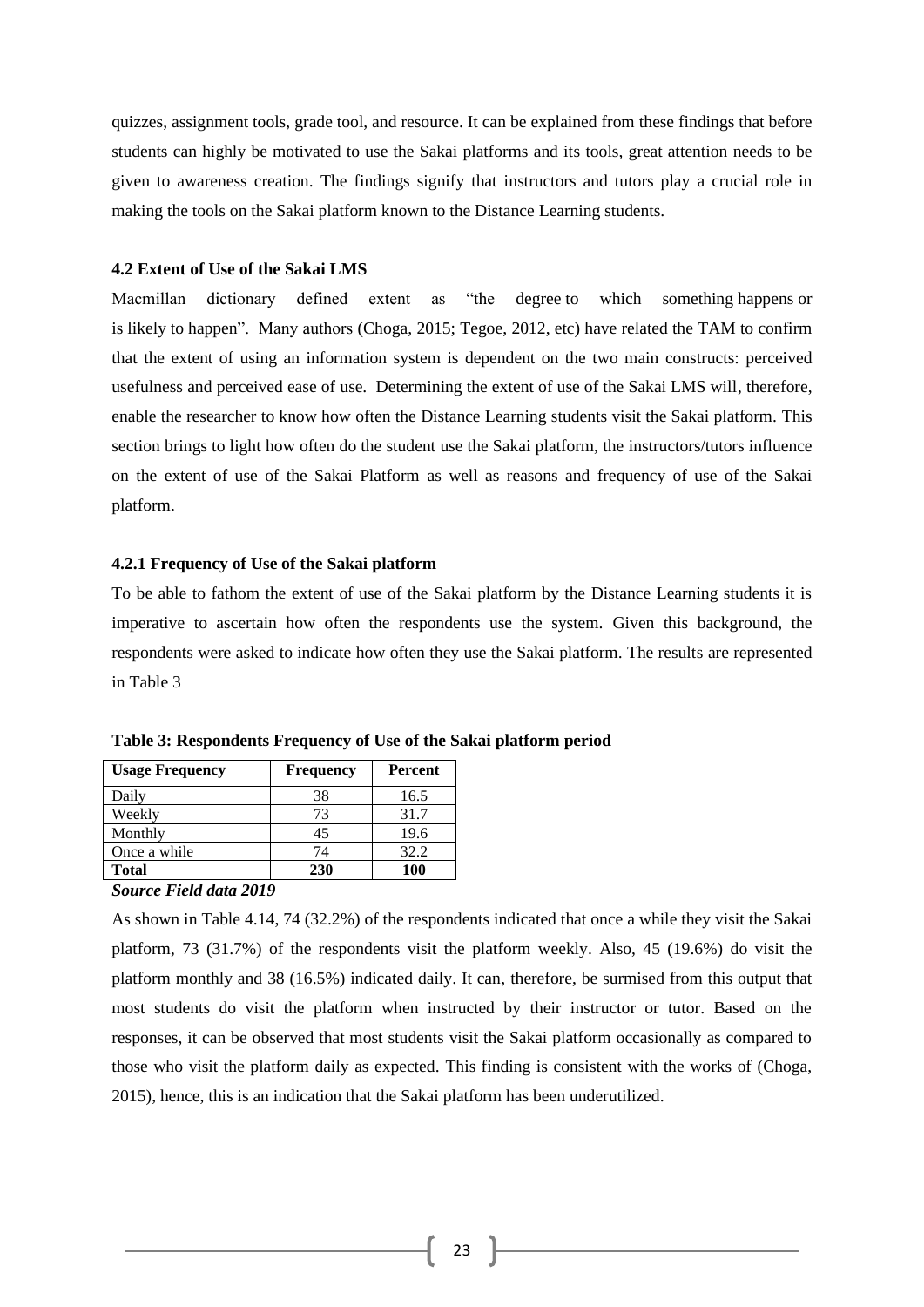# **4.2.2 Instructors/Tutors Influence on the Extent of Use of the Sakai Platform**

In academic institutions, instructors/tutors directly engage students in course delivery. In light of this, it is critical to know if instructors/tutors influence the extent of use of the Sakai platform. The responses obtained are presented in Figure 2.



**Figure 2: Instructors/Tutors Influence on the Use of the Sakai platform**

# *Source Field data 2019*

As shown from Figure 2, it was revealed that 127 (55.2%) of the respondents confirmed they only visit the Sakai platform when there is an announcement from their instructors/tutors whilst 103 (44.8%) reported no. These responses suggest that a considerable number of students won't visit the platform if there is no announcement from their instructor or tutors.

#### **4.2.3 Respondents Reasons and the Frequency of Use of the Sakai Platform**

The use of every information system is sparked by some reasons. These reasons also influence the extent of the use of the system. For the researcher to know the reasons that propel students to use the Sakai LMS, respondents were asked to indicate the reasons for the use and frequency of use of the Sakai LMS. The responses can be seen in Table 4.

| <b>Reasons for using the Sakai platform</b>                  | <b>Frequency of use</b> |               |               |               |              |               |
|--------------------------------------------------------------|-------------------------|---------------|---------------|---------------|--------------|---------------|
|                                                              | <b>Frequently</b>       |               | <b>Rarely</b> |               | <b>Never</b> |               |
|                                                              | Freq.                   | $\frac{6}{9}$ | Freq.         | $\frac{6}{9}$ | Freq.        | $\frac{6}{6}$ |
| For downloading course outline and lecture materials         | 116                     | 50.4          | 84            | 36.5          | 30           | 13.0          |
| For downloading and submitting assignments                   | 147                     | 63.9          | 83            | 36.1          |              |               |
| For receiving class announcements.                           | 119                     | 51.7          | 90            | 39.1          | 21           | 9.1           |
| For discussing subject areas with course mates and<br>tutors | 70                      | 30.4          | 109           | 47.4          | 51           | 22.2          |
| For sending emails to course mates or tutors                 | 48                      | 20.9          | 99            | 43.0          | 83           | 36.1          |
| For taking Interim Assignments (IA) and quizzes              | 171                     | 74.3          | 59            | 25.7          |              |               |
| For viewing video tutorials                                  | 27                      | 11.7          | 71            | 30.9          | 132          | 57.4          |
| For checking plagiarism of assignments                       | 2                       | 0.9           | 39            | 17.0          | 89           | 82.2          |

**Table 4: Respondents Reasons and the Frequency of Use of the Sakai Platform** 

*Source Field data 2019*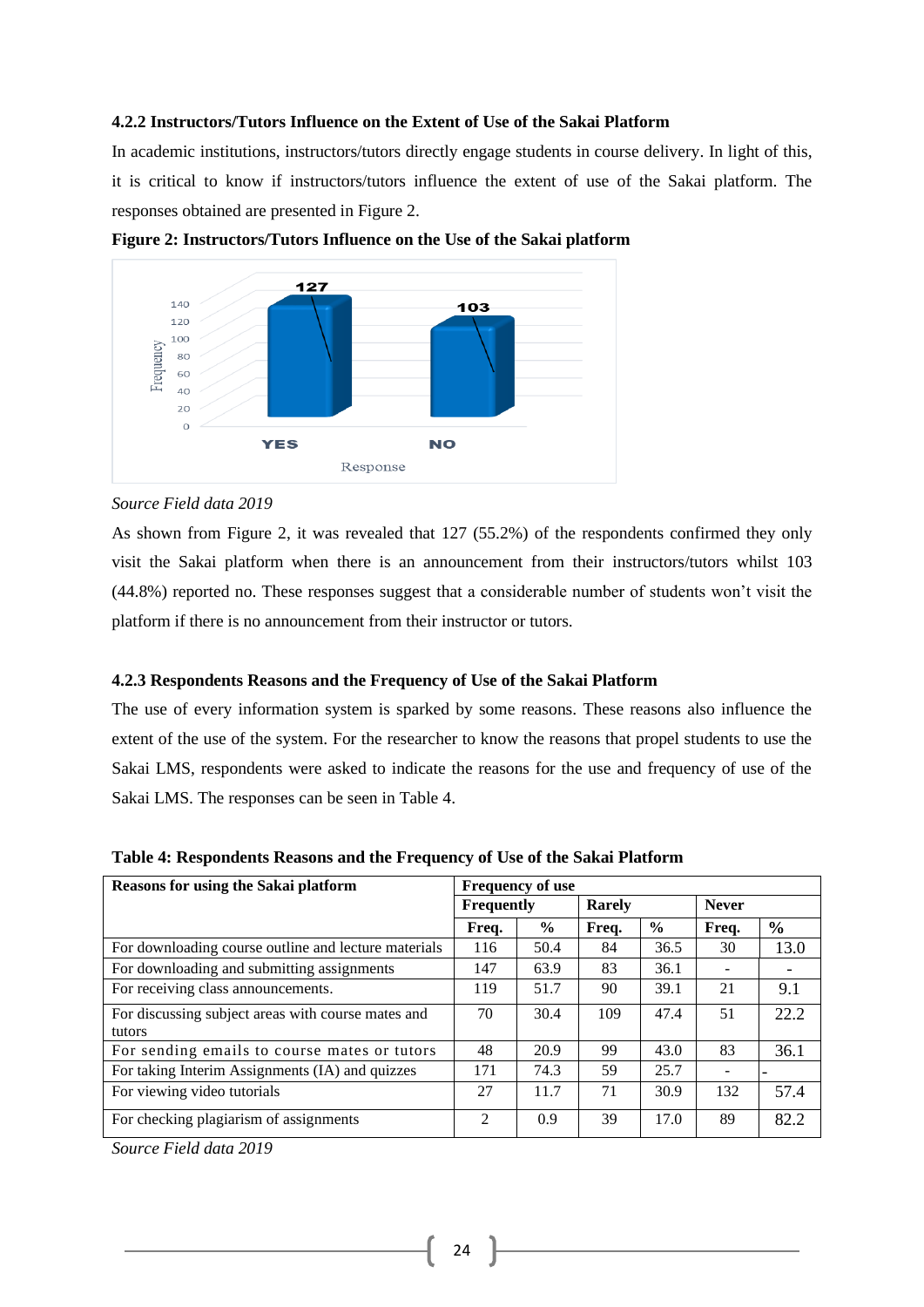As shown in Table 4, it was reported that 116 (50.4%) of the respondents frequently use the Sakai platform for downloading course outline and lecture materials, 84 (36.5%) rarely use it whilst 30 (13.0%) of the respondents had never used it. Again, 147 (57.4%) of the respondents indicated that they frequently use the Sakai platform for downloading and submitting assignments, the rest of the respondent 88 (36.1%) brought to bear that they rarely used it and none of the respondents chose "Never". Those who reported that they rarely used the platform creates a picture that, either their tutors don't frequently instruct them to submit their assignments via the Sakai platform or they are usually not given assignments. Another, 119 (51.7%) of the respondents identified that they use the Sakai platform for receiving class announcements, 90 (39.1%) of the respondents reported that they rarely use it whilst 21 (9.1%) indicated they had never used the platform. This is a clear indication that some depend on their colleagues for announcements.

Furthermore, 109 (47.4%) respondents indicated that they rarely use the Sakai platform for discussing subject areas with course mates and tutors whilst 70 (30.4%) reported that they frequently use it for such effect. However, it was revealed that 51 (22.2%) of the respondents never used it for such purpose. It can be inferred from this data that a considerable number of students don't use the platform for discussion. Also, it was reported that 99 (43.0%) of the respondents rarely use the Sakai platform for sending emails to course mates or tutors whilst 48 (20.9%) of the respondents frequently use it for such purpose. However, it was observed that 83 (36.1%) of the respondents had never used it. This output shows that most of the students do not utilize email tools as expected. Another, out of the 230 respondents, 171 (74.3%) indicated that they frequently use the Sakai platform for taking Interim Assignments (IA) and quizzes, 59 (25.7%) of the respondents indicated they rarely use the Sakai platform for such purpose.

It was also brought to bear that a significant number 132 (57.4%) of the respondents never used the Sakai platform for watching video tutorials, 71 (30.9%) reported that they rarely use the Sakai platform while 27 (11.7%) indicated they frequently use it for the said purpose. It can be inferred from this output that, most students don't utilize the video on the Sakai platform. Also, it was reported that 89 (82.2%) of the respondents indicated they had never used the Sakai platform for checking the plagiarism index of their assignments, 39 (17.0%) reported they had rarely used it whilst only 2 (0.9%) of them indicated they frequently use it. This is an indication that those who use a plagiarism checker tool might have used it for their personal works since the tool is mostly used by the graduate students as compared to those at the undergraduate level.

The findings showed that the majority of the Distance Learning students once a while visited the Sakai platform. This finding corroborates with the previous studies by Choga, (2015); Dube and Scott (2014) where the majority of the respondents reported they only visit the Sakai platform when there is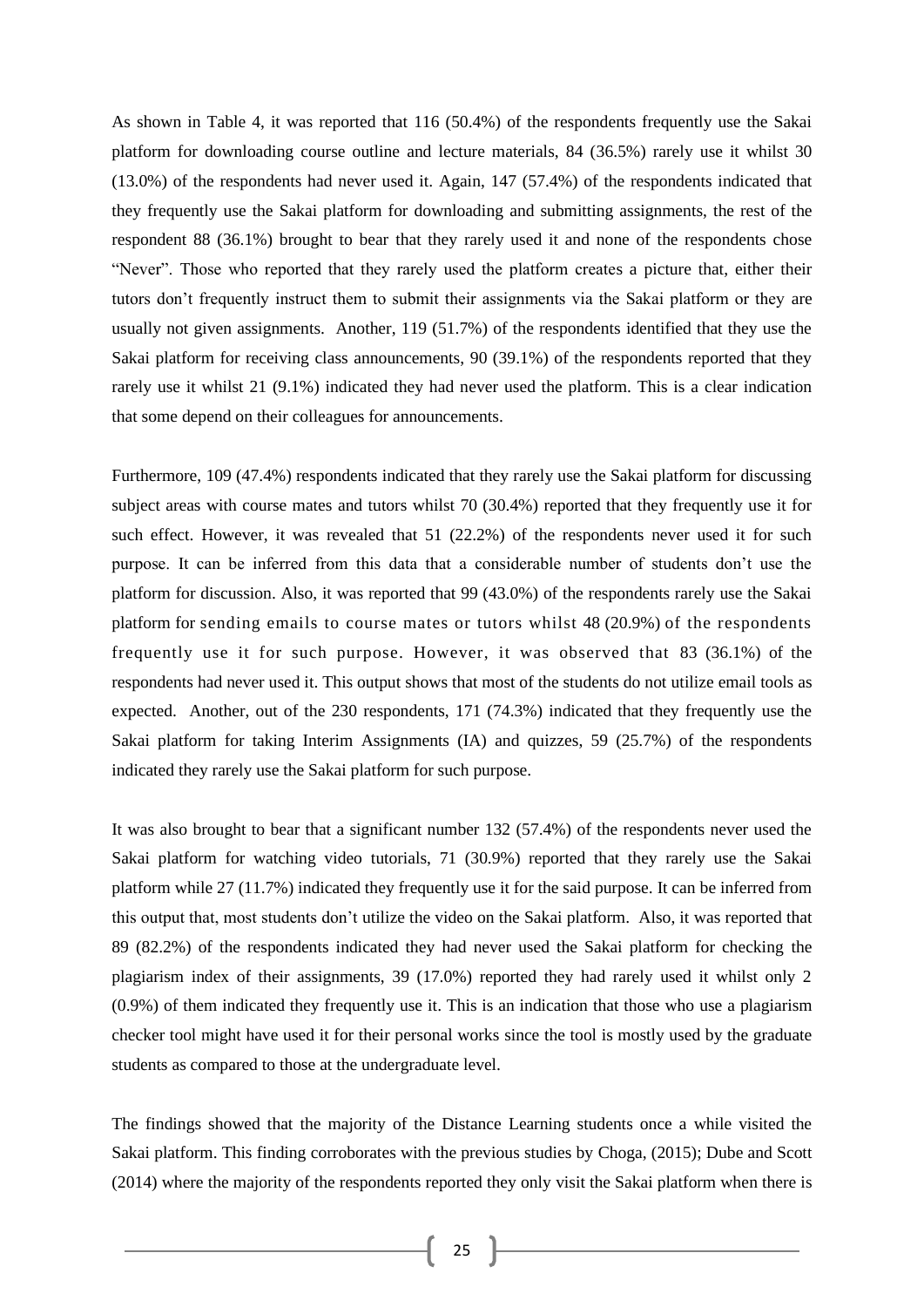an announcement from their instructors or tutors hence the extent of use of the Sakai platform as reported was relatively low. However, this finding is inconsistent with Juhary (2014) where distance students frequently visit the Sakai platform on their own for their academic works, and the extent of use was high. Also, the findings support the works of (Lonn, Teasley & Krumm (2009); (Rafi Samsudin & Hanafi (2015) where a high extent of use of the system was reported. It can be observed from these findings that students don't visit the platform as expected by the Distance Learning units of the University of Ghana. This is because, the Sakai platform has been wholly accepted as a supplement to the face-to-face weekend tutorials, and it is therefore expected for students to visit the platform almost every day, and perhaps the Sakai platform can also be considered as the second classroom of the Distance Learning students. Therefore, management of the Distance Learning units needs to work assiduously not only to make sure that courses are delivered on the Sakai platform but also to focus on how to increase its usage.

Also, on the reasons for using the Sakai platform, the study found that most of the respondents use the Sakai platform for taking interim assessment and quizzes, downloading, and submitting assignments. The findings corroborate with the study of Choga (2015) where the reason for utilizing the Sakai platform was as a result of the fact they have been instructed by their tutors to do so. However, this finding is inconsistent with Soon and Fraser (2011) in which the Sakai platform was utilized not because they have been forced by their instructor to do so. For instance, most students used the platform for downloading lecture materials, for chatting, and sending emails to friends and tutors which are not considered as mandatory tools. It can be observed that the reasons for the use of the Sakai platform by the Distance Learning students are skewed to the tools which are mandatory for them to use. However, reasons such as; using the Sakai platform for discussion, sending emails, checking updates, and watching video tutorials that are not compulsory to use are relatively low, however, the reasons for the use of the platform are centered on the Sakai tools that are compulsory to the students. Indeed, the overall frequency of use of the Sakai platform by the Distance Learning students is relatively low. This means much effort needs to be fueled into motivating the users to willingly utilize and explore the features of the Sakai platform.

# **4.3 Challenges in the Use of the Sakai LMS.**

"Despite the notion that university students may be "tech-savvy", they are likely to encounter challenges concerning navigating their new academic context physically, psychologically, emotionally, and technologically" (Arhinful, 2016, p.3). Users are usually saddled with different kinds of challenges when exposed to e-learning platforms especially when it is newly implemented. Based on this background, respondents were asked to indicate the challenges they do face when using the Sakai platform. The responses from the respondents are depicted in Table 5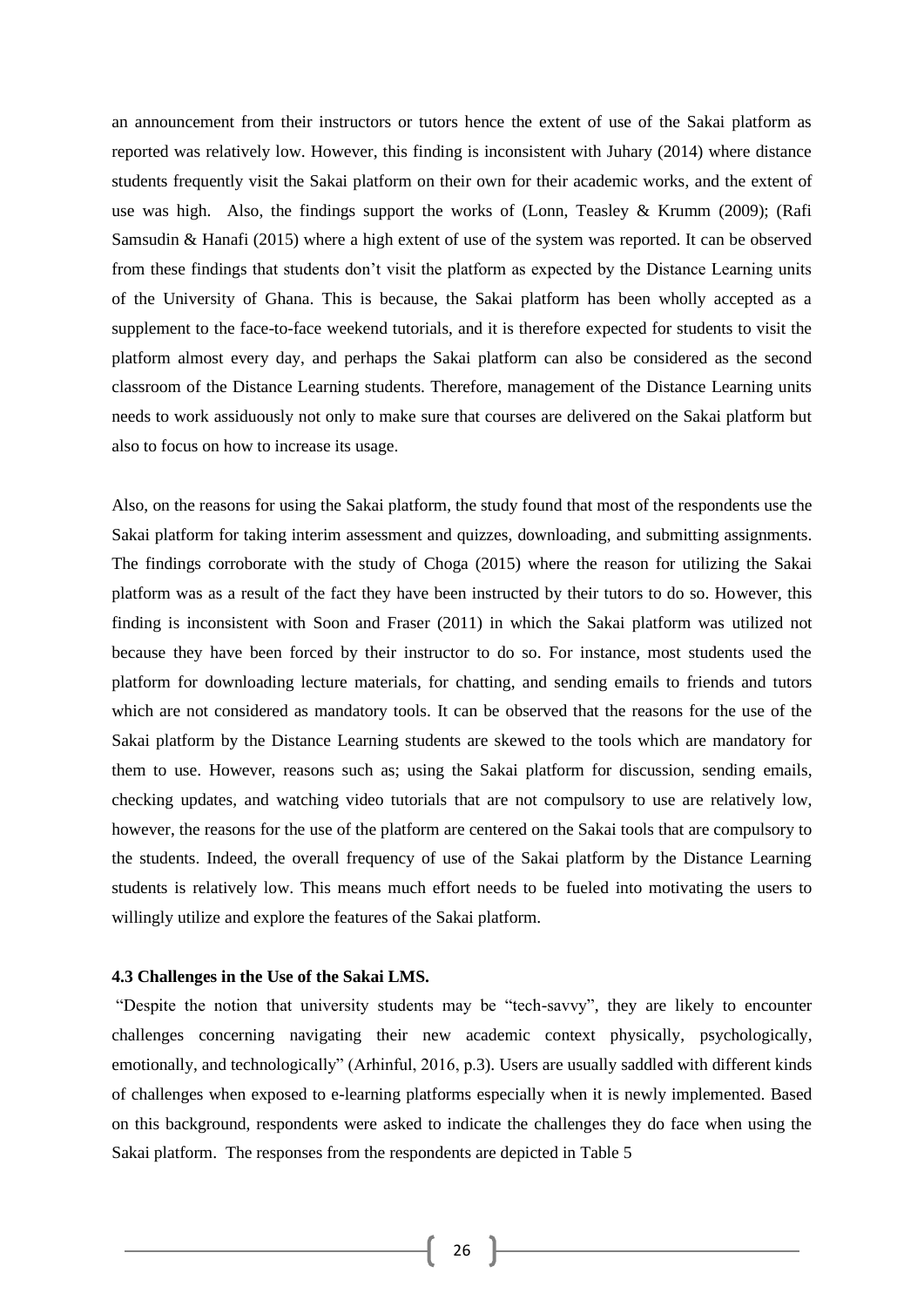| <b>Challenges</b>                                                  | <b>Yes</b> |       | NO.   |      |
|--------------------------------------------------------------------|------------|-------|-------|------|
|                                                                    | Freq.      | (9/0) | Freq. | (%)  |
| There is inadequate training on how to use the Saka Platform.      | 172        | 74.8  | 58    | 25.2 |
| Difficult to get access to the internet.                           | 162        | 70.4  | 68    | 29.6 |
| There is slow internet connectivity.                               | 170        | 73.9  | 60    | 26.1 |
| The Sakai platform interface look complex and I am unfamiliar with | 103        | 44.8  | 127   | 55.2 |
| the features                                                       |            |       |       |      |
| Sometimes I experience system error and unable to access the Sakai | 172        | 74.8  | 58    | 18.1 |
| platform.                                                          |            |       |       |      |
| Sometimes I don't get informed when there is an announcement on    | 142        | 61.7  | 88    | 38.3 |
| the Sakai platform.                                                |            |       |       |      |
| I don't have a personal computer to access the Sakai platform.     | 109        | 47.4  | 121   | 52.6 |
| Power outages sometimes deny me of accessing the Sakai platform    | 137        | 59.6  | 93    | 40.4 |

**Table 5: Challenges Respondents encounter when using the Sakai Platform**.

*Source: Field data 2019*

As it is shown in Table 5, 172 (74.8) of the respondents reported that there is inadequate training on how to use the Saka Platform, on the same breath, 172 (74.8) of the respondents indicated that sometimes they do experience system error and unable to access the Sakai platform. Also, 162 (70.4%) of respondents reported that they find it difficult to get access to the internet, and 170 (73.9%) brought to bear that they experience slow internet connectivity. This is an indication that internet connectivity becomes slow even if they get access to it.

Further, 103 (44.8) of the respondents indicated the Sakai platform interface looks complex and they are unfamiliar with the features. However, a significant number of the respondents 127 (55.2%) did not observe such challenges. It was also revealed that 142 (61.7%) of the respondents indicated sometimes they don't get informed when there is an announcement on the Sakai platform. Also, 109 (47.4%) of the respondents shown that they don't have a personal computer to access the Sakai platform. Another critical challenge was noted by 137 (59.6%) of the respondents on the assertion "power outages sometimes deny me of accessing the Sakai platform". These aforementioned challenges are compelling and will help assist the researcher to make prudent recommendations to help improve the use of the Sakai platform.

No system is 100% effective when implemented. The third objective of this study was to ascertain some challenges that the Distance Learning students encounter when using the Sakai platform. The findings from this study revealed the following challenges which mitigate against the use of the Sakai platform; students shun the Sakai platform because of inadequate user training and proper orientation on the use of the Sakai platform. This finding supports the research which was undertaken by (Chitanana, Makaza & Madzima (2008) in which it was found that low utilization of the learning management system was, a result of inadequate training and proper orientation. The finding also corroborates with the works of Tella (2012); Nuta & Pusca (2017); Dube & Scott (2014) where lack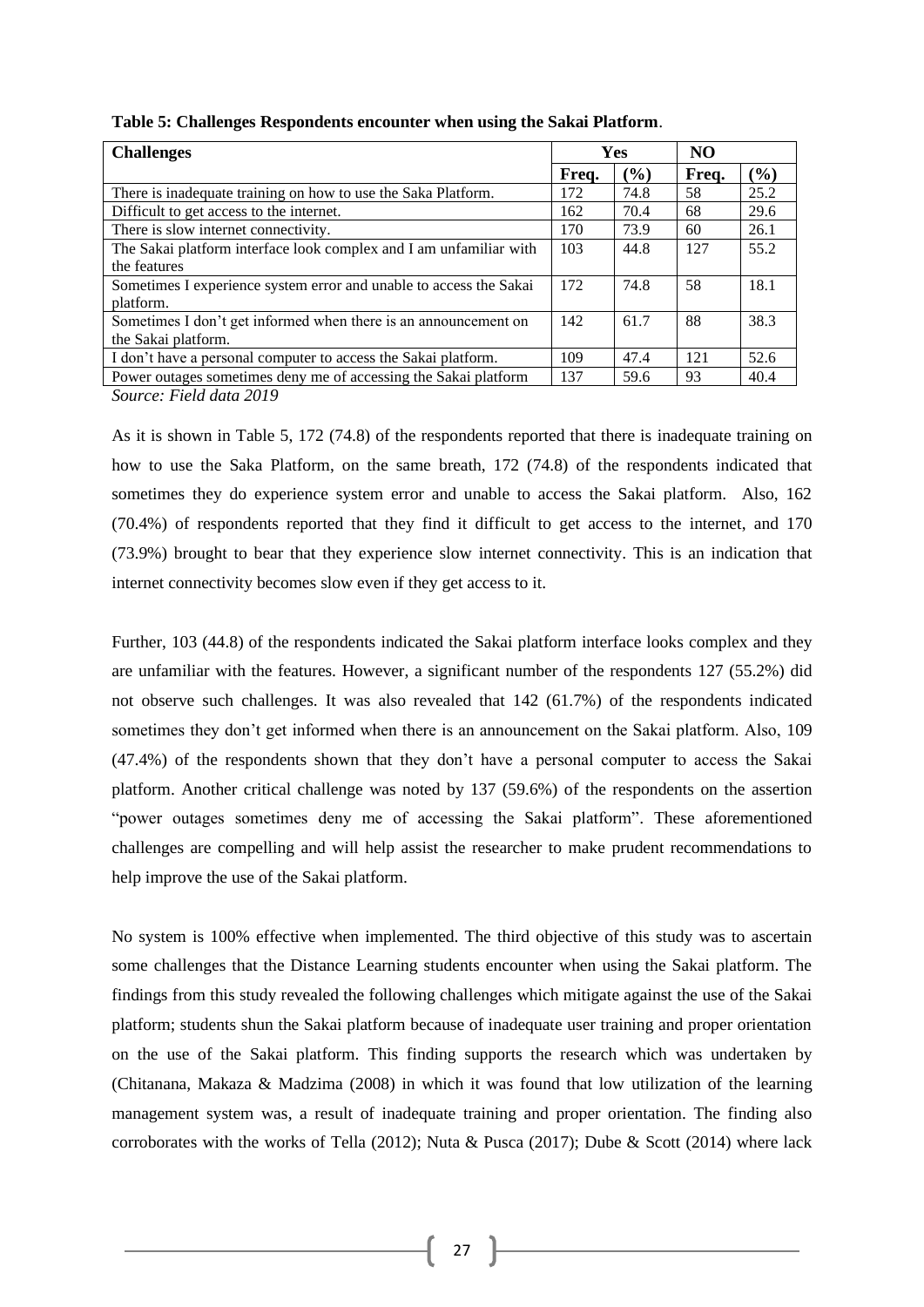of training on the use of the learning management system was reported by the majority of the respondents.

Again, the finding of this study revealed system error and unable to access the Sakai platform. This finding is in agreement with a similar study which was undertaken by Juhary (2014) where it was found that constant system crash deprived the users of accessing the platform either in the middle of retrieving or downloading course materials. Also, a similar finding was found in the works of Wei, Wu & Zheng (2014) and also not different from what Nasser, Cherif & Romanowski (2011) unraveled where system crash and intermittently freezing with error signal which eventually took away the delight of users of utilizing the platform. Another, the finding brought to bear that users of the Sakai platform find it quite difficult to get access to the internet, and those with access occasionally experience slow internet connectivity. The issue of the internet as a critical impediment to the use of e-learning especially in the learning management system has been confirmed by several researchers such as Ngeze (2016); Ssekakubo (2011); Lwoga (2012), Mtebe & Raisamo (2014); Berg (2013). Further, since the internet is the gateway to the Sakai platform as postulated by Oheneba-Sakyi and Amponsah (2018), it is compelling for the management of the Distance unit to pay critical attention to internet connectivity.

Furthermore, other challenges are as follows; the Sakai platform interface looks complex and unfamiliar with the features. A similar finding was found by Dube and Scott (2014) where the complex nature of the learning management system affected user adoption and usability and also consisted of what Davis (2005) found where the interface of the Sakai platform was remarked as unfriendly. Again, another challenge from the findings is that sometimes the respondents don't get informed when there is an announcement on the Sakai platform, some also don't have a personal computer to access the Sakai platform which is consisted with Salawudeen(2010) in which it was noted that users find it expensive to purchase personal computers or laptops in Nigeria. Furthermore, the findings brought to bear that power outages sometimes deny the Distance Learning students from accessing the platform and this is no different from the works of Dube (2017); Choga (2015); Kulshrestha and Ramswaroop (2013) where power cut was a big challenge to the users of the learning management system.

Also, difficulty logging onto the Sakai platform for the first time was revealed from the finding of the study. This finding supports the works of Juhary (2014) where users faced challenges in an attempt to log on onto the platform. Also, the lack of awareness about some functional features of the Sakai platform was shown in the findings. This conforms to the study by Leeder and Lonn (2014) where a lack of awareness of the learning management system as well as its functional features led to low utilization. Besides, lack of computer skills which is compelling for students to use the Sakai platform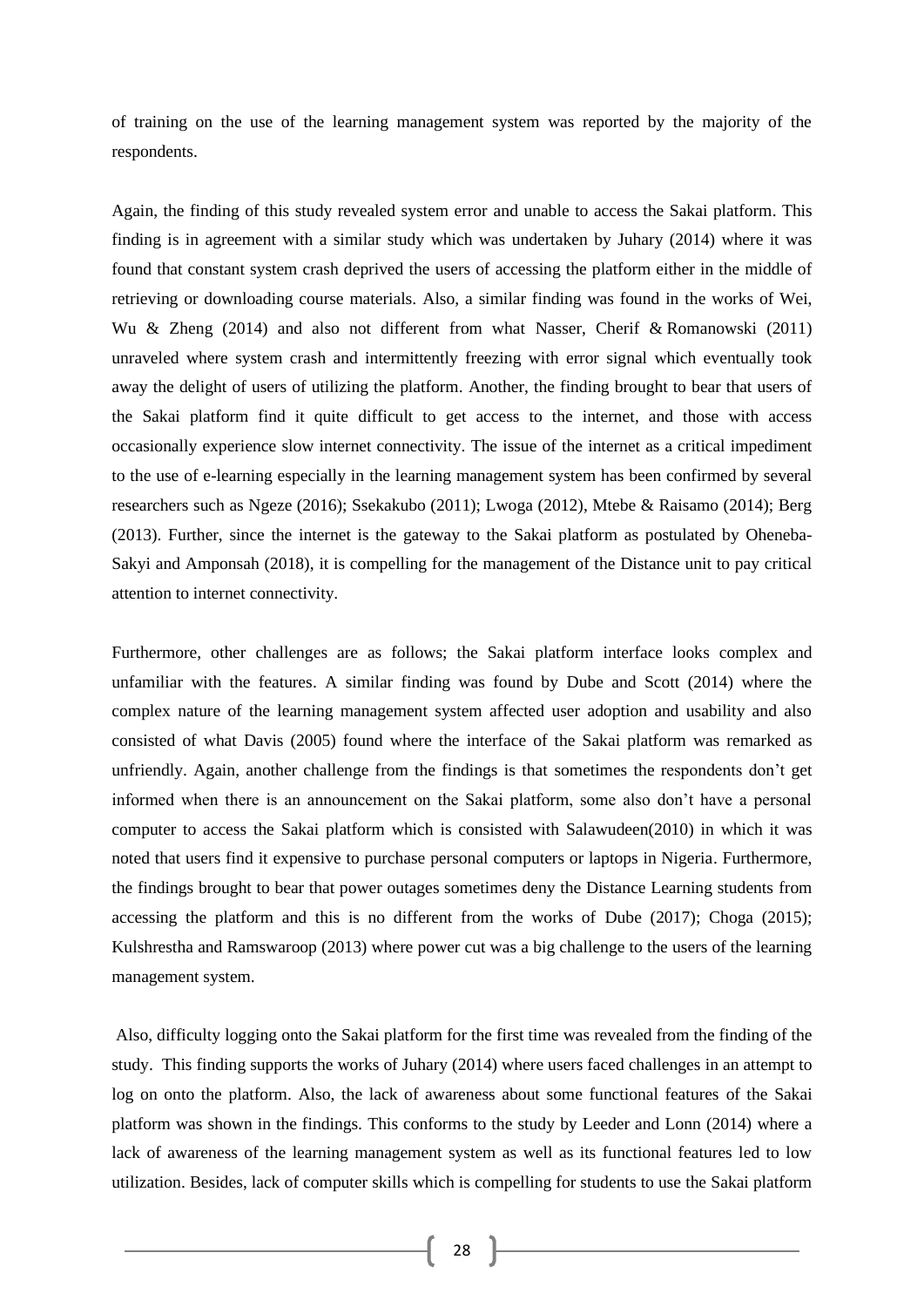with ease was left unmentioned. A similar finding was reported in the works of Dube & Scott (2014), the study showed that low utilization of the Sakai platform was as the result of a lack of computer skills.

As mentioned earlier, there is no deniable fact that the implementation of every e-learning platform is usually saddled with some inherent challenges, such a phenomenon has been shown in the implementation of the Sakai platform in this study. As theorized in the TAM by Davis (1993) the challenges faced by the Distance Learning students as evidenced in this study are related in the TAM are external variables that influence the perceived usefulness and perceived ease of its use. This means that when challenges associated with a system are minimal it will positively affect the perceived usefulness and perceived ease of use of the system and ultimately affect the extent of its use.

# **4.4 Hypothesis Testing**

Hypothesis refers to an educated guess of the relationship among variables. It helps to establish the relationship between variables before a conclusion can be drawn. According to Ankrah (2014, p.229), "hypothesis is a specific statement of prediction. It describes in concrete (rather than theoretical) terms what the expectation will be in the study. A single study may have one or many hypotheses". In this study, Chi-Square was used to test the relationship between two variables. According to Onchiri (2013), "a Chi-square test compares proportions observed in a study with the expected to establish if they are significantly different". Among the various non-parametric tests, the Chi-square test is considered as one of the commonly used non-parametric tests by researchers. Its correct application is an uphill task for most researchers (Kothari, 2007).

#### **Hypothesis One**

H0: Students' computer literacy skills will not affect their perceived ease of use of the Sakai LMS. H1: Students' computer literacy skills will affect their perceived ease of use of the Sakai LMS. Where,

 $H<sub>0</sub>$  is the "Null hypothesis"

 $H<sub>1</sub>$  is the "Alternative hypothesis"

The significant level (a) for this study is 0.05 and the test statistic is a Chi-Square and is given as;

$$
\chi^2 = \sum_{i} \frac{(O_i - E_i)^2}{E_i}
$$

Where  $E_i$  is the expected frequencies

29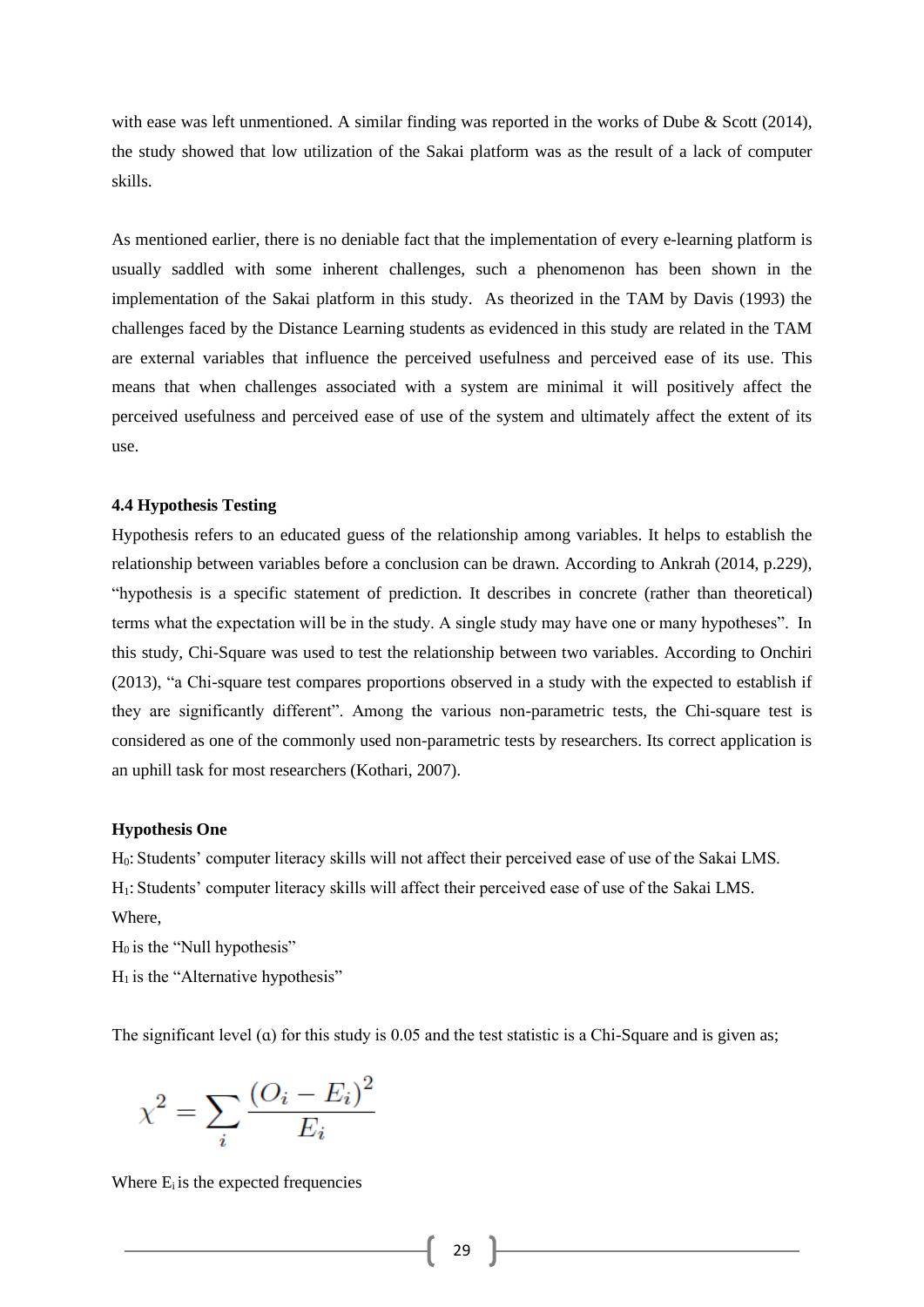$X^2$  is Chi-Square DF is Degree of Freedom COR is the Correlation Coefficient.

# **Table: 6 Relationship between Students' Computer Literacy Skills and the Perceived Ease of Use of the Sakai LMS**

|                    |                                             |                       | Perceived Ease of Use of the Sakai LMS |          |         |               |          |       |  |
|--------------------|---------------------------------------------|-----------------------|----------------------------------------|----------|---------|---------------|----------|-------|--|
| Items              |                                             |                       | Strongly                               | Disagree | Neutral | Agree         | Strongly | Total |  |
|                    |                                             |                       | Disagree                               |          |         |               | Agree    |       |  |
|                    | <b>Basic</b>                                | Count                 | 10                                     | 3        | 13      | 19            | 5        | 50    |  |
| Computer           |                                             | <b>Expected Count</b> | 5.4                                    | 5.9      | 13.9    | 19.6          | 5.2      | 50.0  |  |
| literacy<br>skills | <b>Intermediate</b>                         | Count                 | 12                                     | 19       | 44      | 49            | 9        | 133   |  |
|                    |                                             | <b>Expected Count</b> | 14.5                                   | 15.6     | 37.0    | 52.0          | 13.9     | 133.0 |  |
|                    | Advanced                                    | Count                 | 3                                      | 5        | 7       | 22            | 10       | 47    |  |
|                    |                                             | <b>Expected Count</b> | 5.1                                    | 5.5      | 13.1    | 18.4          | 4.9      | 47.0  |  |
| Total              |                                             | Count                 | 25                                     | 27       | 64      | 90            | 24       | 230.0 |  |
|                    |                                             | <b>Expected Count</b> | 90.0<br>25.0<br>27.0<br>64.0<br>21.0   |          |         |               |          |       |  |
|                    | $S_{\text{out}}$ $E: dJ_{\text{data}}$ 0010 |                       | $.2 - 10.000$                          | $DE = 6$ |         | $COD = 0.140$ |          |       |  |

*Source: Field data, 2019*  $\chi$ <sup>2</sup> = 19.808  $DF = 6$   $COR = 0.149$ 

The degree of freedom (DF) is given as;

 $(r-1)(c-1)$ 

Where r is the number of rows

c is the number of columns

From Table 6, the degree of freedom is;

 $(3-1)(5-1) = 2 \times 4 = 6$ 

From the chi-square table, a DF of 6 at  $\alpha$  = 0.05 is given as 12.592

Table 7: Chi-Square Tests

|                              | Value  | df | Asymp. Sig. (2-sided) |
|------------------------------|--------|----|-----------------------|
|                              |        |    |                       |
| Pearson Chi-Square           | 19.435 |    | .013                  |
| Likelihood Ratio             | 18.584 |    | .017                  |
| Linear-by-Linear Association | 5.295  |    | .021                  |
| N of Valid Cases             | 230    |    |                       |

*Source: Field data, 2019*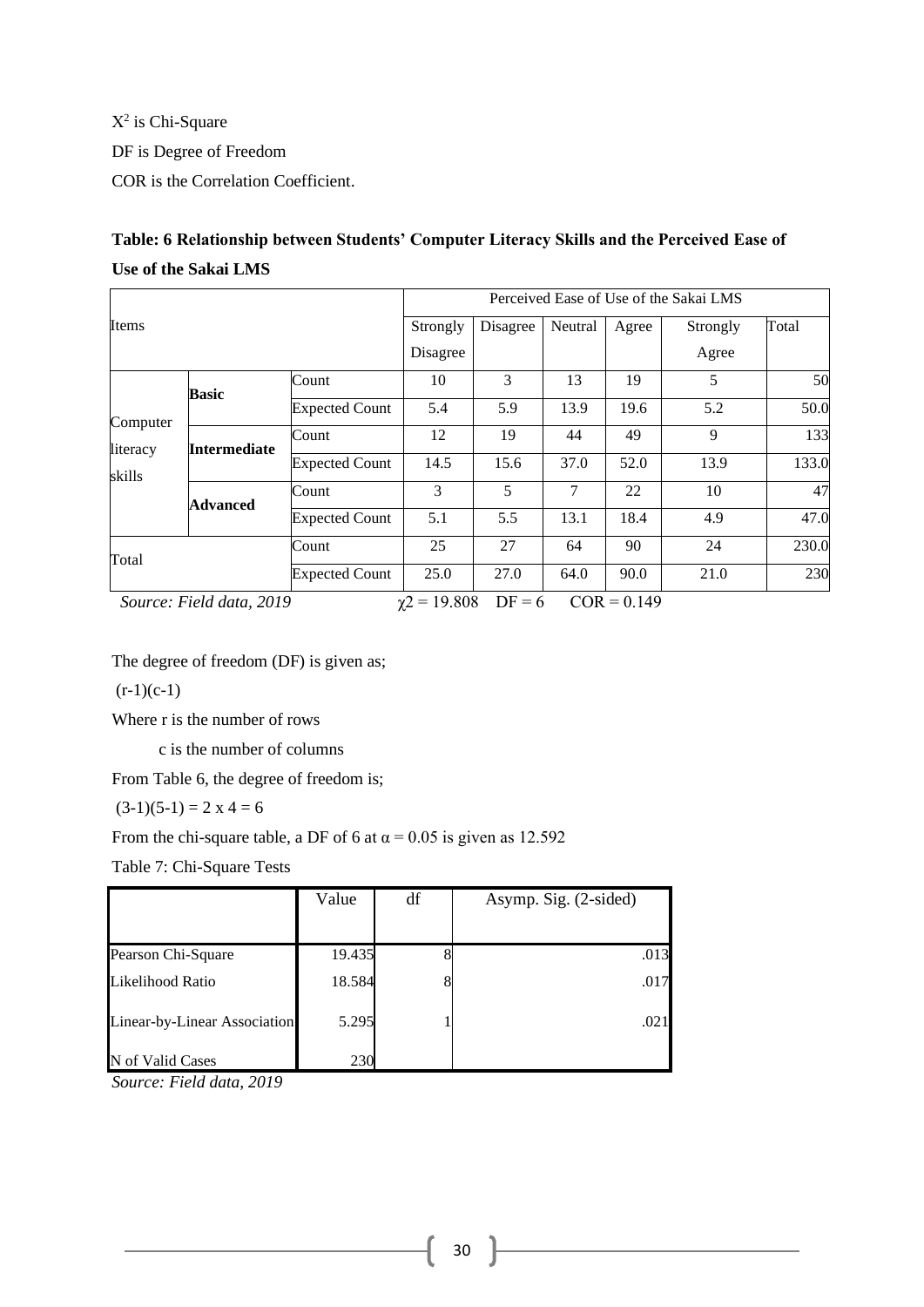#### Table: 8 Symmetric Measures

|                      |                      | Value | Asymp. Std.        |       | Approx. $T^b$   Approx. Sig. |
|----------------------|----------------------|-------|--------------------|-------|------------------------------|
|                      |                      |       | Error <sup>a</sup> |       |                              |
| Interval by Interval | Pearson's R          | .152  | .069               | 2.323 | .021                         |
| Ordinal by Ordinal   | Spearman Correlation | .147  | .069               | 2.248 | .026                         |
| N of Valid Cases     |                      | 230   |                    |       |                              |

*Source: Field data, 2019*

The calculated Chi-Square from Table  $7 = 19.435$  and the Chi-Square value from a Chi-Square distribution table at a Degree of Freedom of  $6 = 12.833$ . Since the calculated Chi-Square value is greater than that of the Chi-Square table, therefore the  $H_0$  is rejected and  $H_1$  is accepted, hence, the conclusion that students' computer literacy skills will affect their perceived ease of use of the Sakai LMS. This is a positive relationship between students' computer literacy skills and perceived ease of use of the Sakai LMS. When the value of the Person's correlation (R) is greater than 0.5, it is an indication of a strong relationship and weak when less than 0.5. Based on this rule, from Table 8, the Person's Correlation  $(R) = 0.152$  which is an indication of a weak relationship between students' computer literacy skills and perceived ease of use of the Sakai LMS.

Despite the weak relationship revealed from the chi-square test, it is imperative for the Distance Learning unit of the university to pay critical attention to training as it has a high propensity to enhance the computer literacy skills of the students and in effect will increase their perceived ease of use of the Sakai LMS and ultimately increases the actual extent of use (Davis, 1993).

# **Hypothesis Two**

H0: Students' perceived usefulness of the Sakai LMS will not increase the extent of use of the Sakai LMS.

H1: Students' perceived usefulness of the Sakai LMS will increase the extent of use of the Sakai LMS. Where,

 $H<sub>0</sub>$  is the Null hypothesis

 $H<sub>1</sub>$  is the Alternative hypothesis

The significant level (a) for this study is  $0.05$  and the test statistic is a Chi-Square and is given as;

Where  $O_i$  *are* the Observed frequencies

Where  $E_i$  are the expected frequencies

Χ2 is Chi-Square DF is Difference COR is the Correlation Coefficient.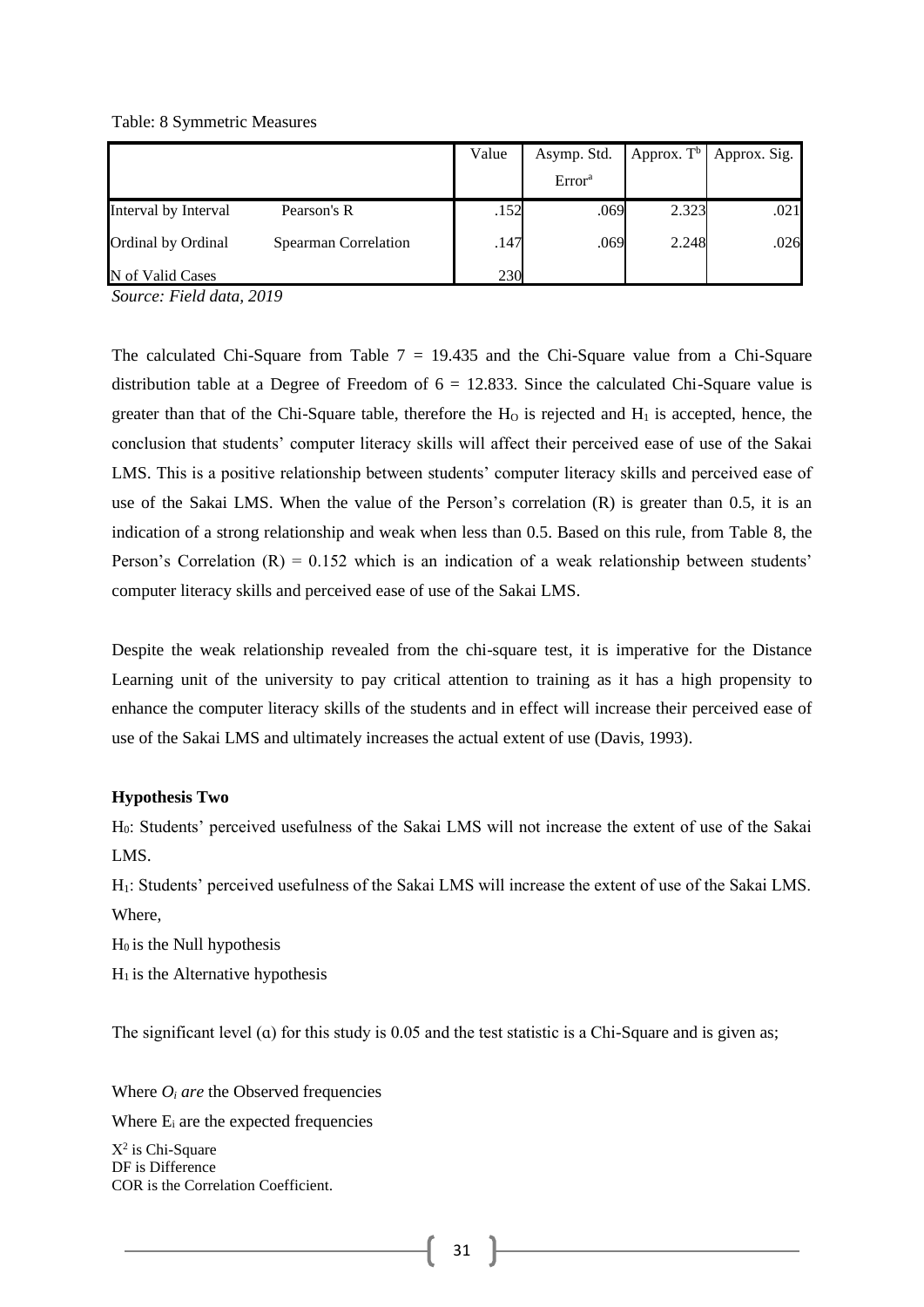|                   | Items           |                       |       | The extent of use of the Sakai LMS |      |                      |       |  |  |
|-------------------|-----------------|-----------------------|-------|------------------------------------|------|----------------------|-------|--|--|
|                   |                 |                       | Daily | Weekly                             |      | Monthly Once a while | Total |  |  |
|                   | <b>Strongly</b> | Count                 | 11    |                                    |      | 12                   | 38    |  |  |
|                   | Disagree        | <b>Expected Count</b> | 6.3   | 12.1                               | 7.4  | 12.2                 | 38.0  |  |  |
|                   | <b>Disagree</b> | Count                 |       | 25                                 | 18   |                      | 67    |  |  |
| <b>Usefulness</b> |                 | <b>Expected Count</b> | 11.1  | 21.3                               | 13.1 | 21.6                 | 67.0  |  |  |
|                   | Neutral         | Count                 | 12    | 19                                 | 13   | 29                   | 73    |  |  |
| of the Sakai      |                 | <b>Expected Count</b> | 12.1  | 23.2                               | 14.3 | 23.5                 | 73.0  |  |  |
| <b>LMS</b>        | Agree           | Count                 | h     | 17                                 | ┑    | 16                   | 46    |  |  |
|                   |                 | <b>Expected Count</b> | 7.6   | 14.6                               | 9.0  | 14.8                 | 46.0  |  |  |
|                   | <b>Strongly</b> | Count                 |       |                                    |      |                      | 6     |  |  |
|                   | Agree           | <b>Expected Count</b> | 1.0   | 1.9                                | 1.2  | 1.9                  | 6.0   |  |  |
| Total             |                 | Count                 | 38    | 73                                 | 45   | 74                   | 230   |  |  |
|                   |                 | <b>Expected Count</b> | 38.0  | 73.0                               | 45.0 | 74.0                 | 230.0 |  |  |

**Table 9: Relationship between Students' Perceived Usefulness of the Sakai LMS and the Extent of Use of the Sakai LMS** 

*Source: Field data, 2019*  $X^2 = 19.758$  DF = 12 COR = .005

The degree of freedom (DF) is given as;

 $(r-1)(c-1)$ 

Where r is the number of rows

c is the number of columns

From Table 4.20, the degree of freedom is;

 $(5-1)(4-1) = 4 \times 3 = 12$ 

From the Chi-Square table, a DF of 12 at  $\alpha$  = 0.05 is given as 21.026.

# **Table 10: Chi-Square Tests**

|                              | Value  | df            | Asymp. Sig. (2-sided) |
|------------------------------|--------|---------------|-----------------------|
| Pearson Chi-Square           | 19.758 | $\mathcal{D}$ | .072.                 |
| Likelihood Ratio             | 21.675 | 12            | .041                  |
| Linear-by-Linear Association | .005   |               | .942                  |
| N of Valid Cases             | 230    |               |                       |

*Source: Field data, 2019*

# **Table 11: Symmetric Measures**

|                                  |                             | Value | Asymp. Std. |      | Approx. T   Approx. Sig. |
|----------------------------------|-----------------------------|-------|-------------|------|--------------------------|
|                                  |                             |       | Error       |      |                          |
| Interval by Interval Pearson's R |                             | .005  | .068        | .073 | .942 <sup>c</sup>        |
| Ordinal by Ordinal               | <b>Spearman Correlation</b> | .018  | .068        | .269 | .788c                    |
| N of Valid Cases                 |                             | 230   |             |      |                          |

*Source: Field data, 2019*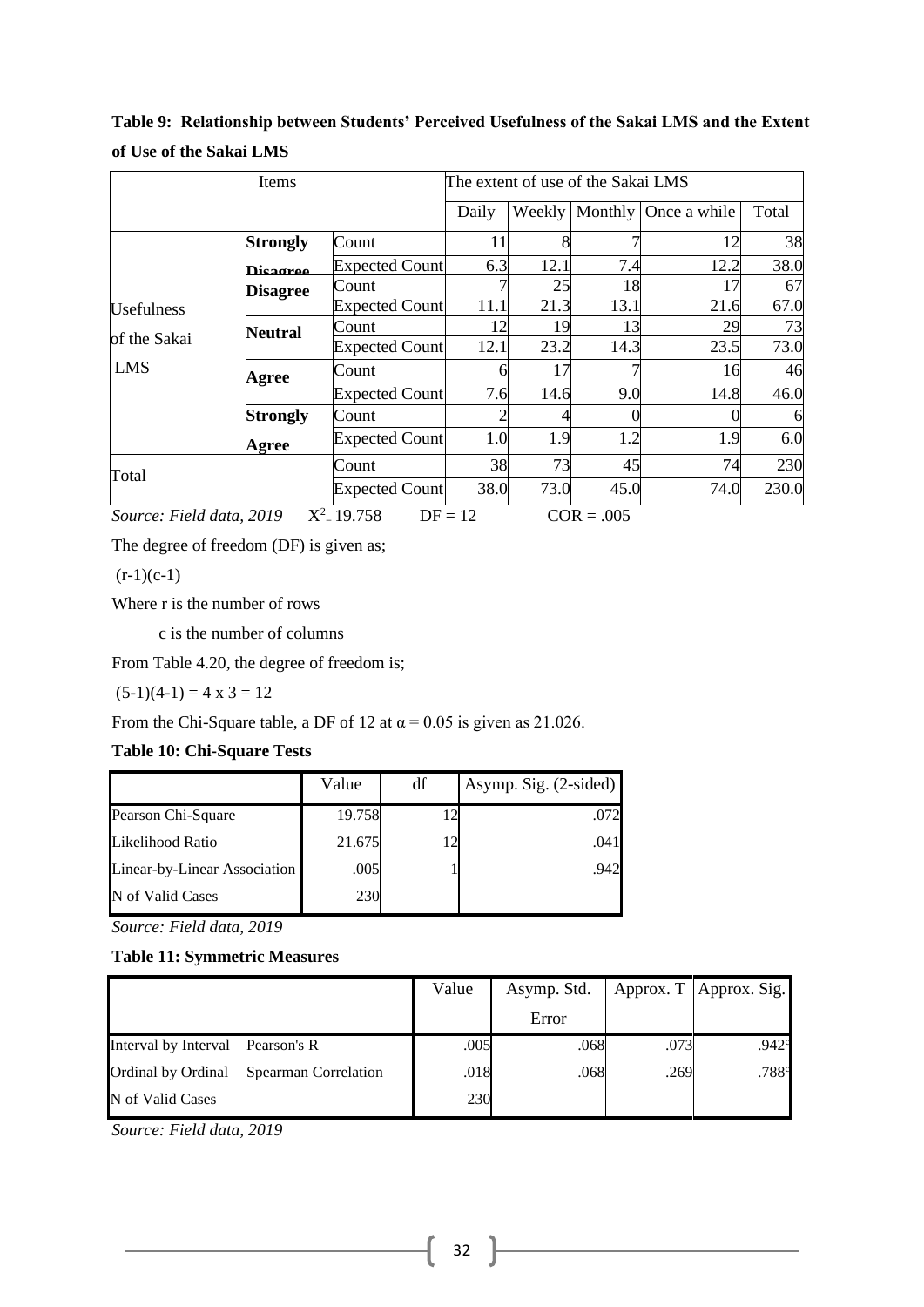From Table 10, the calculated Chi-Square value = 19.758 and the Chi-Square value from a Chi-Square distribution table at a difference of  $12 = 21.026$ . The calculated Chi-Square value is less than that of the Chi-Square table, therefore the  $H_0$  is accepted and  $H_1$  is rejected, hence, the conclusion that students' perceived usefulness of the Sakai LMS does not affect the extent of use of the Sakai LMS, this is an indication of a negative relationship between students' perceived usefulness of the Sakai LMS and the extent of use of the Sakai LMS. However, from Table 11, the Person's Correlation  $(R)$  = 0. 005 which is an indication of a weak relationship between students' perceived usefulness of the Sakai LMS and the extent of use of the Sakai LMS.

As the chi-square test revealed a negative relationship between perceived usefulness and the extent of use of the Sakai platform even though the relationship is very weak. This means that the perceived usefulness of the Sakai platform by Distance Learning students does not affect the extent of its use. This finding, therefore, did not support the assertion in the TAM which states perceived usefulness affects the extent of use of a system. This finding is inconsistent with the study of (Lonn, Teasley  $\&$ Krumm, 2009). Based on this revelation, it can be assumed the Distance Learning students of University Ghana are not much motivated to use Sakai LMS due to its usefulness, therefore, it is a clear direction that much works need to be done to increase the perceived usefulness of the Sakai platform since it is one of the critical variables of the TAM and perhaps which underpin this study.

#### **4.5 Theoretical Interpretations of the Findings**

In the areas of user acceptance, adoption, perception, and use of information systems, numerous researches have adopted the Technology Acceptance Models (TAM) to predict and explain their studies. Even though there have been some other proposed models over the years and some "researchers who have shared mixed opinions regarding its theoretical assumptions and practical effectiveness the TAM has captured the attention of the Information Systems community" (Chuttur, 2009, p.1). Three critical variables are considered as determinants of the actual use of any information systems in the TAM. These two factors have been considered by Davis (1993) a user's motivation and they comprise perceived usefulness, perceived ease of use. Perceived usefulness and perceived ease of use of a system are influenced by external variables such as computer skills, awareness, and prior knowledge in using the system (Pituch & Lee, 2006). Therefore, Perceived usefulness and perceived ease of use influence the actual extent of use which is one of the measured variables in this study (Pituch & Lee; 2006) and Hayashi; Chen, Ryan, and Wu, 2008).

# **5.0 Conclusion**

Currently, the use of instructional technologies has become compelling for higher institutions especially as the world is battling with the novel COVID-19 in the quest to enhance teaching and learning. No wonder e-learning has no more been regarded as a luxury but rather an inevitable tool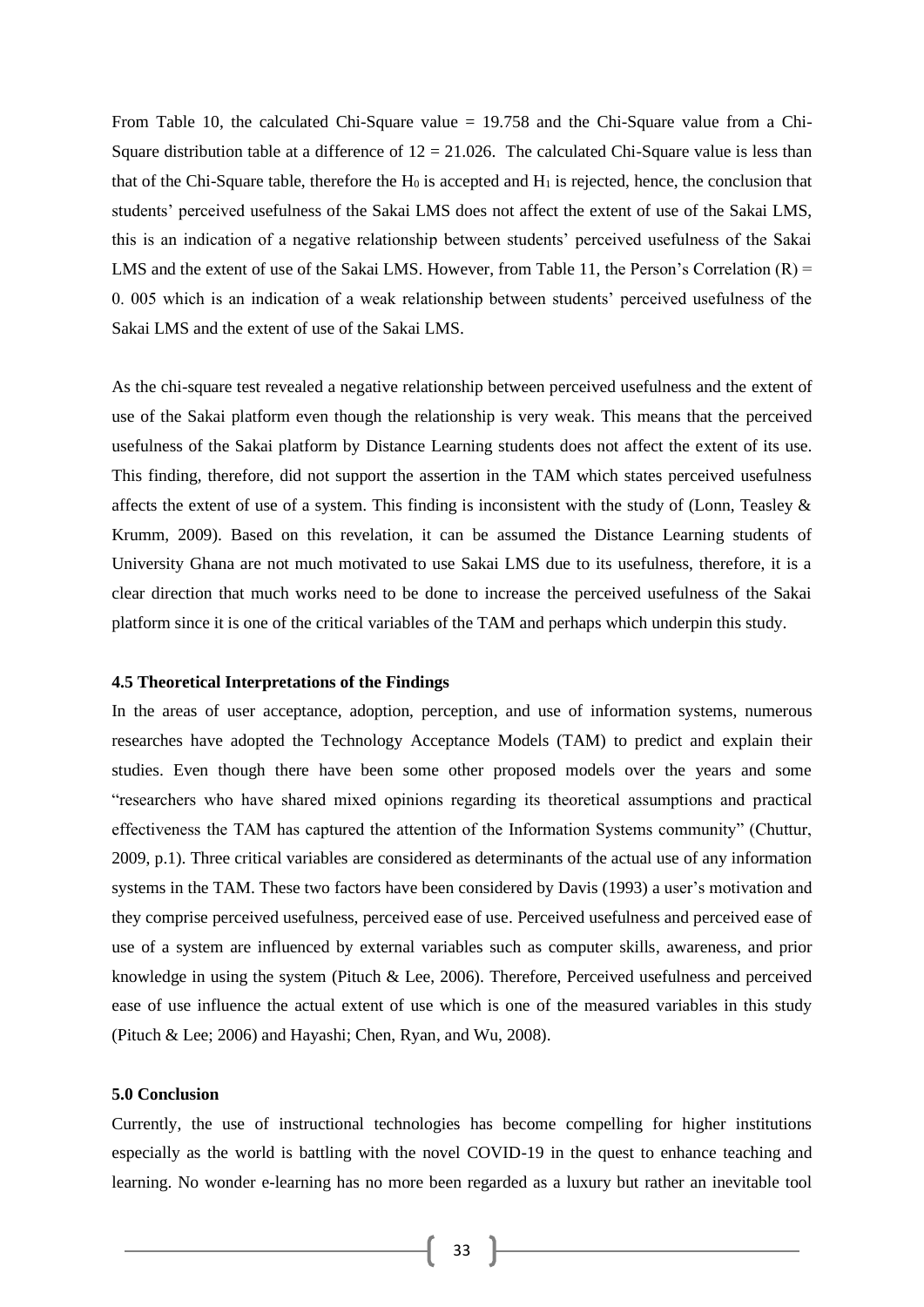and because of its phenomenal positive impact on teaching and learning especially in the area of distance learning. The use of learning management systems is gaining roots in most tertiary institutions with the intent to supplement the traditional face to face teaching and learning and in the bid to accelerate easy access and quality education and to alleviate issues such as; students lecture ratio which ultimately leads to some qualified applicants not being able to get the opportunity to be enrolled.

As it is evident in this study that the use of the Sakai platform has been a great support to the Distance Learning students of the University of Ghana as perceived by the respondents such as quick and easy access to course materials, convenient and flexible course instruction, reduce the cost of physical course materials and transport and it helps gain extra skills to mention but a few. However, many researchers in the area of e-learning hold the view that learning management systems are still underutilized due to certain challenges associated with its use as evidence in this study and concerted effort from the management of the Distance units and all stakeholders need to be exerted to arrest these challenges to the barest least.

# **6.0 Recommendations**

Based on the findings, it was recommended the Distance Education unit should provide adequate orientation and training to students, instructors, and tutors on how to use the Sakai LMS tools, provision of an effective support system, high bandwidth for internet connectivity, linking Sakai LMS to social media, and redesigning of the Sakai LMS interface to make it more interactive*.*

# **References**

- Abubakar, F. M., Ahmad, H. B. (2013). The moderating effect of technology awareness on the relationship between UTAUT constructs and behavioural intention to use technology: A conceptual paper. *Australian Journal of Business and Management Research, 3*(2), 14- 23.
- Acheampong, E. K. (2016). *Students' use of electronic resources in University of Professional Studies, Accra*. (Unpublished MPhil Thesis). Department of Information Studies, University of Ghana, Legon.
- Agbofa. F. J. (2012). *Challenges and prospects facing students of distance education in Ghanaian public universities: The case of University of Cape Coast study centre*. (Unpublished MA Dissertation), University of Cape Coast.
- Alhassah, H. (2014). *Legon students to start switching between physical and online lecture room.*  Retrieved from http://ugfile.com/legon-students-to-start-switching-between- physicaland-online-lecture-rooms.

Alreck, P. & Settle, R. B. (1985). The survey research handbook. Illinois; IRWIN.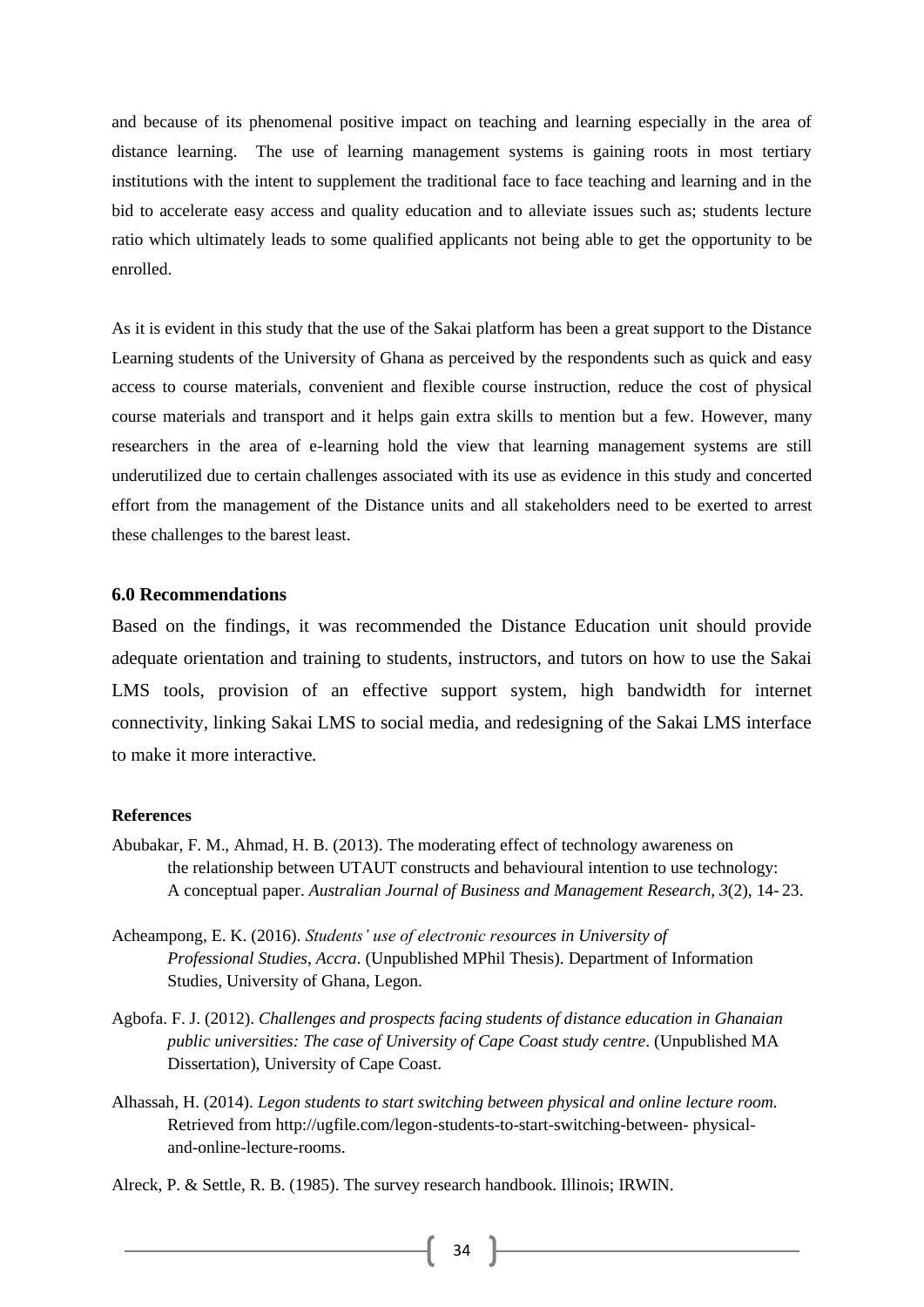- Ankrah, E. (2014). *The impact of information systems strategy on bank performance in Ghana*. (Unpublished Doctoral Thesis). Department of Information Studies, University of Ghana.
- Ansong, E. (2015). *University of Ghana determinants of e-learning adoption in Universities: Evidence from a developing country.* (Unpublished Mphil Thesis). Department of operations and management information systems, University of Ghana Business School, University of Ghana.
- Arhinful, L. (2016). *Learning Management System adoption in the university: Exploring the experiences of Canadian and international students*. (Unpublished MA Dissertation). Faculty of Social Sciences, Brock University St. Catharines, Ontario
- Berg, V.D. (2013). *Teaching assistants' and undergraduate students' first online teaching and learning experiences in an open distance learning context*. Retrieved from [http://www1.curtin.edu.my/tl2015/tl2013/PDF/Teaching%20assistants'%20and%2](http://www1.curtin.edu.my/tl2015/tl2013/PDF/Teaching%20assistants)
- Biggers, L. (2009). *Sakai: Open Source..Open Minds.* Retrieved from https:// www.learningsoluutionsmag.com/articles/216/sakai-open-source-open-minds
- Boote, D. N., & Beile, P. (2005). Scholars before researchers: On the centrality of the dissertation literature review in research preparation. *Educational Researcher*, *34*(6), 3-15.
- Brady, A. K & [Pradhan,](https://www.atsjournals.org/author/Pradhan%2C+Deepak) D. (2020). Learning without Borders: Asynchronous and Distance Learning in the Age of COVID-19 and Beyond. *ATS Scholar 1*(3), 233–242.
- Caminero, A. C., Hernandez, R., & Ros, S. (2013). Choosing the right LMS: A performance evaluation of three open-source LMS. *Global Engineering Education Conference,*  287– 294.
- Chen, J. L. (2011). The effects of education compatibility and technological expectancy on elearning acceptance. *Computers & Education*, *57*(2), 1501–1511.
- Choga, E. (2015). *The use of Sakai e-learning platform by undergraduate students in the faculty of communication and information science at NUST*. (Unpublished Bachelor Dissertation), Library and Information Science, National University of Science and Technology.
- Chuttur, M. (2009). Overview of the Technology Acceptance Model: Origins, Developments and Future Directions. *Working Papers on Information Systems*, *9*(37).
- Chitanana, L., Makaza, D., & Madzima, K. (2008). The current state of e-learning at universities in Zimbabwe: Opportunities and challenges. *International Journal of Education and Development Using ICT*, *4*(2), 5–15.
- Cavus, N., & Zabadi. T. (2014). A comparison of open source learning Management Systems. *Social and Behavioral Sciences,* 143, 521 – 526
- Creswell, J. (2013). *Research design: Qualitative, quantitative, and mixed methods approaches.*(3rd Ed.). Lincoln: Sage Publications.
- Davis, R. (2005). *First Impression of Sakai 2.0: Better than I expected*. Retrieved from [https://immagic.com/eLibrary/ARCHIVES/GENERAL//BLOGS/F050623F.pdf](https://immagic.com/eLibrary/ARCHIVES/GENERAL/BLOGS/F050623F.pdf)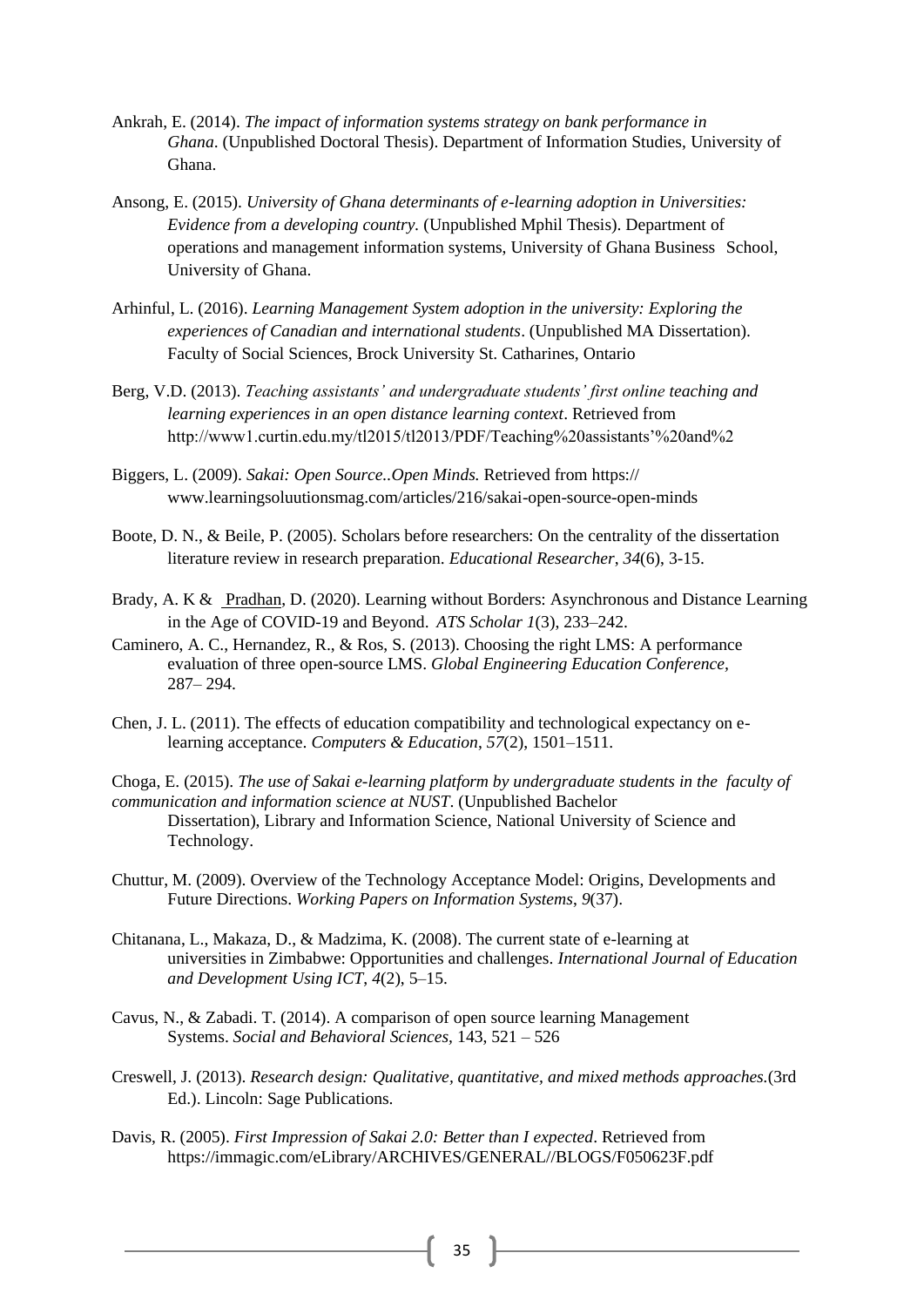- Davis, F. D., Bagozzi, R. P., & Warshaw, P. R. (1989). User acceptance of computer technology: A comparison of two theoretical models. *Management Science*, *35*(8), 982- 1003. Retrieve from http://dx.doi.org/10.1287/mnsc.35.8.982.
- Davis, F. (1993). User acceptance of information technology: system characteristics, user perceptions and behavioral impacts. *International Journal of Man-Machine Studies.*
- Dadzie, P. S. (2009). E-learning and E-Library Services at the University of Ghana: prospects and challenges. *Information Development, 25*(30), 207-217.
- Derakhshan, N. (2012). *Student and faculty perceptions of the features of mobile learning management systems in the context of higher education*. (Unpublished MSc Dissertation). Faculty of the Graduate College of the Oklahoma State University.
- Dube, S., & Scott, E. (2014). An empirical study on the use of the Sakai Learning Management System (LMS). *Proceedings of the e-Skills for Knowledge Production and Innovation,* 101-107. Retrieved from [http://proceedings.e-s](http://proceedings.e-/)killsconference.org/2014/e-skills101-107Dube851.pdf.
- Edumadze, K.E., Ogoe, J. I., Essilfie, G., Edumadze, G. E., Graham.E. & Robert., E. Osei-Gyasi, A. (2017). E-learning at the University of Cape Coast, Ghana-are our distance education students technologically ready? *The Online Journal of Distance Education and E-Learning, 5*(1).
- Govender, D. W. (2010). Attitudes of students towards the use of a learning management system in a face-to- face learning mode of instruction. *Africa Education Review, 7*(2), 244-262. Retrieve from<https://doi.org/10.1080/18146627.2010.515394>
- Graves, W. H. (2001). The New Challenges of E-Learning. *Communications of ACM*, *1*(43). Retrieved. <http://portal.acm.org.ezproxy.massey.ac.nz/citation.cfm?id=359429andcoll=portalanddl>
- Hamuy, E. & Galaz, M. (2010). Information versus communication in course management system participation. *Computers & Education*, 54, 169–177.
- Juhary, J. (2014). Perceived usefulness and ease of use of the learning management system as a learning tool. *International Education Studies, 7*(8), 23–34. Retrived from [https://doi.org/10.5539/ies.v7n8p23.](https://doi.org/10.5539/ies.v7n8p23)
- Kautonen, T., Gelderen, M & Fink, M. (2015). Robustness of the theory of planned behavior in Predicting entrepreneurial intentions and actions. *Entrepreneurship Theory & Practice*, *39*(3), 655-674.
- Kothari, C. R. (2007). *Quantitative techniques*. New Delhi, UBS Publishers LTD.
- Kulshrestha, T., Ramswaroop, S. (2013). Benefits of Learning Management System (LMS) in Indian Education. *International Journal of Computer Science & Engineering Technolog (IJCSET)*, *4* (8)
- Lang, L., & Pirani, J. A. (2014). The learning management system evolution. *Educause Annual Conference Research Bulletin*, 1–9. Retrieved from [http://www.educause.edu/annual](http://www.educause.edu/annual-)conference.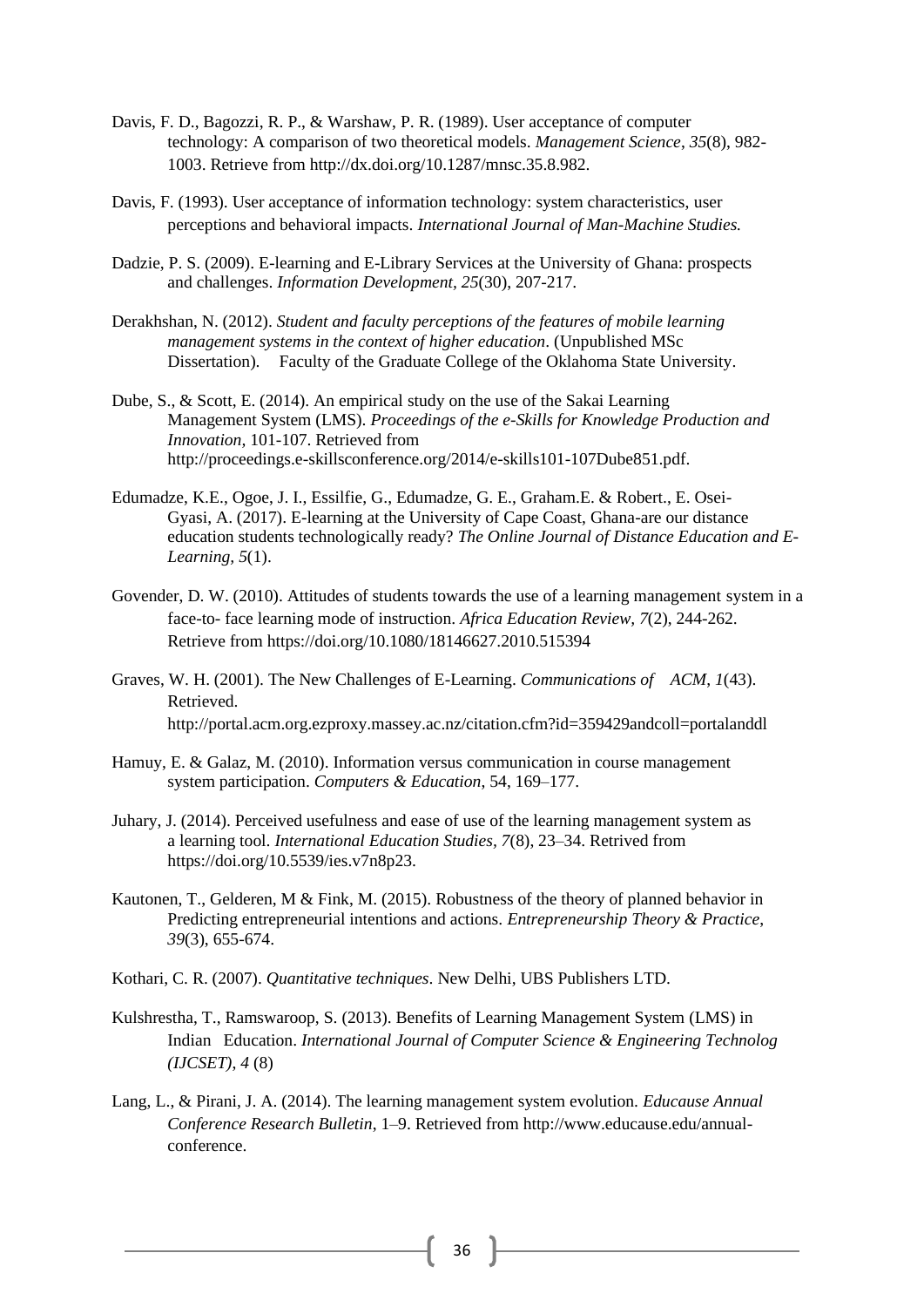- Larkai, A. T., Ankomah-Asare, E. T., & Nsowah-Nuamah, N. (2016*). Distance education in Ghana: An overview of enrolment and programme patterns.* Retrieved from [http://www.incedi.org/wp-c](http://www.incedi.org/wp-)ontent/uploads/2016/11/Distance-Education-In-Ghana-anoverview-of-enrolment-and-programme-patterns-Larkai-A.T.-Ankomah- Asare-E.T-Nsowah-Nuamah-N.N.N..Pdf
- Leeder, C., & Lonn. S (2014). Faculty usage of library tools in a learning) management system. *College & Research Libraries, 75*(5), 641-663.
- Liyanagunawardena, T. R. (2008). Measuring student perceptions and actual usage of online learning management system. *Communications of the IBIMA*, 4, 165-168. Retrieved from https://www.academia.edu/1444608/Liyanagunawardena\_T.R.\_2008\_. Measuring\_Stude nt Perception and Actual Usage of Online Learning Management System Communi cations\_of\_the\_IBIMA\_vol\_4\_165-168.

Lonn, S., Teasley, S.D., & Krumm, A. E. (2009). Investigating undergraduates' perceptions and use of a learning management system: A tale of two campuses.*Ctools.Umich.Edu,* 1- 166 Retrieved from [https://ctools.umich.edu/access/content/group/research/papers/Survey\\_FinalPaper\\_AERA](https://ctools.umich.edu/access/content/group/research/papers/Survey_FinalPaper_AERA) 09.pdf.

- Lucian, V.N. (2016). Learning management systems in higher learning institutions in Tanzania: Analysis of students' attitudes and challenges towards the use of UDOM LMS in teaching and learning at the University of Dodoma. *International Journal of Computer Applications. 11(*136*), 0975 – 8887.*
- Lwoga, E. (2012). Making learning and Web 2.0 technologies work for higher learning institutions in Africa. *Campus-Wide Information Systems*, *29*(2), 90–107.
- Mehta, R. (2013). *Conceptual and theoretical framework* (PowerPoint Slides)*.* Retrieved from <https://www.slideshare.net/rsmehta/conceptual-and-theoretical-framework>
- Mensah, S. K., & Owusu-Mensah, F. (2012). *Priorities and strategies for capacity building in* 168 *tertiary distance education for human resources development in Ghana.* Retrieved from<http://siteresources.worldbank.org/EDUCATION/Resources/278200-> 1099079877269/547664-1099079956815/Ghana\_capacity\_building\_En02.pdf
- Mtebe, J.S. & Raisamo, R. (2014). Investigating perceived barriers to the use of Open Educational Resources in higher education in Tanzania. *International Review of Research in Open and Distance Learning*, *15*(2) 43–65.
- Mtebe, J. S. (2015). Learning management system success: Increasing learning management system usage in higher education in sub-Saharan Africa. *International Journal of Education and Development using Information and Communication Technology, 11(2), 51-64.*
- Mnyanyi, C. B., & Mbwette, T. S. A. (2009). *Open and distance learning in professional development in third world countries*. Retrieved from https://www.ou.nl/Docs/Campagnes/ICDE2009/Papers/Final\_paper\_280Mnyanyi.pdf.
- Neuman, W. (2011). *Basics of Social Research: Qualitative and Quantitative Approaches (2nd Ed.).* New Jersey: Pearson Education.
- Ngeze, L.V. (2016). Learning management systems in higher learning institutions in Tanzania: Analysis of Students' Attitudes and Challenges towards the use of UDOM LMS in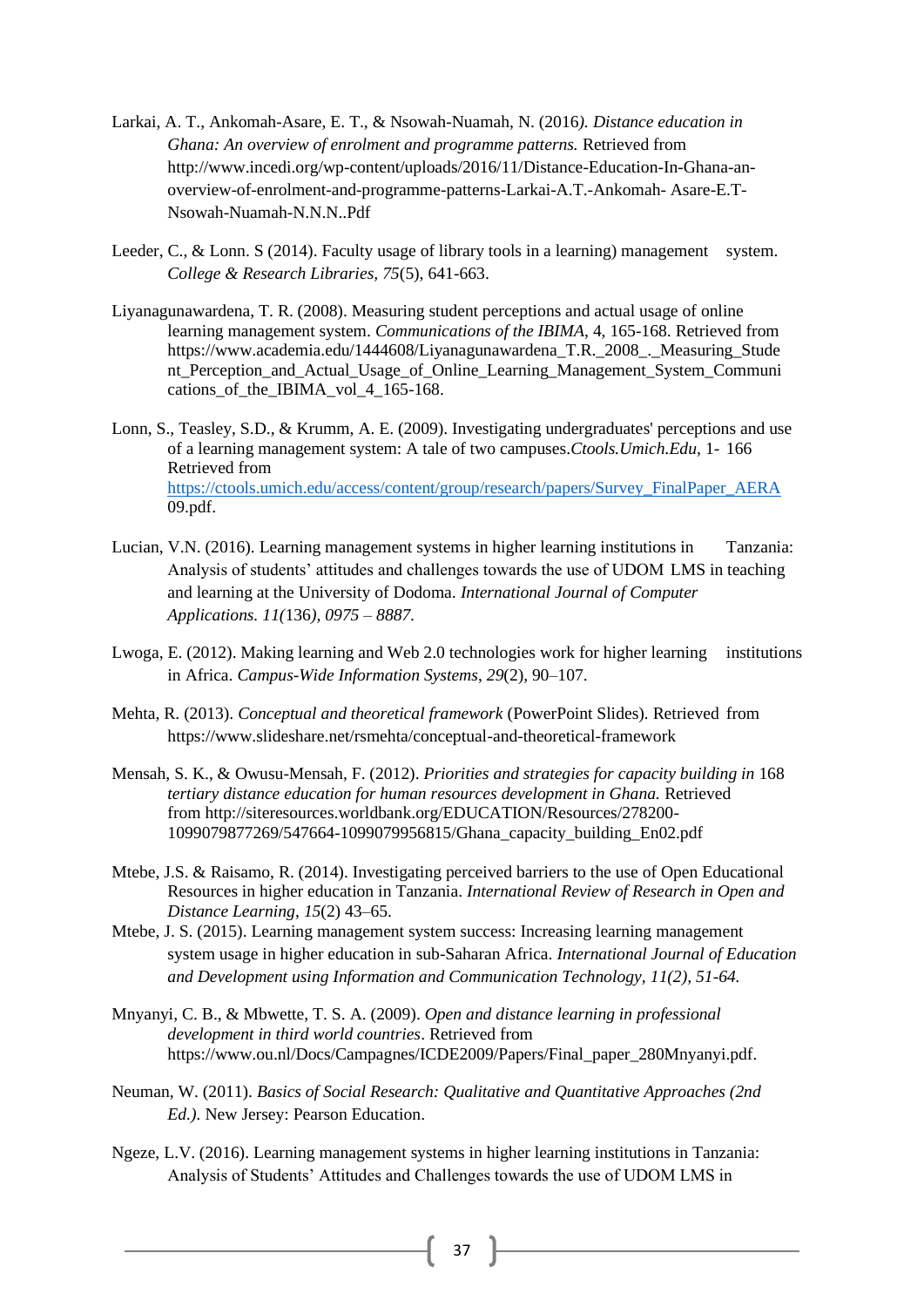Teaching and Learning at the University of Dodoma. *International Journal of Computer Applications, 136* (11), 0975 – 8887

- Namisiko, P., Mindila, R., Chepkoech, E., & Nyeris, R. (2014). A review of application of web 2.0 and open source softwares in e-learning: A Baseline survey in a private university, Kenya. *International Journal of Computer Science Issues, 11(2)*.
- Nasser, R., Cherif, M., & Romanowski, M. (2011). Factors that impact student usage of the learning management system in Qatari schools. *International Review of Research in Open and Distributed Learning*, *12*(6). Retrieved form <http://www.irrodl.org/index.php/irrodl/article/view/985/1956>
- Noh, N. M., Isa, P. M., Samah, S. A., & Isa, M. A. (2012). Establishing an organisational elearning culture to motivate lecturers to engage in E-learning in UiTM. *Procedia - Social and Behavioral Sciences 67*, 436 – 443.
- Nuta, A. C., & Pusca. A. C. (2017). An assessment of distance learning education platform options and opportunity. *Journal of Public Administration, Finance and Law, 11*(3), 113-120
- Onchiri, S. (2031). Conceptual model on the application of chi-square test in education and social sciences. *Global Journal of Art and Social Science Education, 1*(1), 016-026.
- Patil, R. (2012). A study on the impact of learning management systems on students of a University College in Sultanate of Oman. *International Journal of Computer Science Issues, 9*(2), 379–385.
- Pappas, C. (2016). *The top learning management systems benefits.* Retrieved from [https://elearningindustry.com/top-8-benefits-of-using-learning-management-q-systems.](https://elearningindustry.com/top-8-benefits-of-using-learning-management-q-systems)
- Pituch, K. a., & Lee, Y. (2006). The influence of system characteristics on e-learning use. Computers &Education, *47*(2), 222–244.
- Oheneba-Sakyi, Y., & Amponsah, G. K. (2018). *Still offline and behind in this digital world? Join I the Sakai LMS experience.* PowerPoint presentation at the meeting of an Inter- college lecture series, University of Ghana.
- Rafi, A., Samsudin, K., & Hanafi, H. F. (2015). *Differences in Perceived Benefit, Use, and Learner Satisfaction between Open Source LMS and Proprietary LMS.* Retrieved from [https://cdn.intechopen.com/pdfs-wm/48750.pdf.](https://cdn.intechopen.com/pdfs-wm/48750.pdf)
- Salawudeen, O.S. (2010). *E-learning technology. The Nigerian experience.* Retrieved from [https://www.fig.net/resources/proceedings/fig\\_proceedings/fig2006/papers/ts84/ts84\\_](https://www.fig.net/resources/proceedings/fig_proceedings/fig2006/papers/ts84/ts84_03_) [03\\_s](https://www.fig.net/resources/proceedings/fig_proceedings/fig2006/papers/ts84/ts84_03_)alawudeen\_0593.pdf.
- Selim, H. M. (2007). Critical success factors for e-learning acceptance: Confirmatory factor models. *Computers & Education*. 396–413.
- Smet, C. De, Bourgonjon, J., Wever, B. De, Schellens, T., & Valcke, M. (2012). Researching instructional use and the technology acceptation of learning management systems by secondary school teachers. *Computers & Education, 58*(2), 688–696.